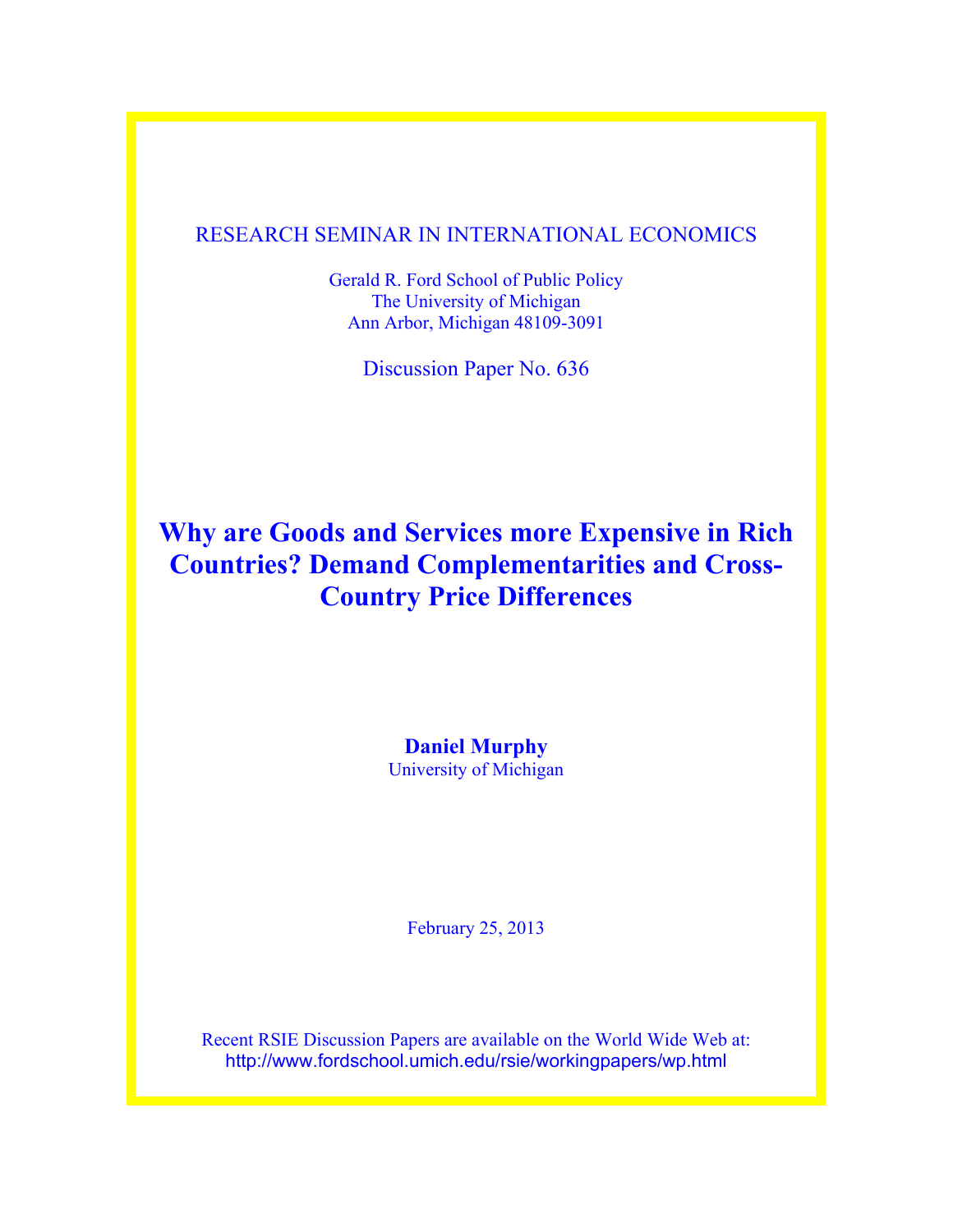# Why are Goods and Services more Expensive in Rich Countries? Demand Complementarities and Cross-Country Price Differences

## Daniel Murphy

## University of Michigan

February 25, 2013

*Abstract:* Empirical studies show that tradable consumption goods are more expensive in rich countries. This paper proposes a simple yet novel explanation for this apparent failure of the law of one price: Consumers' utility from tradable goods depends on their consumption of complementary goods and services. Monopolistically competitive firms charge higher prices in countries with more complementary goods and services because consumer demand is less elastic there. The paper embeds this explanation within a static Krugman (1980)-style model of international trade featuring differentiated tradable goods. Extended versions of the model can account for the high prices of services in rich countries, as well as for several stylized facts regarding investment rates and relative prices of investment and consumption across countries. The paper provides direct evidence in support of this new explanation. Using free-alongside-ship prices of U.S. and Chinese exports, I demonstrate that prices of specific subsets of tradable goods are higher in countries with high consumption of relevant complementary goods, conditional on per capita income and other country-level determinants of consumer goods prices.

#### *JEL*: E22, E31, F12, F14, L11, O16

*Keywords*: real exchange rates, investment, demand complementarity, monopolistic competition

Acknowledgements: I am incredibly grateful to Alan Deardorff, Lutz Kilian, and Andrei Levchenko for their guidance and to Jagadeesh Sivadasan and Michael Olabisi for sharing the Chinese export data. Thanks also to Dan Ackerberg, John Bound, Yuriy Gorodnichenko, Andrew McCallum, Martin Strieborny, Lucia Tajoli, Alberto Trejos, Jing Zhang, and seminar participants at Michigan, Dartmouth, Virginia, Federal Reserve Board, Miami, UCSD, UBC, and Oregon State for helpful comments and discussions.

Contact Address: Department of Economics, University of Michigan, 611 Tappan St., Ann Arbor, MI 48104. Email: dpmurphy@umich.edu.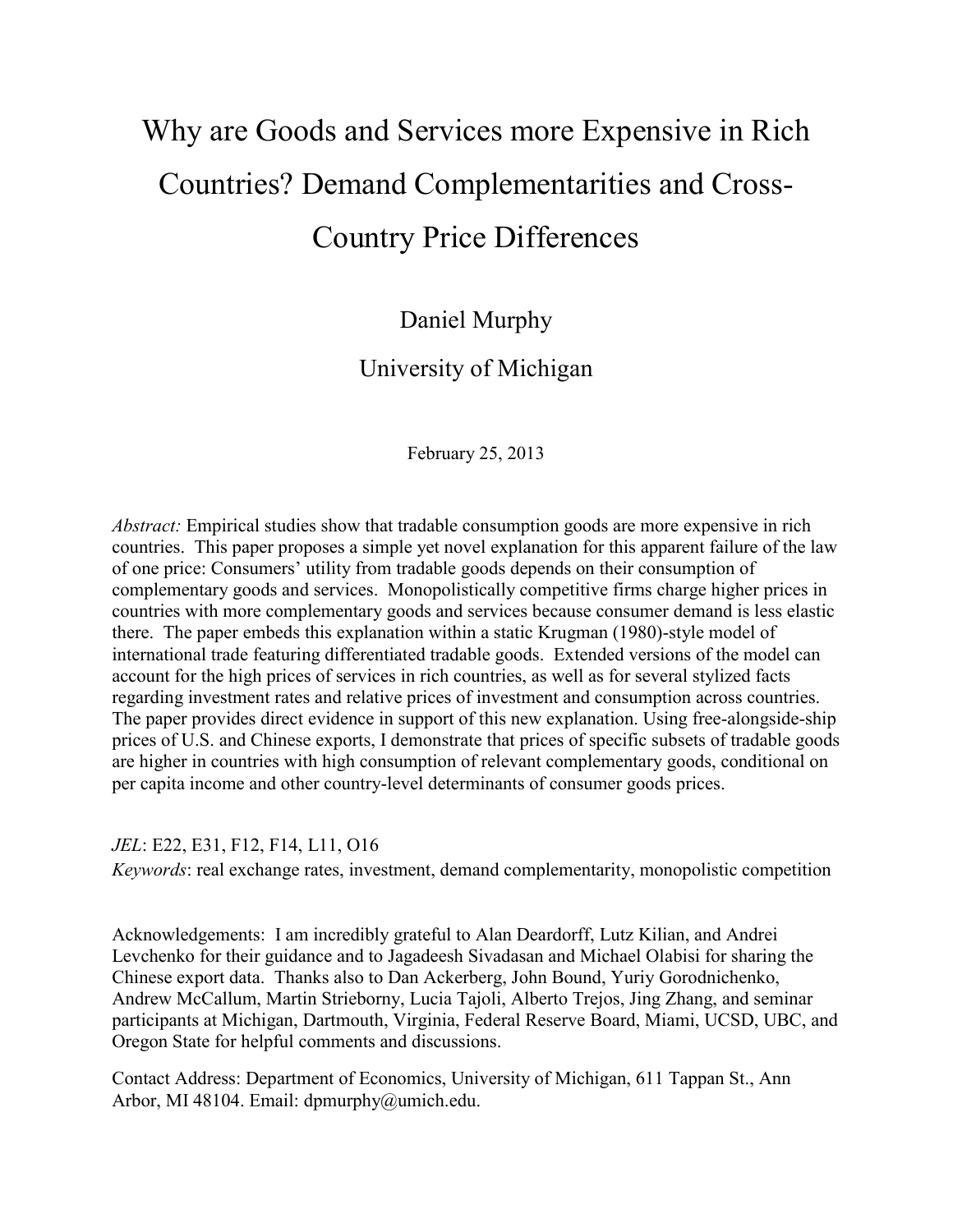#### **1. Introduction**

There is abundant evidence that tradable goods are more expensive in countries with high percapita incomes. In particular, recent studies of disaggregate data on tradable goods show a failure of the law of one price due to firms charging higher markups for goods sold to rich countries than for goods sold to poor countries. For example, Alessandria and Kaboski (2011) find that rich countries pay more for goods leaving U.S. docks, and Simonovska (2011) documents that an online apparel retailer charges higher markups to consumers in rich countries. [1](#page-2-0)

This paper proposes a simple explanation to account for this evidence: The utility a consumer derives from tradable goods depends on his consumption of other goods and services that complement the tradable goods. Higher utility from tradable goods lowers the price elasticity of demand for tradables, causing monopolistically competitive firms to charge higher markups in markets with high consumption of complementary goods and services. Since consumers in rich countries can afford more complementary goods and services, they have a lower price-elasticity of demand for tradable consumer goods and are charged higher prices for tradables.

One example of such a complementary good is housing, which complements the demand for consumer tradables such as a home entertainment system. In the U.S., consumers have relatively inelastic demand for home entertainment systems because they also have spacious TV rooms in their homes and a reliable supply of energy. In Ecuador, in contrast, the average consumer has less space in his home and an unreliable power supply. Firms can therefore charge a higher price in the U.S. than in Ecuador for identical entertainment systems.

Demand for new consumer goods also depends on public infrastructure, including roads and public safety. The value of a car, for example, depends not only on features specific to the vehicle, but also on the environment in which the car is driven. Paved roads increase the utility from owning a nice car, as does a safe environment with low probability of the car being stolen, while owning the same car may provide far less utility in an area with dirt roads or in an area that is insecure.

<span id="page-2-0"></span> $<sup>1</sup>$  Additional empirical work corroborates this evidence of a failure of the law of one price for tradables. Gopinath,</sup> Gourinchas, Hsieh, and Li (2011) demonstrate that wholesalers charge different markups in the U.S. market than in the Canadian market. Fitzgerald and Haller (2012) and Burstein and Jaimovich (2008) also find that wholesale prices differ substantially across destinations, even when the products are made in the same plant. Their evidence suggests that cross-country price differences are driven by characteristics specific to the destination countries.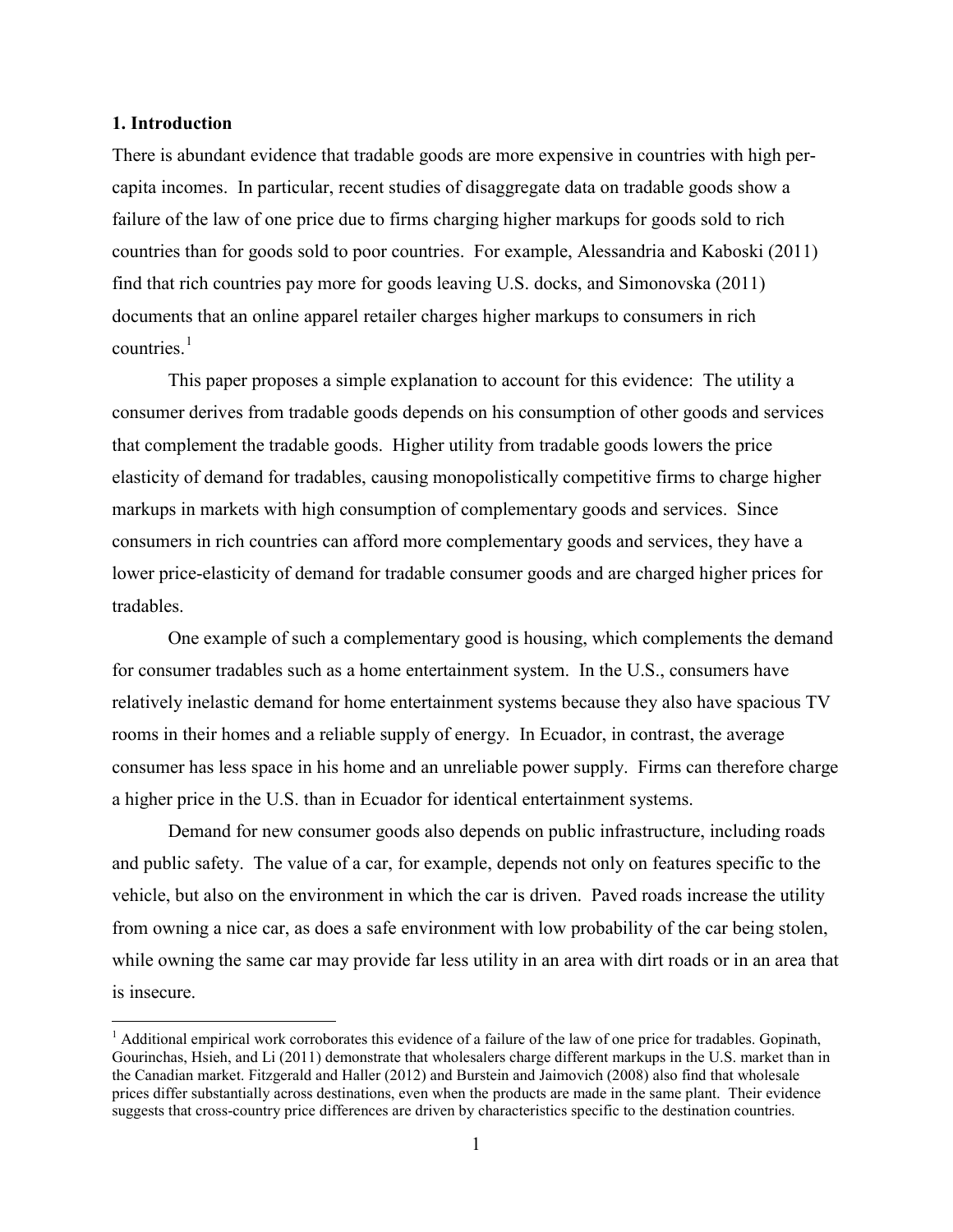Many types of goods and services may complement demand for differentiated consumer goods (and differentiated consumer goods could complement demand for each other). To distinguish the complementary goods from the consumer goods in the analysis below, I refer to these complementary goods and services as *catalyst* goods. Often catalyst goods will be durables, such as housing or public infrastructure, but they may also be services or intangibles, such as public safety, or other consumer goods. The concept of a catalyst captures the notion that some goods and services facilitate consumers' derivation of utility from other final goods and services. The notion of catalysts is similar to the notion of consumer demand proposed by Lancaster (1966), who suggests that goods and services are not direct objects of utility themselves but rather contain properties and characteristics that consumers combine to generate utility.

This explanation based on *demand complementarity and pricing-to-market* is simple, but to my knowledge has not been explored to date.<sup>[2](#page-3-0)</sup> Below I embed this explanation within a general equilibrium model that builds on a class of utility functions developed in the trade literature that yield demand curves with nonconstant price elasticities of demand. The baseline model features demand complementarity between catalyst goods and differentiated final consumption goods. Specifically, the intercept of the demand curve for a differentiated final good depends on the level of consumption of catalyst goods. Section 2 develops the basic intuition within a closed economy and demonstrates that as the country's income increases, it consumers more catalyst goods and pays higher prices for differentiated consumer goods. Section 3 extends the analysis to two countries with the aim of explaining the relevant empirical facts with respect to prices of tradable goods across countries. In equilibrium, the rich country consumes more catalyst goods and pays more for tradable goods.

Sections 4 and 5 extend the model to demonstrate that the mechanism responsible for the high tradable prices in rich countries can also account for a number of other stylized facts in the trade and growth literatures. Section 4 incorporates nontraded services into a two-country model and shows that complementarities between catalyst goods and nontraded services also generate

<span id="page-3-0"></span> <sup>2</sup> The term *pricing-to-market* refers to general price discrimination across countries. Krugman (1987) defines pricing-to-market as price discrimination in response to nominal exchange rate movements. A number of authors since then, including Alessandria and Kaboski (2011), refer to the term more generally.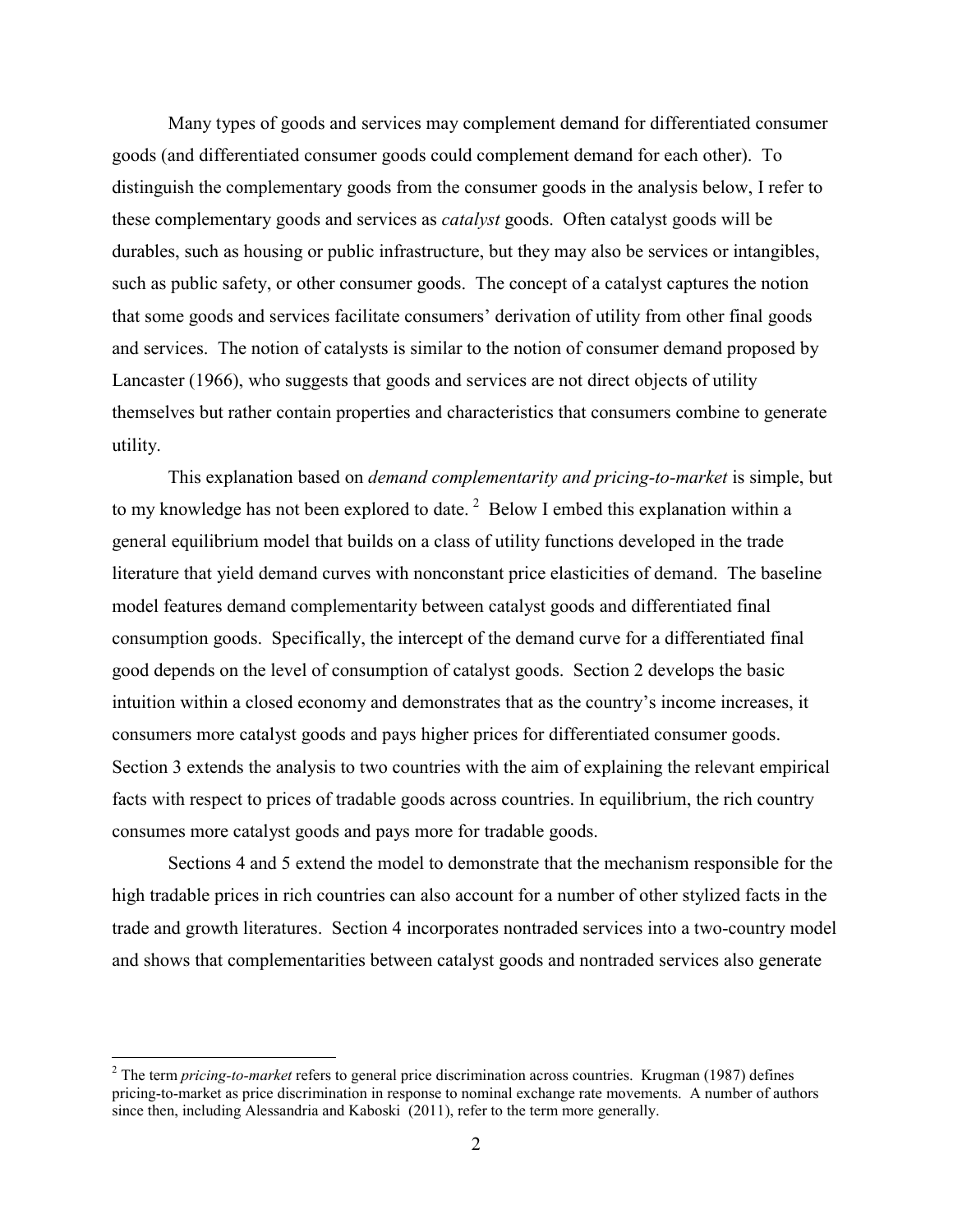high prices of nontraded services.<sup>[3](#page-4-0)</sup> The typical explanation for the observed correlation between country per-capita income and nontradable prices is based on the theory developed by Harrod (1933), Balassa (1964), and Samuelson (1964), collectively referred to as HBS. The HBS model postulates that the law of one price holds in tradables, and that rich-country productivity is higher in the tradable sector than in the nontradable sector. High productivity in the tradable sector drives up wages in rich countries, which causes higher prices in the sector with lower productivity (nontradables).

As recently noted by Alessandria and Kaboski (2011), it is unlikely that HBS can fully explain the price-income relationship across countries because the difference between tradablesector productivity and nontradable-sector productivity within rich countries is too small to account for the strong relationship between prices and incomes across countries. In contrast to HBS, the explanation proposed in Section 4 for the high price of nontradables in rich countries does not rely on sectoral productivity differentials. Rather, the driving mechanism is complementarity between catalyst goods (e.g., housing, roads, public safety, or any other complementary good) and final goods and services, which causes monopolistically competitive firms in the tradable and nontradable sectors to charge higher markups when a country has more catalyst goods.

The model extensions in Sections 2 through 4 are static and thus abstract from differences in the durability of different goods, and from the accumulation of capital for production. Nonetheless, some of the goods that are considered catalysts (e.g. housing and roads) are, in reality, more durable than final goods (e.g. electronics). Furthermore, while housing and roads are fixed assets that are not traded, they are produced using traded investment goods. Sections 2 through 4 abstract from these complications for the sake of simplicity and because doing so has no bearing on the basic mechanism driving the model. Section 5 demonstrates that incorporating these additional dimensions of reality can help explain why real investment rates are low in poor countries.

Hsieh and Klenow (2007) show that (1) investment goods are no more expensive at international prices in poor countries, and (2) real investment as a fraction of GDP per capita is positively correlated with income per capita. Based on these observations, and on the fact that

<span id="page-4-0"></span><sup>&</sup>lt;sup>3</sup> The positive relationship between prices of nontradables and income is well documented. See, for example, Balassa (1964), Samuelson (1964), Baghwati (1984), Summers and Heston (1991), Barro (1991), Hsieh and Klenow (2007), and Alessandria and Kaboski (2011).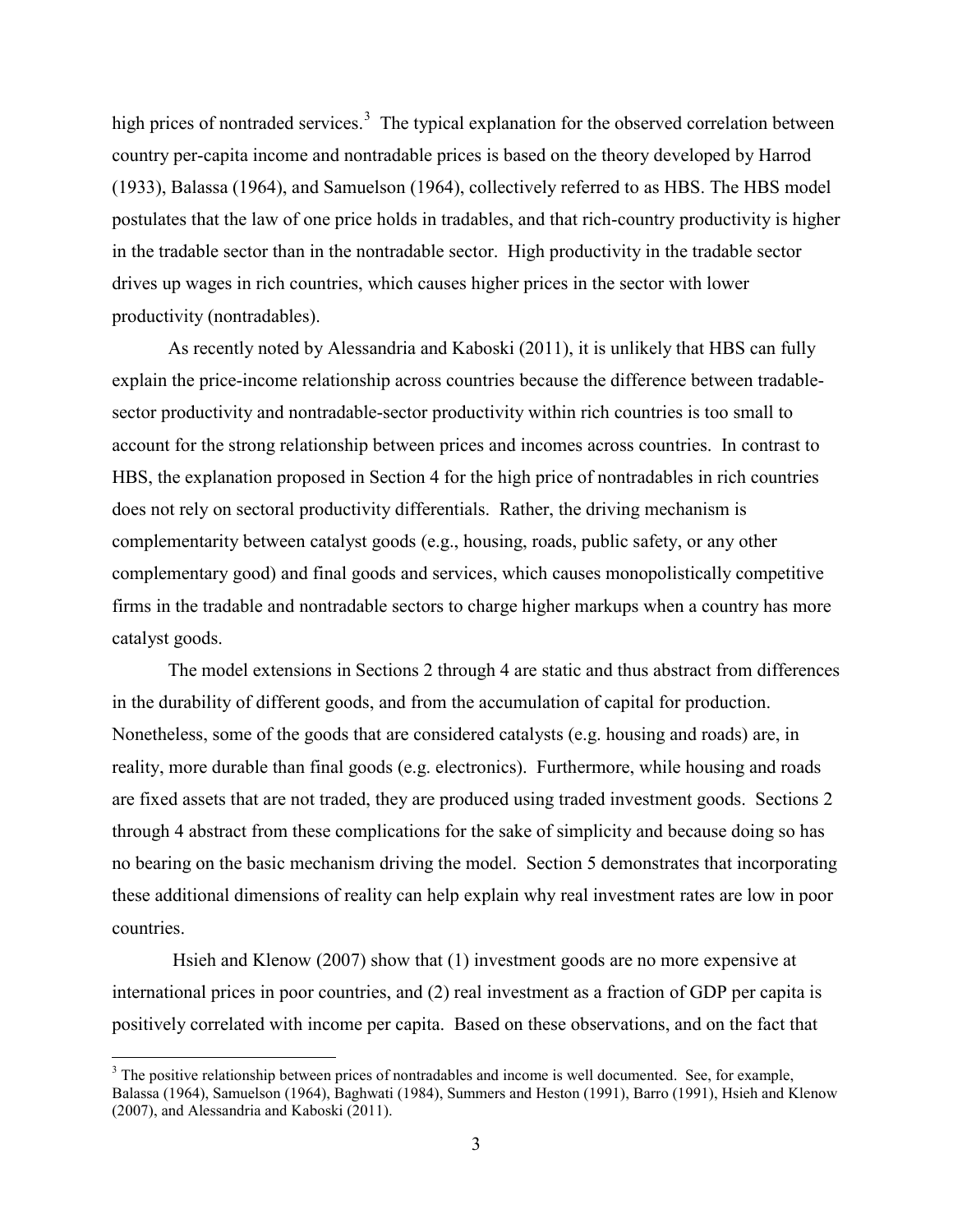consumption is more expensive in countries with high per capita income, Hsieh and Klenow conclude that poor countries must have lower productivity in their tradable consumption goods sector than in their nontraded goods sector. This conclusion leads them to declare a "productivity puzzle": Why are poor countries even worse at producing tradable consumption goods than they are at producing consumption services? Hsieh and Klenow challenge the literature to explain this apparent productivity differential in poor countries.<sup>[4](#page-5-0)</sup>

The extended model in Section 5 matches the empirical regularities highlighted by Hsieh and Klenow without relying on sectoral productivity differences in poor countries. The mechanism driving the results, demand complementarity and pricing-to-market, is the same mechanism responsible for the high price of consumption goods in rich countries in Sections 3 and 4. Furthermore, in the same way that demand complementarity and pricing-to-market provides an alternative to the HBS-based conclusion that rich countries must have a sectoral productivity differential, it also provides an alternative to Hsieh and Klenow's hypothesis of a poor country productivity differential.

An important question is whether the explanation proposed in this paper fits the micro data. Section 6 of the paper provides independent empirical evidence that prices of consumer goods depend on a country's consumption of the relevant catalyst goods and services. Specifically, I use U.S. and Chinese export data to investigate whether certain consumer goods are sold at higher prices to countries with higher stocks of relevant catalysts. I show that household goods and electronic goods are sold at higher prices to countries with more housing and electricity, conditional on per capita income and other country-level determinants of consumer goods prices. Also, new cars are sold at higher prices to countries with higher percentages of paved roads.

Simonovska (2011) is the most closely related paper that offers an explanation for high prices of tradables in rich countries.<sup>[5](#page-5-1)</sup> In Simonovska's model, high tradable prices in rich countries are due to low demand elasticities (and corresponding high markups) arising from consumption of larger varieties of imported goods. In the models above, high prices reflect high

<span id="page-5-0"></span> <sup>4</sup> Buera, Kaboski, and Shin (2011) suggest that one reason for the productivity differential in poor countries is that manufacturing requires economies of scale, which must be supported by a well-developed financial sector. Poor countries face financial frictions which disproportionately lower manufacturing productivity (and hence productivity in the investment good sector).

<span id="page-5-1"></span><sup>&</sup>lt;sup>5</sup> Hummels and Lugovsky (2009) and Alessandria and Kaboski (2011) also propose theoretical explanations for the positive correlation between markups and income per capita.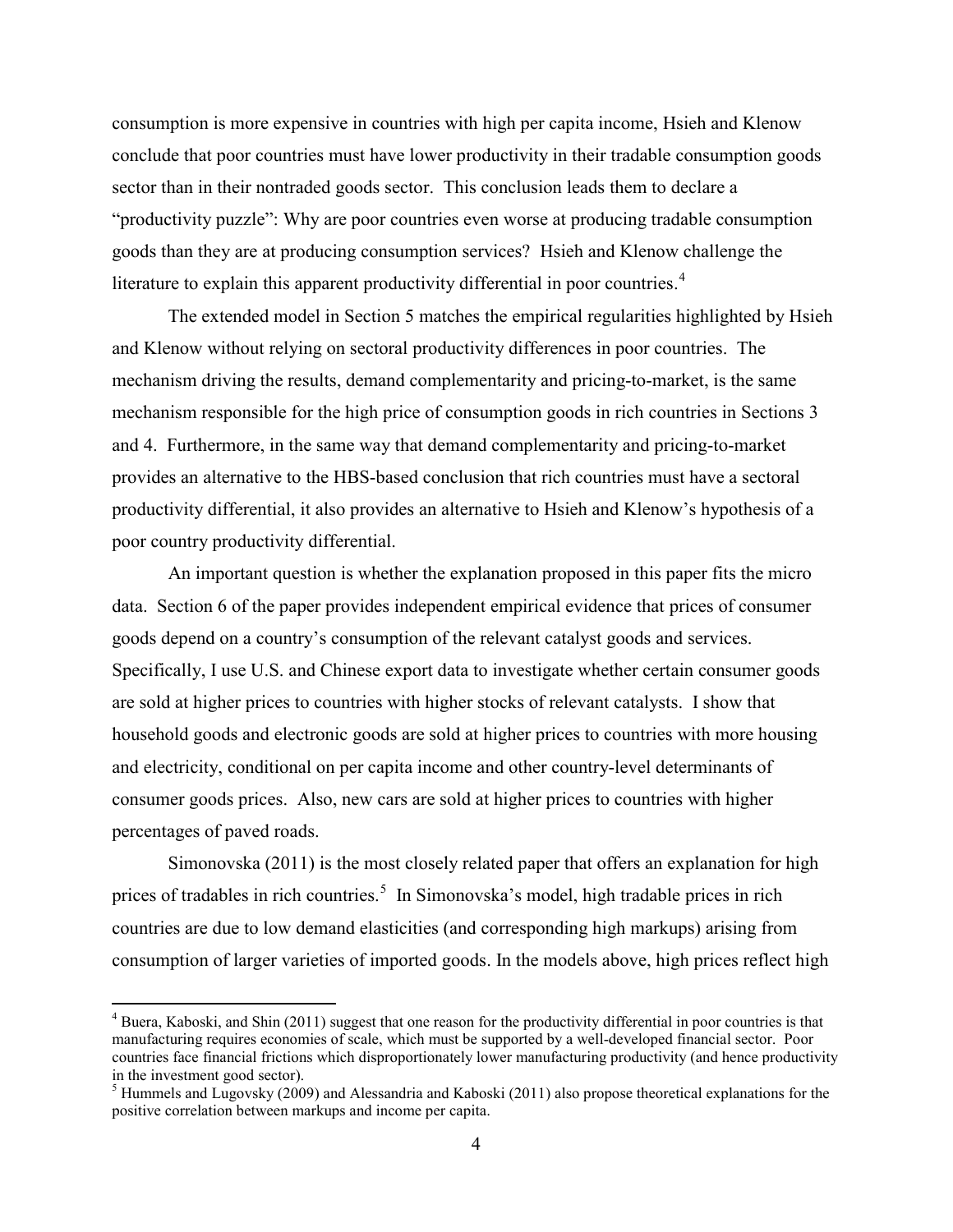consumption of catalyst goods, rather than differences in the set of imported goods. Furthermore, demand complementarity and pricing-to-market causes high prices in a closed economy setting as well as in an open economy setting and can account for a number of empirical regularities in the trade and growth literatures. Thus, while both the model in Simonovska (2011) and the model here employ forms of nonhomothetic preferences that permit price-dependent demand elasticities, the underlying mechanisms are different. One implication of the demand-complementarities explanation is that the extent to which markups vary across countries should depend on the extent to which the tradable good in question is complementary to other goods and services.

The demand-side explanation for high prices of tradable goods in rich countries explored here complements a burgeoning literature that examines demand-side explanations for the cross-country relationship between income and quality of imports.<sup>[6](#page-6-0)</sup> Fajgelbaum, Grossman, and Helpman (2011) develop a model featuring complementarity between a homogenous good and quality of vertically differentiated goods. In their model, higher incomes are associated with more purchases of higher quality goods, but not with higher markups paid for those goods. An interesting avenue for future research is to develop models in which high consumption of catalyst goods is associated with purchases of higher quality goods *and* higher markups for a good of any given quality.

#### **2. Closed Economy Model**

This section illustrates in a closed-economy setting how prices of consumer goods increase with a country's wealth due to markups that rise with the country's stock of catalyst goods. The closed economy features a representative consumer with preferences over differentiated final goods, a homogenous catalyst good, and a homogenous numeraire good. The final goods represent appliances, household items, and cars, among other consumer goods. The homogenous catalyst good represents housing and public infrastructure such as roads, energy supply, safety, and any other good that may complement demand for the final goods.

<span id="page-6-0"></span> <sup>6</sup> This paper more broadly fits into work that explores the implications of nonhomothetic preferences for patterns of trade, including Bergstrand (1990), Hunter (1991), Matsuyama (2000), Mitra and Trindade (2005) and Fieler (2011), among many others. Markusen (2010) reviews the literature and discusses a range of phenomena for which nonhomothetic preferences improve the correspondence between trade models and the data.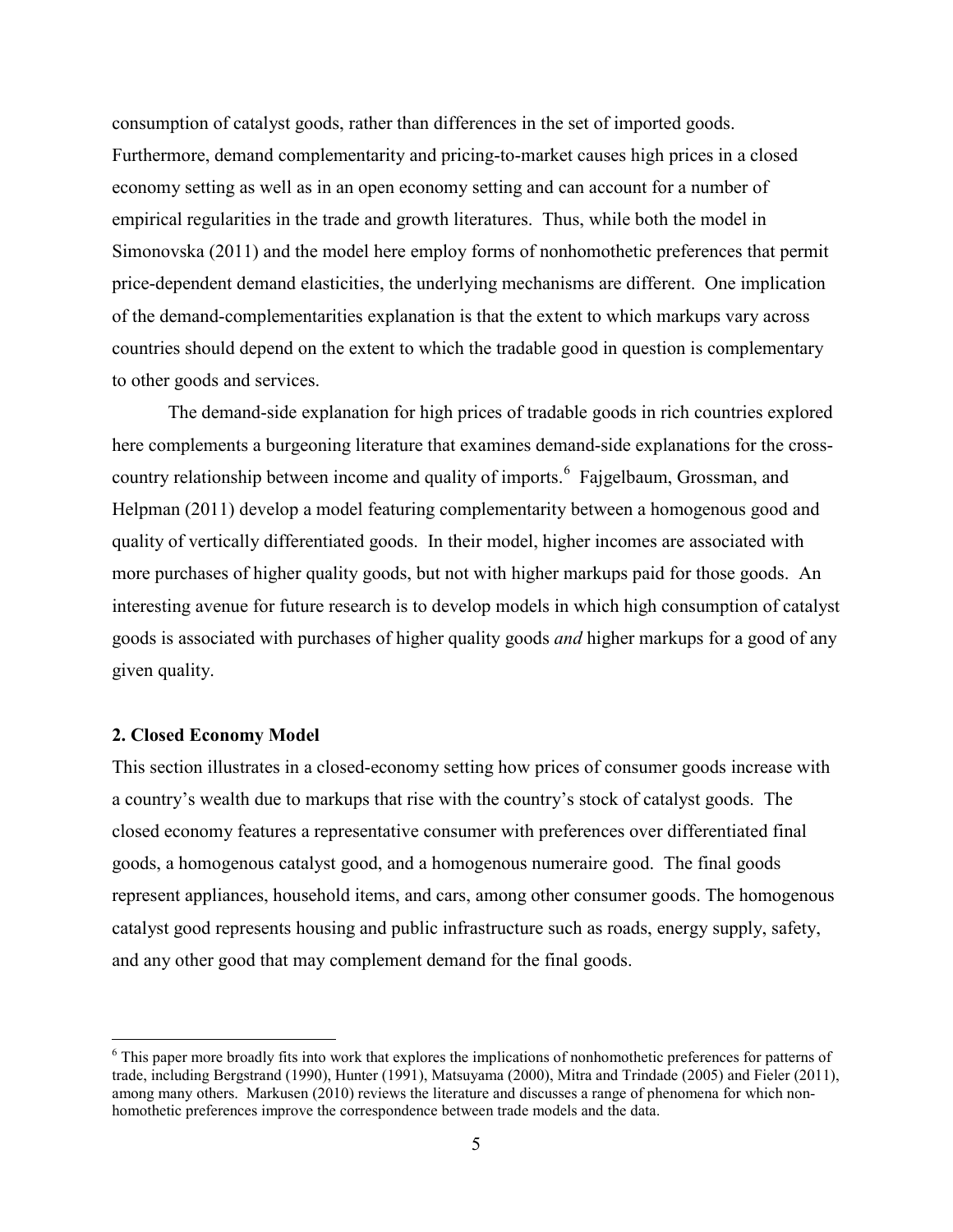The catalyst is produced under perfect competition by a representative firm, while the consumer goods are produced by monopolistically competitive firms. Both sectors use labor, which is supplied inelastically, as the only factor of production. The numeraire is endowed to the economy and enters the consumer's utility function linearly. This particular setup is based on a variant of the linear demand system developed by Ottaviano, Tabuchi, and Thisse (2002), and is chosen to demonstrate in the simplest possible setting how demand complementarities and pricing-to-market cause prices of final consumer goods to rise with a country's wealth. The Ottaviano et al (2002) demand system is analytically convenient, in part because the marginal utility of income is unity for all levels of income. Appendix A demonstrates that the results of this section are robust to alternative specifications for which the marginal utility of income varies with income and the numeraire is produced with labor.

*Model Setup*. The representative agent's utility function is defined over the catalyst good  $\mathcal{C}$ , the mass  $\Omega$  of final goods, and a numeraire y:

<span id="page-7-0"></span>
$$
U = y + C^{\alpha} \int_{\Omega} f_{\omega} d\omega - \frac{1}{2} \gamma \int_{\Omega} f_{\omega}^{2} d\omega, \qquad (1)
$$

where  $f_{\omega}$  is consumption of final good  $\omega \in \Omega$ . The numeraire y is endowed to the economy, and could represent any commodity, such as gold or wheat. Agricultural commodities are perhaps the most intuitive interpretation of the numeraire because, among other reasons, agriculture is often considered to be endowed to the economy due to its heavy reliance on immobile factors of production.<sup>[7](#page-7-1)</sup>

Equation [\(1\)](#page-7-0) is a simplified version of the utility functions used in Ottaviano et al (2002), Melitz and Ottaviano (2008), and Foster, Haltiwanger, and Syverson (2008). The utility function here differs from their utility functions in two ways. First, the marginal utility from consuming any variety  $\omega$  is independent of consumption of any other variety  $\omega' \neq \omega$ . This is for analytical convenience only. Second, equation  $(1)$  features a catalyst good C that acts as a demand shifter for the consumption goods.

The agent inelastically supplies  $L$  units of labor to the market. The agent also owns the firms in the economy and receives profit income from the mass  $\Omega$  of firms that produce differentiated consumption goods. The budget constraint is

<span id="page-7-1"></span><sup>&</sup>lt;sup>7</sup> See, for example Ottaviano et al (2002), and, more recently, Allen (2012) for models with an endowed agricultural commodity.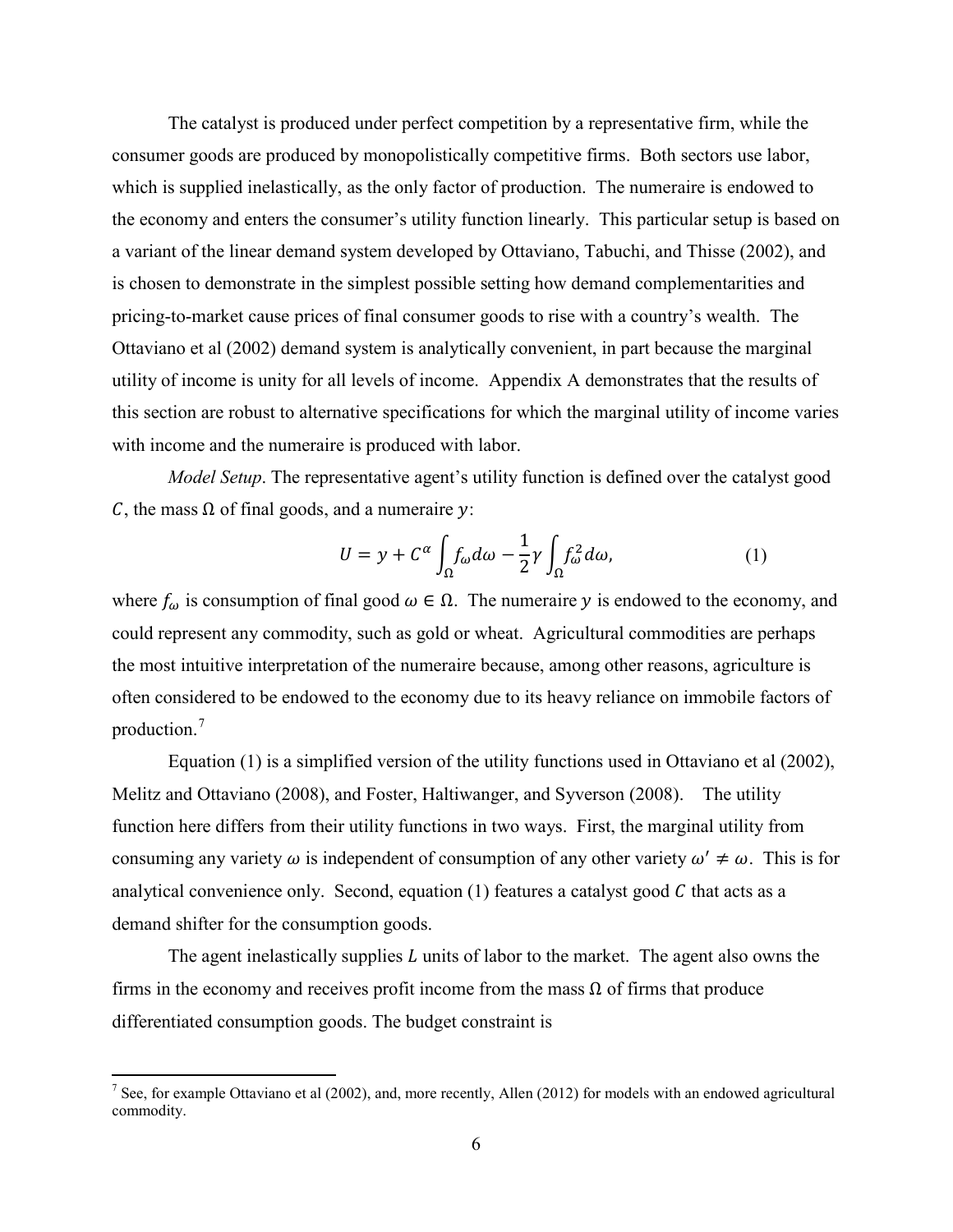$$
y + wL + \int_{\Omega} \Pi_{\omega} d\omega = y + p_{C}C + \int_{\Omega} p_{\omega} f_{\omega} d\omega, \qquad (2)
$$

where *w* is the wage,  $p_c$  is the price of the catalyst, and  $p_\omega$  is the price of variety  $\omega$ .

Maximizing (1) subject to [\(2\)](#page-8-0) yields demand for final good  $f_{\omega}$ :

<span id="page-8-1"></span><span id="page-8-0"></span>
$$
f_{\omega}^d = \frac{1}{\gamma} (C^{\alpha} - p_{\omega}), \tag{3}
$$

which is increasing in  $C$ . This simple linear demand function captures the notion that demand for consumption goods is less elastic when the economy has a higher stock of housing and public infrastructure. For example, a consumer's willingness to pay for a fancy new oven is higher (and his price-sensitivity lower) if he has a nice kitchen and house that can accommodate dinner guests.

Demand for the catalyst is likewise increasing in consumption of final goods:

<span id="page-8-4"></span>
$$
C^d = \left(\frac{\alpha F}{p_C}\right)^{\frac{1}{1-\alpha}},\tag{4}
$$

where  $F \equiv \int_0^{\Omega} f_{\omega} d\omega$ . The larger the mass of goods  $\Omega$ , and the more of each good consumed, the higher is the demand for the catalyst. For example, demand for a mansion is high if a consumer has access to artwork, furniture, and appliances with which to fill the mansion. Otherwise a large, empty house is of little value.

*Final Good Sector*. Final good firms employ labor in a linear production function to produce output according to

<span id="page-8-2"></span>
$$
f_{\omega} = A L_{\omega},\tag{5}
$$

where A is labor productivity, which is identical across firms and across sectors, and  $L_{\omega}$  is the amount of labor employed by firm  $\omega$ . Each firm chooses its output price to maximize profits. Firm  $\omega$ 's profit function is

$$
\Pi_{\omega} = p_{\omega} f_{\omega} - \frac{w}{A} f_{\omega}.
$$
\n(6)

The profit-maximizing price is derived by substituting [\(3\)](#page-8-1) into [\(6\)](#page-8-2) and maximizing with respect to  $p_{\omega}$ :

<span id="page-8-3"></span>
$$
p_{\omega} = \frac{1}{2} \left( C^{\alpha} + \frac{w}{A} \right). \tag{7}
$$

Prices are increasing in  $C$  because demand is less elastic when  $C$  is high. Equation [\(7\)](#page-8-3) captures the intuition that (a) monopolistically competitive firms charge a price that is proportional to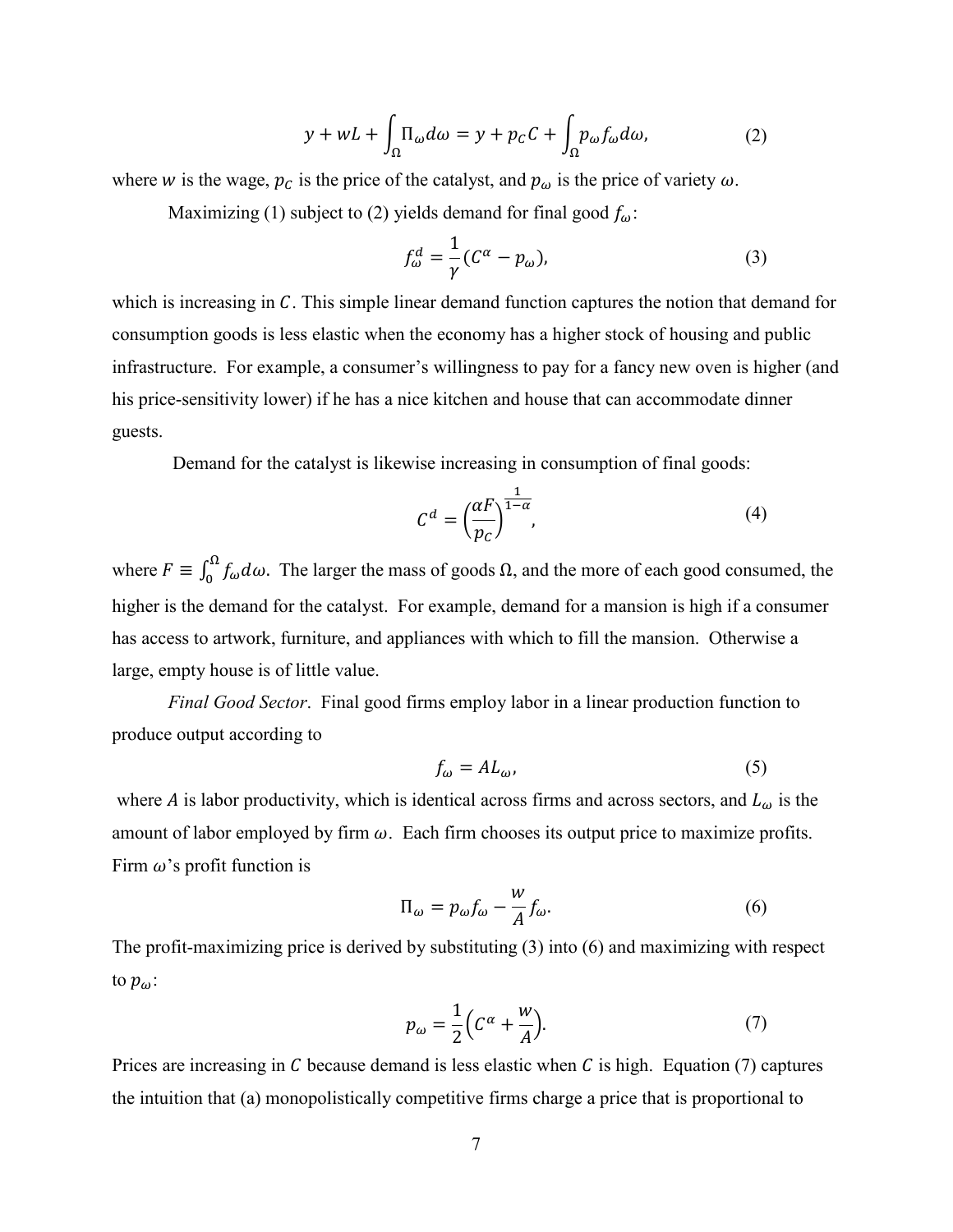consumer utility from consumption of firms' output, and (b) catalyst goods increase utility from consumption of final goods. The two-country counterpart to [\(7\)](#page-8-3) in Section 3 derives the central result that rich countries pay higher prices for identical goods. Note that linearity of the demand curve [\(3\)](#page-8-1) is sufficient but not necessary for the price elasticity of demand to be decreasing in the catalyst. Appendix B derives the necessary and sufficient conditions under which the price elasticity of demand is decreasing in  $C$ .

Given the price, demand for variety  $\omega$  is

<span id="page-9-0"></span>
$$
f_{\omega}^d = \frac{1}{2\gamma} \left( C^{\alpha} - \frac{w}{A} \right),\tag{8}
$$

which is derived by substituting [\(7\)](#page-8-3) into [\(3\).](#page-8-1) Firm  $\omega$  earns profits given by

$$
\Pi_{\omega} = \frac{1}{4\gamma} \left( C^{\alpha} - \frac{w}{A} \right)^2.
$$

I permit profits to be positive because incorporating a zero-profit condition would simply complicate the model by adding an equilibrium equation and an extra endogenous variable (the mass of final goods firms). Also, abstracting from fixed costs and increasing returns permits a clear comparison of productivity across sectors to demonstrate that demand complementarities, rather than productivity differentials, drive the price differences in the two-country models in sections 3 through 5. Nonetheless, the positive relationship between final goods prices and economic wealth derived below is robust to incorporating zero profits as a long-run equilibrium condition.

Since productivity is identical across firms, so are prices and quantities:  $f_{\omega} = f$  and  $p_{\omega} =$  $p \lor \omega \in \Omega$ . Total demand over all final consumption goods is derived by integrating [\(8\)](#page-9-0) across varieties:

$$
F = \frac{\Omega}{2\gamma} \Big( C^{\alpha} - \frac{w}{A} \Big). \tag{9}
$$

Given total demand for final goods, we can write demand for labor in the final good sector as  $L_Q \equiv \int_0^{\Omega} L_{\omega} d\omega$ , or

<span id="page-9-1"></span>
$$
L_Q = \frac{1}{A}F.\t(10)
$$

*Catalyst Sector*. Catalysts are produced competitively using the technology

$$
C = AL_C,\tag{11}
$$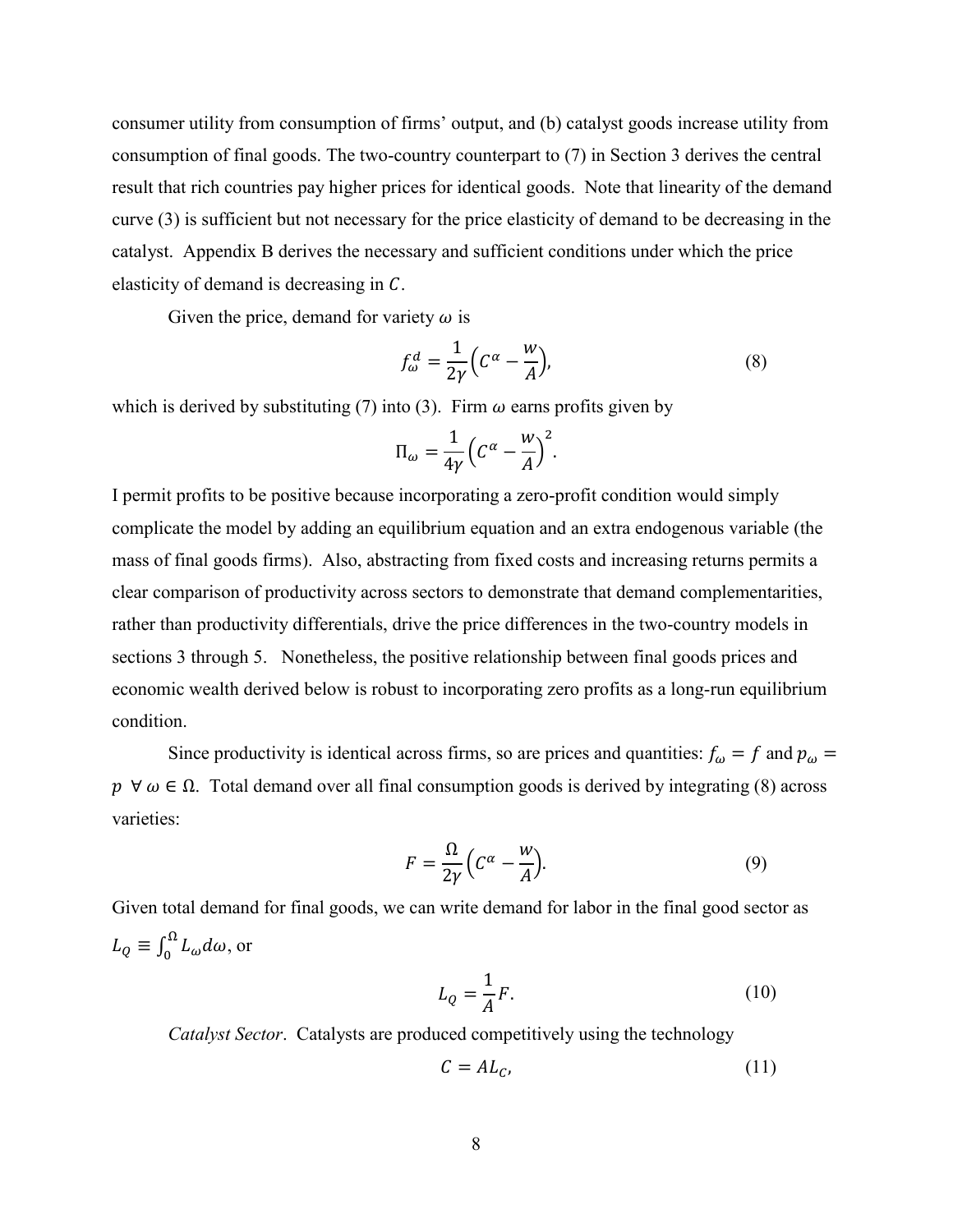where  $L_c$  is labor in the catalyst sector. Cost minimization yields the price of catalysts,  $p_c =$  $W/A$ .

*Equilibrium*. Equilibrium is characterized by demand for catalysts [\(4\),](#page-8-4) demand for consumer goods [\(9\),](#page-9-1) and labor market clearing,

$$
L = \frac{1}{A}(F + C). \tag{12}
$$

The endogenous variables are  $F$ ,  $C$ , and  $W$ .

*Comparative Statics*. The central message of this section is that in general equilibrium, markups and prices of final goods are increasing in the economy's wealth. Figure 1 shows how market outcomes vary with productivity under the following parameterization:

$$
L = 1,
$$
  $A = 1,$   $\Omega = 1,$   $\alpha = 0.3,$   $\gamma = 0.3$ .<sup>8</sup> (13)

As A increases, the price of the catalyst falls and the quantity of the catalyst increases. The increase in  $C$  shifts out the demand curve for final goods, lowering the price-elasticity of demand. Firms charge a higher markup, causing a higher price of final goods. The positive effect of  $C$  on demand for final goods outweighs the counteracting effect of the increase in  $w$  on the price, so overall demand for final goods increases. Thus, even in this simple closed economy, prices and quantities of final goods rise with economy-wide productivity due to high demand from the consumption of more catalyst goods.

#### **3. Two-Country Model**

This section extends the model of Section 2 to incorporate trade between two countries  $N$ (North) and  $S$  (South). The purpose of this exercise is to demonstrate that demand complementarities and pricing-to-market can account for the evidence of higher prices of tradable goods in rich countries than in poor countries. In the model, each country is endowed with the numeraire and inelastically supplies labor to produce catalyst goods and differentiated final goods. Catalyst goods are not traded across countries. This assumption is for simplicity (the qualitative results are robust to permitting the catalyst to be traded), and because some catalyst goods represent housing and public infrastructure, which are fixed immobile assets. The numeraire is endowed to each country and is traded. Following Krugman (1980), each country

<sup>&</sup>lt;sup>8</sup> The qualitative results with respect to the markup are robust to all parameter values. A proof based on total differentiation of the equilibrium equations is available from the author upon request.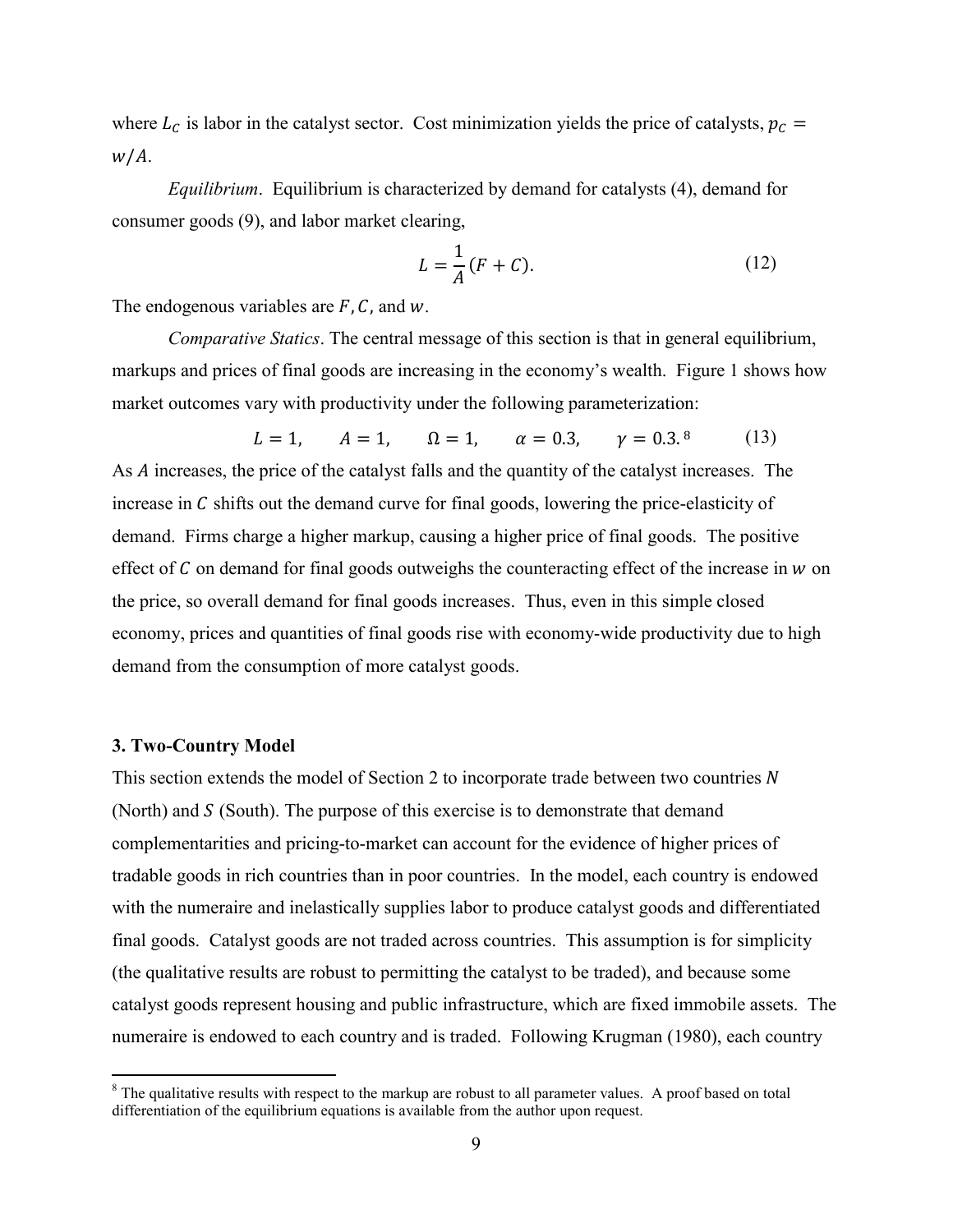specializes in a unique set of differentiated final goods. As in Section 2, final goods are produced by monopolistically competitive firms. Firms can move final goods costlessly across international borders. Consumers, however, face large costs of moving goods across international borders. Therefore even though firms charge country-specific prices, consumers do not arbitrage because there are prohibitive costs associated with doing so. These costs could represent the time required to travel across international borders, as suggested in Gopinath et al (2011), as well as other transportation costs and information rigidities.

*Model Setup*. Each country  $j \in \{N, S\}$  produces a mass  $\Omega_j$  of final goods which are consumed at home and abroad. Goods produced in country *j* are indexed by  $\omega_i \in \Omega_i$ . The utility function of the representative consumer in country  *is* 

<span id="page-11-2"></span>
$$
U_j = y_j + \sum_{i=N,S} \int_{\omega_i \in \Omega_i} \left[ C_j^{\alpha} f_j(\omega_i) - \frac{\gamma}{2} \left( f_j(\omega_i) \right)^2 \right] d\omega_i, \tag{14}
$$

where  $y_i$  and  $C_i$  are consumption of the numeraire and catalyst by country j and  $f_i(\omega_i)$  is consumption in country *j* of variety  $\omega_i$  from country  $i \in \{N, S\}$ . As in the previous section, the numeraire good  $y$  simplifies the analysis.

The budget constraint of the representative agent in country  $\dot{\jmath}$  is

$$
y_j^0 + w_j L_j + \sum_{i=N,S} \int_{\omega_j \in \Omega_j} \Pi_i(\omega_j) = y_j + p_{Cj} C_j + \sum_{i=N,S} \int_{\omega_i \in \Omega_i} p_j(\omega_i) f_j(\omega_i), \quad (15)
$$

where  $y_j^0$  is the endowment of the numeraire in country j,  $\Pi_i(\omega_j)$  is the profit from sales of variety  $\omega_j$  to country *i*,  $y_j$  is the amount of the numeraire consumed in country *j*,  $p_{cj}$  is the price of the catalyst in j, and  $p_i(\omega_i)$  is the price of variety  $\omega_i$  in j.

Consumer optimization with respect to  $f_i(\omega_i)$  yields demand for variety  $\omega_i$  in country j:

$$
f_j^d(\omega_i) = \frac{1}{\gamma} \Big( C_j^\alpha - p_j(\omega_i) \Big). \tag{16}
$$

Similarly, the first order condition with respect to  $C_j$  yields

<span id="page-11-1"></span><span id="page-11-0"></span>
$$
C_j^d = \left(\frac{\alpha F_j}{p_{Cj}}\right)^{\frac{1}{1-\alpha}},\tag{17}
$$

where  $F_j \equiv \sum_{i=N,S} \int_{\omega_i \in \Omega_i} f_j(\omega_i)$  is the total quantity of final goods consumed in country j.

*Consumption Good Sector*. Output in the final goods sector is produced using the technology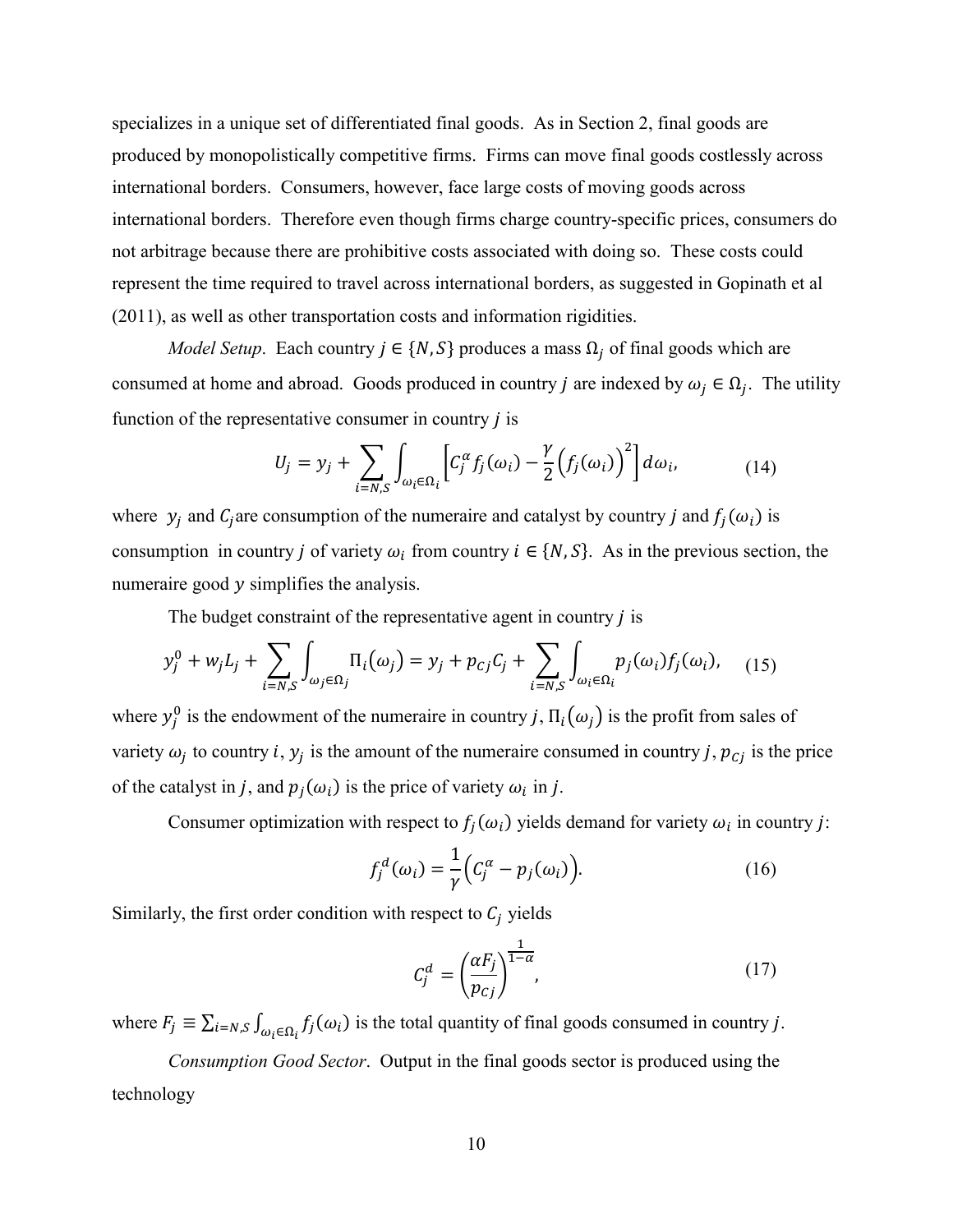$$
f(\omega_j) = A_j L_{\omega_{j'}} \tag{18}
$$

where  $f(\omega_i) \equiv f_N(\omega_i) + f_S(\omega_i)$ . Each firm  $\omega_i$  charges a country-specific price to maximize the profits  $\Pi_i(\omega_i)$  from selling variety  $\omega_i$  in country  $i \in \{N, S\}$ . I assume that if  $p_S(\omega_S) \neq p_N(\omega_S)$ , the costs to consumers in country  $\{i: p_i(\omega_S) < p_j(\omega_S)\}$  of purchasing good  $\omega_s$  in *i* are sufficiently high to prevent arbitrage. Likewise, costs to consumers of transporting good  $\omega_N$  across international borders are sufficiently high to prevent arbitrage when  $p_S(\omega_N) \neq$  $p_N(\omega_N)$ .

Profits from sales of  $\omega_i$  in *i* can be written

$$
\Pi_i(\omega_j) = p_i(\omega_j) f_i(\omega_j) - \frac{w_j}{A_j} f_i(\omega_j). \tag{19}
$$

The profit-maximizing price charged in country  $i$  is

<span id="page-12-0"></span>
$$
p_i(\omega_j) = \frac{1}{2} \left( C_i^{\alpha} + \frac{w_j}{A_j} \right).
$$
 (20)

Equation [\(20\)](#page-12-0) states that the optimal price of an identical good varies across countries based on the stock of catalyst goods in each country. This is the key result of the paper, and it explains why rich countries pay higher prices for tradable goods. Of course, it remains to be seen that rich countries have more of the catalyst in equilibrium, a task to which we now turn.

Given the price defined by [\(20\),](#page-12-0) consumer demand in country *i* for  $\omega_i$  is

<span id="page-12-1"></span>
$$
f_i^d(\omega_j) = \frac{1}{2\gamma} \left( C_i^{\alpha} - \frac{w_j}{A_j} \right),\tag{21}
$$

The resulting revenues of firm  $\omega_j$  from sales to country *i* are

$$
p_i(\omega_j) f_i(\omega_j) = \frac{1}{4\gamma} \left( C_i^{2\alpha} - \frac{w_j^2}{A_j^2} \right),\tag{22}
$$

and profits are

$$
\Pi_i(\omega_j) = \frac{1}{4\gamma} \left( C_i^{\alpha} - \frac{w_j}{A_j} \right)^2.
$$
 (23)

*Catalyst Sector.* As in Section 2, the catalyst in country *j* is produced competitively according to  $C_j = A_j L_{C_j}$ , where  $A_j$  is productivity in country j and  $L_{C_j}$  is labor employed in j's catalyst sector. The price of the catalyst is  $p_{Cj} = w_j / A_j$ , which is derived from cost minimization by the representative catalyst firm. Since the catalyst is not traded across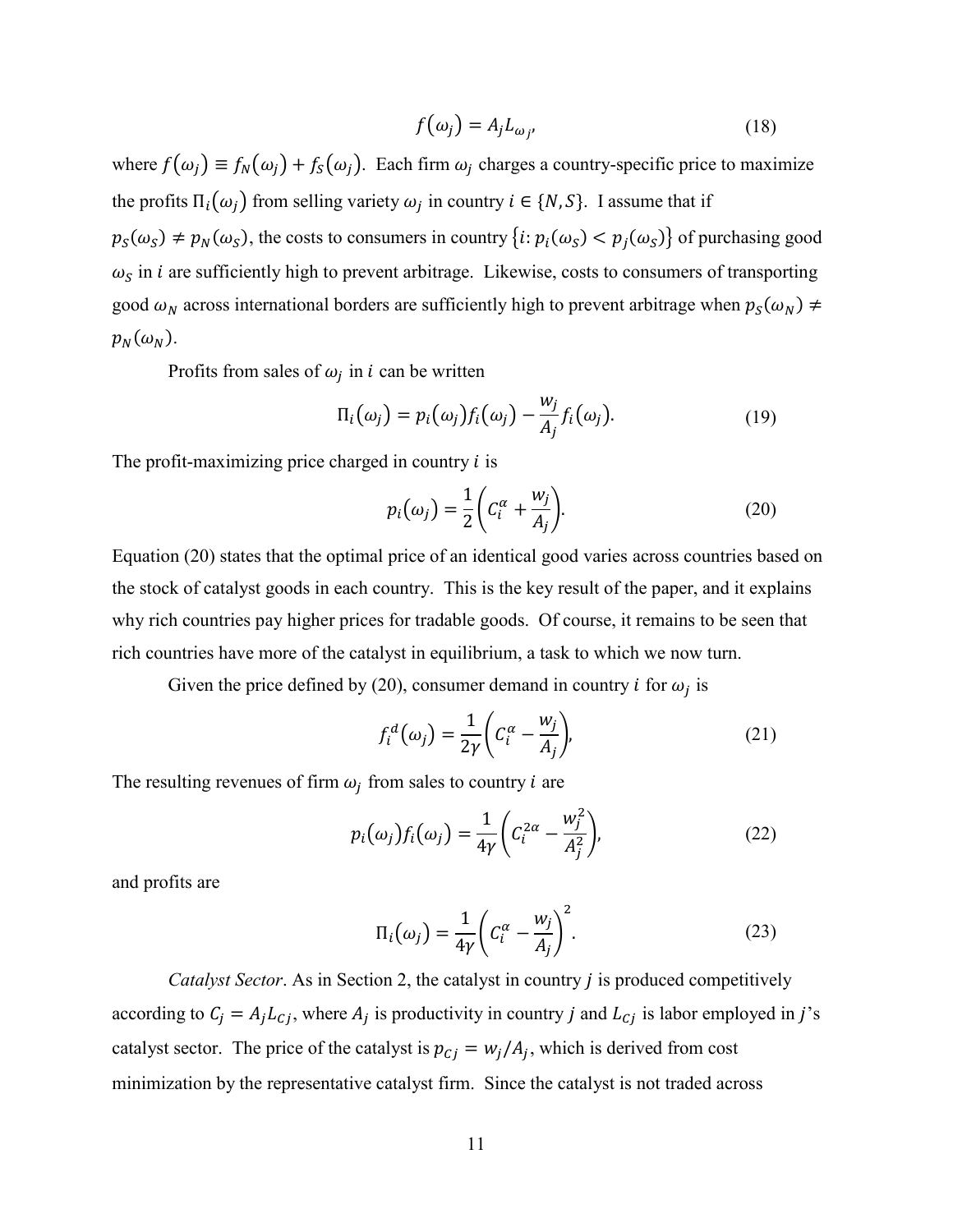countries, there is no role for comparative advantage and each country will produce some of the catalyst in equilibrium.

*Equilibrium*. Since  $p_i(\omega_i)$  and  $f_i(\omega_i)$  are identical for any variety  $\omega_i$  from country j, it will be helpful to omit variety indices by writing  $p_{ij} = p_i(\omega_j)$ ,  $f_{ij} = f_i(\omega_j)$ , and  $\Pi_{ij} =$  $\Pi_i(\omega_j) \quad \forall \omega_j \in \Omega_j$ . Then  $F_j$  becomes  $F_j = \Omega_j f_{jj} + \Omega_i f_{ji}$ . The budget constraint in country j simplifies to

$$
y_j^0 + w_j L_j + \Omega_j (\Pi_{jj} + \Pi_{ij}) = y_j + p_{cj} C_j + \Omega_j p_{jj} f_{jj} + \Omega_i p_{ji} f_{ji}
$$
 (24)

Labor market clearing in *j* is  $L_j = L_{Qj} + L_{Cj}$ , where  $L_{Qj} \equiv \int_{\omega_j \in \Omega_j} L_{\omega_j} d\omega_j$  is total labor used in the final goods sector. By substituting in the production functions for final goods and the catalyst, labor market clearing in country  *can be written* 

<span id="page-13-2"></span>
$$
L_j = \frac{1}{A_j} \big( \Omega_j \big( f_{jj} + f_{ij} \big) + C_j \big).
$$
 (25)

Market clearing for the numeraire is

$$
y_N^0 + y_S^0 = y_N + y_S. \tag{26}
$$

<span id="page-13-1"></span><span id="page-13-0"></span>,

Equilibrium is characterized by demand for the catalyst in each country [\(17\),](#page-11-0) demand for final goods [\(21\),](#page-12-1) labor market clearing in each country [\(25\),](#page-13-0) market clearing for the numeraire [\(26\),](#page-13-1) and the budget constraints [\(24\).](#page-13-2) By Walras' Law, one of these equations is redundant. For clarity, the equilibrium conditions are written explicitly as:

$$
C_N = \left(\frac{A_N \alpha (\Omega_N f_{NN} + \Omega_S f_{NS})}{w_N}\right)^{\frac{1}{1-\alpha}}, \qquad C_S = \left(\frac{A_S \alpha (\Omega_N f_{SN} + \Omega_S f_{SS})}{w_S}\right)^{\frac{1}{1-\alpha}},
$$
  

$$
f_{NN} = \frac{1}{2\gamma} \left(C_N^{\alpha} - \frac{w_N}{A_N}\right), \quad f_{NS} = \frac{1}{2\gamma} \left(C_N^{\alpha} - \frac{w_S}{A_S}\right),
$$
  

$$
f_{SS} = \frac{1}{2\gamma} \left(C_S^{\alpha} - \frac{w_S}{A_S}\right), \quad f_{SN} = \frac{1}{2\gamma} \left(C_S^{\alpha} - \frac{w_N}{A_N}\right),
$$
  

$$
L_N = \frac{1}{A_N} \left[\Omega_N (f_{NN} + f_{SN}) + C_N\right], \qquad L_S = \frac{1}{A_S} \left[\Omega_S (f_{SS} + f_{NS}) + C_S\right],
$$
  

$$
y_N^0 + y_S^0 = y_N + y_S,
$$
  

$$
y_N^0 - y_N + \Omega_N p_{SN} f_{SN} = \Omega_S p_{NS} f_{NS},
$$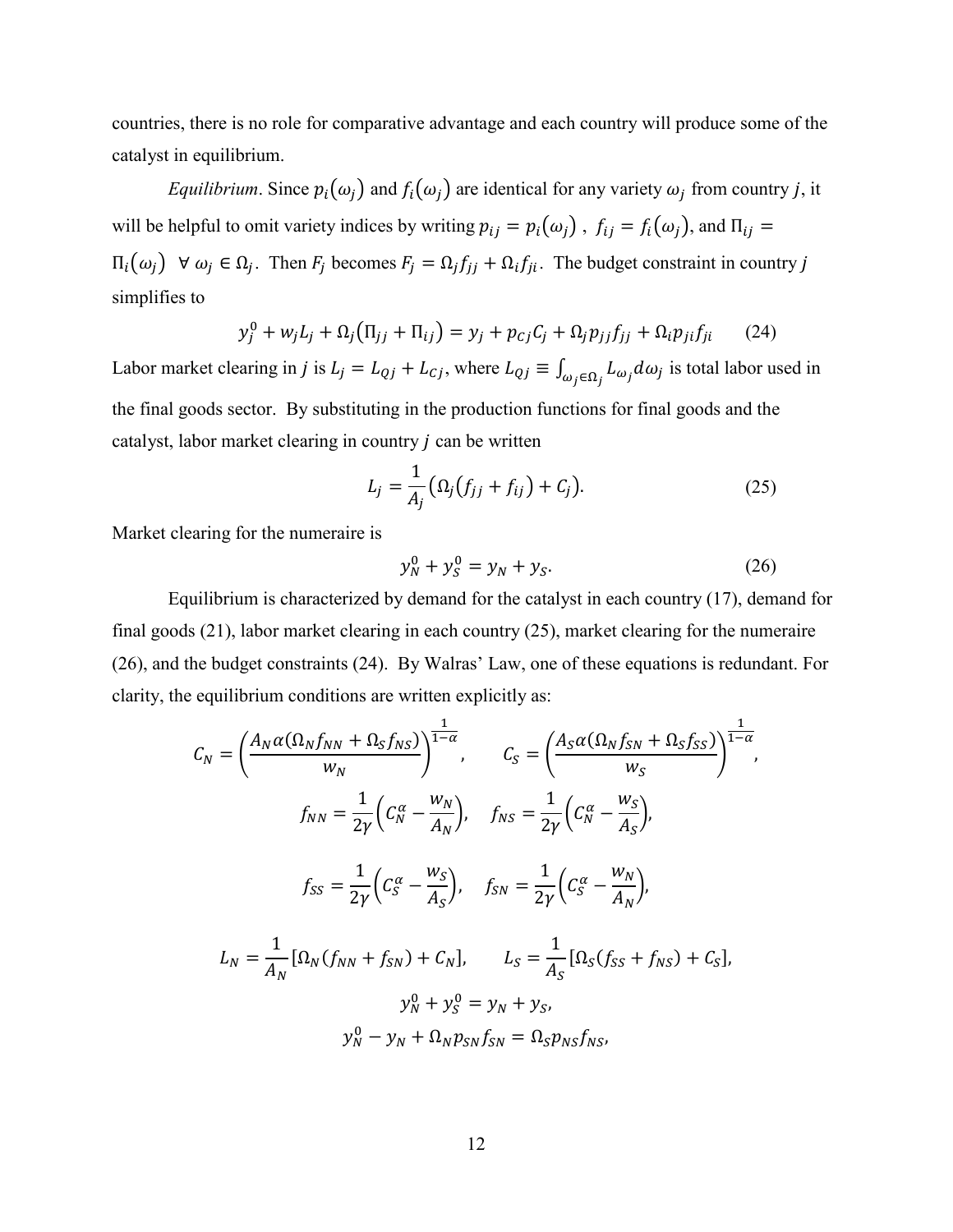where the last equilibrium equation is a simplified version of the budget constraint for country  $N$ (see equation 24). The ten equations above yield a unique solution for the endogenous variables  $w_N, w_S, y_N, y_S, C_N, C_S, f_{NN}, f_{NS}, f_{SS},$  and  $f_{SN}$ .

*Results.* Figure 2 shows relative prices in N and S of identical goods under the following baseline parameterization:

$$
A_N, A_S = 3,
$$
  $L_N, L_S, y_N^0, y_S^0 = 1,$   $\Omega_S, \Omega_N = 0.5,$   $\alpha, \gamma = 0.3^9$ 

The left-hand graph shows the ratio of prices relative to the numeraire, while the graph on the right shows the ratio of PPP-adjusted prices.<sup>[10](#page-14-0)</sup> According to Figure 2, the model predicts that as a country gets richer, it pays higher prices for identical goods than does its poorer counterpart, consistent with the evidence across countries cited in the introduction. Specifically, goods produced in  $N$  are more expensive in  $N$ , and goods produced in  $S$  are more expensive in  $N$ .

Figure 3 shows how market outcomes vary with productivity in N. As  $A_N$  rises, N produces and consumes more of the catalyst. Higher catalyst consumption shifts out the demand curves of final goods, which causes firms from both countries to charge higher markups for goods sold in  $N$ . The resulting quantities of final goods demanded by  $N$  increase because the outward shift of the demand curves caused by higher catalyst consumption outweighs the movement along the demand curves caused by higher prices. Therefore a rise in  $A<sub>N</sub>$  causes higher catalyst and final good consumption in  $N$ , as well as higher prices of final goods.

The rise in  $f_{NS}$  requires S to devote more labor resources to its export sector and less resources to production for domestic consumption, causing a fall in  $f_{SS}$  and  $C_S$ . How is this optimal for S? Since exports from S are sold at a higher markup, the value of exports  $f_{NS}$ increase relative to the value of the numeraire.  $S$  therefore reallocates labor to the export sector

$$
P_i = \frac{y_i^0 + p_{ci}C_i^0 + p_{ij}\Omega_j f_{ij}^0 + p_{ii}\Omega_i f_{ii}^0}{y_i^0 + p_{ci}^0C_i^0 + p_{ij}^0\Omega_j f_{ij}^0 + p_{ii}^0\Omega_i f_{ii}^0},
$$

<span id="page-14-0"></span><sup>&</sup>lt;sup>9</sup> Baseline productivity is set to 3 to ensure that utility from consumption of final goods and catalyst goods is sufficiently high to ensure positive demand for imports from  $N$  and  $S$ . In other words, the productivity parameters are chosen such that the equilibrium is at an interior solution given by the ten equilibrium equations are chosen such that the equilibrium is at an interior solution given by the ten equilibrium equations above.<br><sup>10</sup> In Figure 4,  $p_{ij}^R \equiv p_{ij}/P_i$ , where  $P_i$  is the consumer price index.  $P_i$  is normalized to unity under t calibration in which productivity is equal across countries. Note that PPP holds when  $N$  and  $S$  are equal because the exact same bundles are purchased at identical costs in each country. When productivity is not equal across countries (e.g. at any point in Figure 4 to the right of the y-axis),  $P_i$  is the current price in country i of the bundle of goods consumed when PPP held (the Laspeyres Index):

where the superscript 0 indicates the price or quantity that prevails when PPP holds (productivity is equal across countries).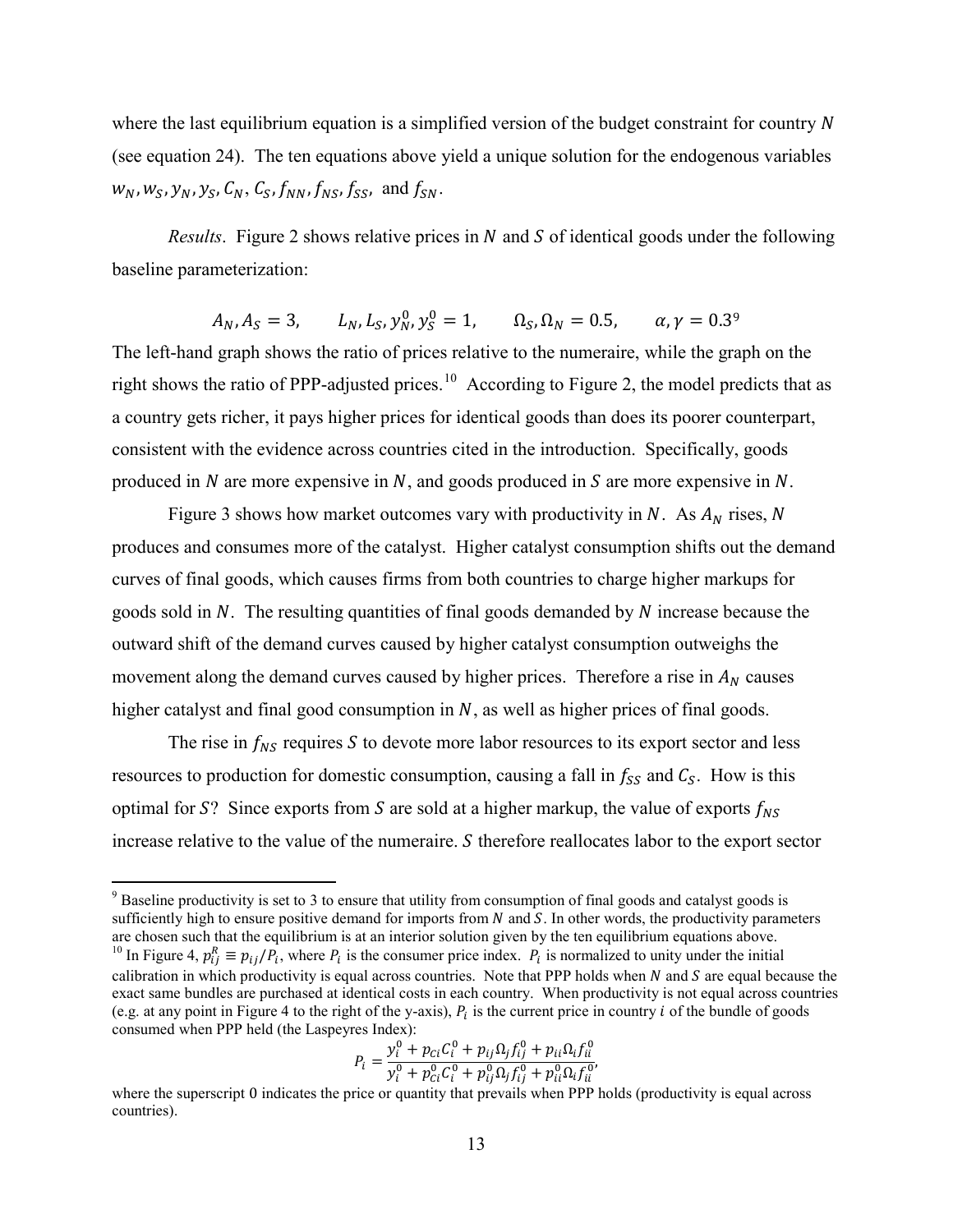to exchange for the numeraire and for consumer goods produced in  $N$ , leading to an increase in trade and an increase in welfare in  $S$ . Figure 4 shows that welfare in both countries increases with  $A_N$ .

*Summary of the Two-Country Model.* As productivity in N increases, N can afford to produce more catalyst goods, which shifts out its demand for final goods by increasing the priceintercept of the demand curve.  $N$ 's resulting lower price elasticity of demand causes firms to charge a higher markup in  $N$  than in  $S$ , which increases relative prices in  $N$ .

As we will see in Section 4 below, this simple explanation of demand complementarity and pricing-to-market can explain not only high prices of traded consumer goods in rich countries, but also high prices of nontradables in rich countries.

#### **4. Two-Country Model with Nontradables**

This section extends the model of Section 3 to incorporate nontradables that are produced and sold domestically by monopolistically competitive firms. The purpose of this simple extension is to demonstrate that the mechanism emphasized above to account for the comparatively high prices of tradables in rich countries can also account for the comparatively high prices of nontradables in rich countries.<sup>[11](#page-15-0)</sup>

The typical explanation for the observed correlation between country income per capita and nontradable prices is based on the theory developed by Harrod (1933), Balassa (1964), and Samuelson (1964). The HBS model assumes that the law of one price (LOP) holds in tradables, and that rich-country productivity is higher in the tradable sector than in the nontradable sector. High productivity in the tradable sector drives up wages in rich countries, which causes higher prices in the sector with lower productivity (nontradables).

As recently noted by Alessandria and Kaboski (2011), there are at least two strong reasons to doubt HBS as a full explanation of the price-income correlation across countries. First, the LOP does not hold for tradables, violating a key assumption of HBS. Second, the rise in relative productivity of tradables within rich countries appears too small to account for the strong relationship between prices and incomes across countries.

<span id="page-15-0"></span> $11$  This high price of nontradables in rich countries is well-documented. See, for example, Alessandria and Kaboski (2011, p.92).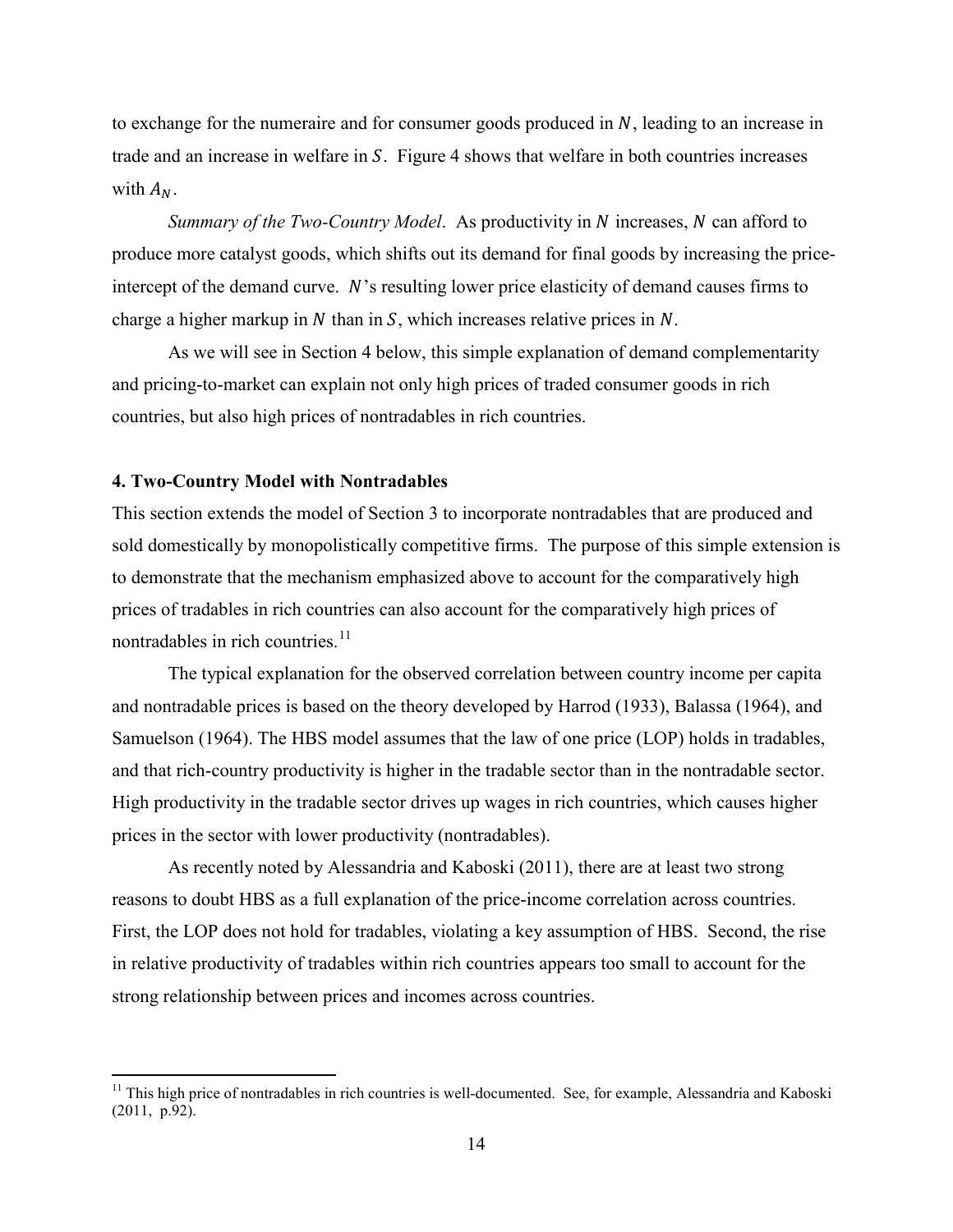The model extension below provides an alternative explanation to account for comparatively high prices of nontradables in Rich countries (as well as comparatively high tradable prices). In contrast to HBS, the new explanation does not rely on sectoral productivity differentials. Rather, the driving mechanism is complementarity between catalyst goods and final goods, as in Section 3. Rich countries can afford to produce more catalyst goods, which in turn increases demand for nontradable goods and services.

Consider, for example, purchasing car rental services in Ecuador, which has unpaved roads and a generally unsafe environment for driving. Even if a car rental agency can provide a vehicle to rent at low cost, customers will have low preference for this service simply because there are characteristics specific to Ecuador (poor driving conditions) which may not affect the cost to the firm of providing the service, but which reduce customers' utility from the service. Likewise, consumers may require a haircut once a month, but the utility from a haircut at a barber shop relative to cutting one's own hair depends on the convenience of traveling to the barber, which in turn depends on public infrastructure such as roads, safety, and reliable energy supply to ensure the barber shop will be open for business. It may also depend on the prevalence of other goods and services for which one might need a haircut to fully enjoy. Salon services are more valuable, for example, when consumers attend formal events in which a certain style of appearance is the cultural norm. Notice that in this last example, the complementary *catalyst* is itself a service.

Utility from nontradable services also depends on durables, such as housing. For example, the value of services such as window-washing, carpet-cleaning, and lawn mowing all depend on whether consumers have homes that can accommodate windows, carpets, and lawns. In Quito, Ecuador, these services are of little value because few homes there are suitable for windows and nice carpets, and few households own lawns.

The model below captures this intuition by incorporating nontradable services into the model from Section 3. As we will see, high service prices will rely on demand complementarities, rather than on sectoral productivity differentials.

*Model Setup*. The representative consumer in country *j* has utility over the numeraire, tradable goods, and a mass  $\Psi_i$  of nontradable services:

15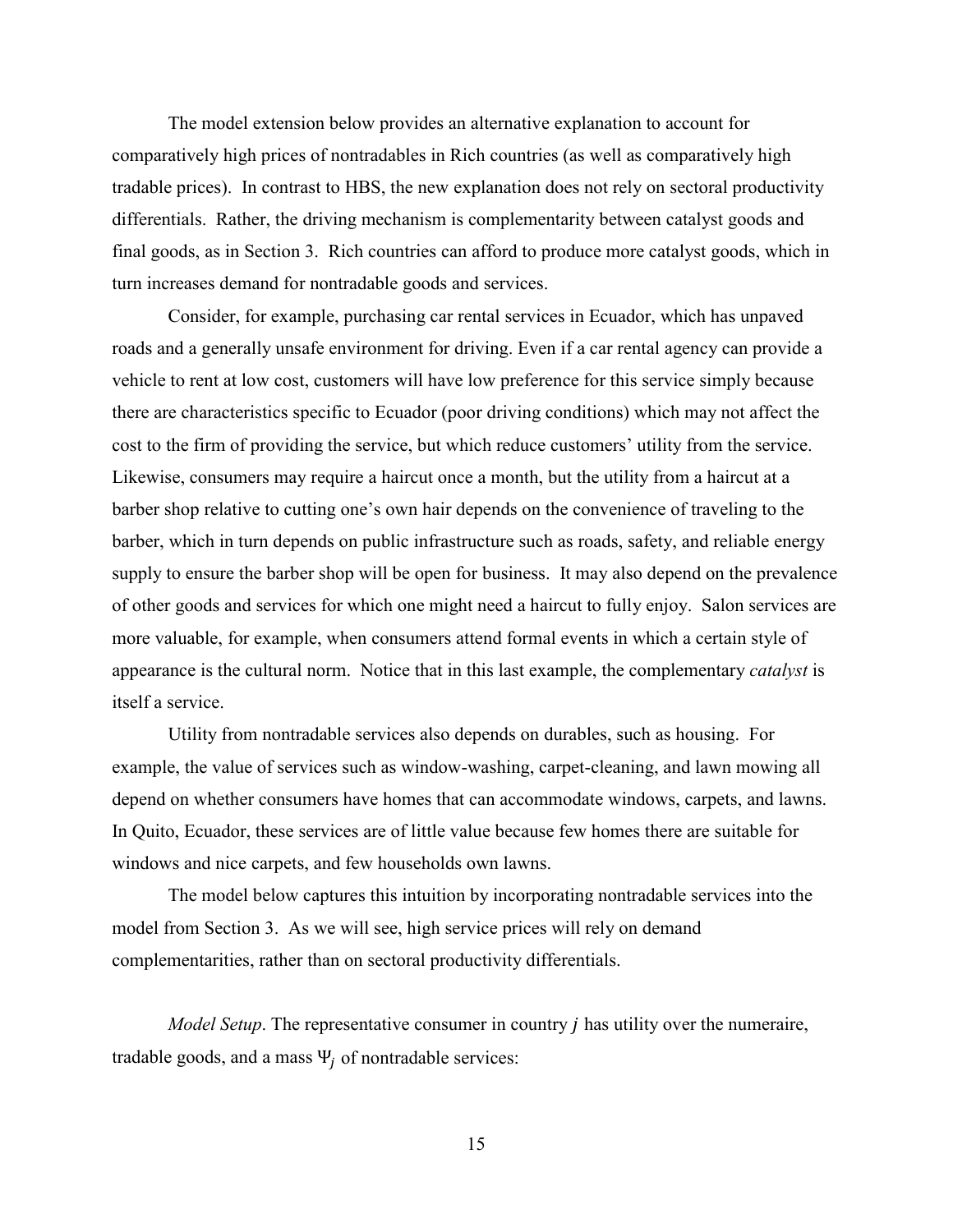$$
U_j = y_j + \int_{\psi_j \in \Psi_j} \left[ C_j^{\alpha} f_j(\psi_j) - \frac{\gamma}{2} \left( f_j(\psi_j) \right)^2 \right] d\psi_j
$$
  
+ 
$$
\sum_{i=N,S} \int_{\omega_i \in \Omega_i} \left[ C_j^{\alpha} f_j(\omega_i) - \frac{\gamma}{2} \left( f_j(\omega_i) \right)^2 \right] d\omega_i,
$$
 (27)

where  $\psi_j$  indexes the services in country j and  $f_j(\psi_j)$  is consumption of variety  $\psi_j$  in j. Unless otherwise stated, the notation and variable names are the same as in Section 3 above.

Country  $j$ 's budget constraint is

$$
y_j^0 + w_j L_j + \int_{\psi_j \in \Psi_j} \Pi_j(\psi_j) + \sum_{i=N,S} \int_{\omega_j \in \Omega_j} \Pi_i(\omega_j)
$$
  
=  $y_j + p_{Cj}C_j + \int_{\psi_j \in \Psi_j} p_j(\psi_j) f_j(\psi_j) + \sum_{i=N,S} \int_{\omega_i \in \Omega_i} p_j(\omega_i) f_j(\omega_i),$  (28)

where  $\Pi_j(\psi_j)$  are profits from sales of service  $\psi_j$  at price  $p_j(\psi_j)$  and quantity  $f_j(\psi_j)$ . Consumer optimization with respect to  $f_i(\psi_i)$  yields demand for variety  $\psi_i$  in country j:

<span id="page-17-1"></span>
$$
f_j^d(\psi_j) = \frac{1}{2\gamma} \Big( C_j^{\alpha} - p_j(\psi_j) \Big). \tag{29}
$$

Demand for tradable goods is given by (16) above, and demand for catalyst goods is given by  $(17)$ , where total consumption of final goods and services in country *j* is

$$
F_j \equiv \int_{\psi_j \in \Psi_j} f_j(\psi_j) + \sum_{i=N,S} \int_{\omega_i \in \Omega_i} f_j(\omega_i).
$$

Final Goods Firms. Optimization by firms in the tradable sector is identical to that in section 3. As above, prices and quantities are independent of the variety, so we can write

$$
p_{ji} = \frac{1}{2} \left( C_j^{\alpha} + \frac{w_i}{A_i} \right),\tag{30}
$$

<span id="page-17-0"></span>
$$
f_{ji} = \frac{1}{2\gamma} \left( C_j^{\alpha} - \frac{w_i}{A_i} \right),\tag{31}
$$

where  $p_{ji}$  and  $f_{ji}$  are the price and quantity of any variety produced in country  $i \in \{N, S\}$  and sold in  $j \in \{N, S\}$ .

Service Sector Firms. Services are produced using the same technology as that used by consumer goods:

$$
f_j(\psi_j) = A_j L_{\psi_j},\tag{32}
$$

where  $L_{\psi_j}$  is labor used to produce service variety  $\psi_j$ . Profits of firm  $\psi_j$  are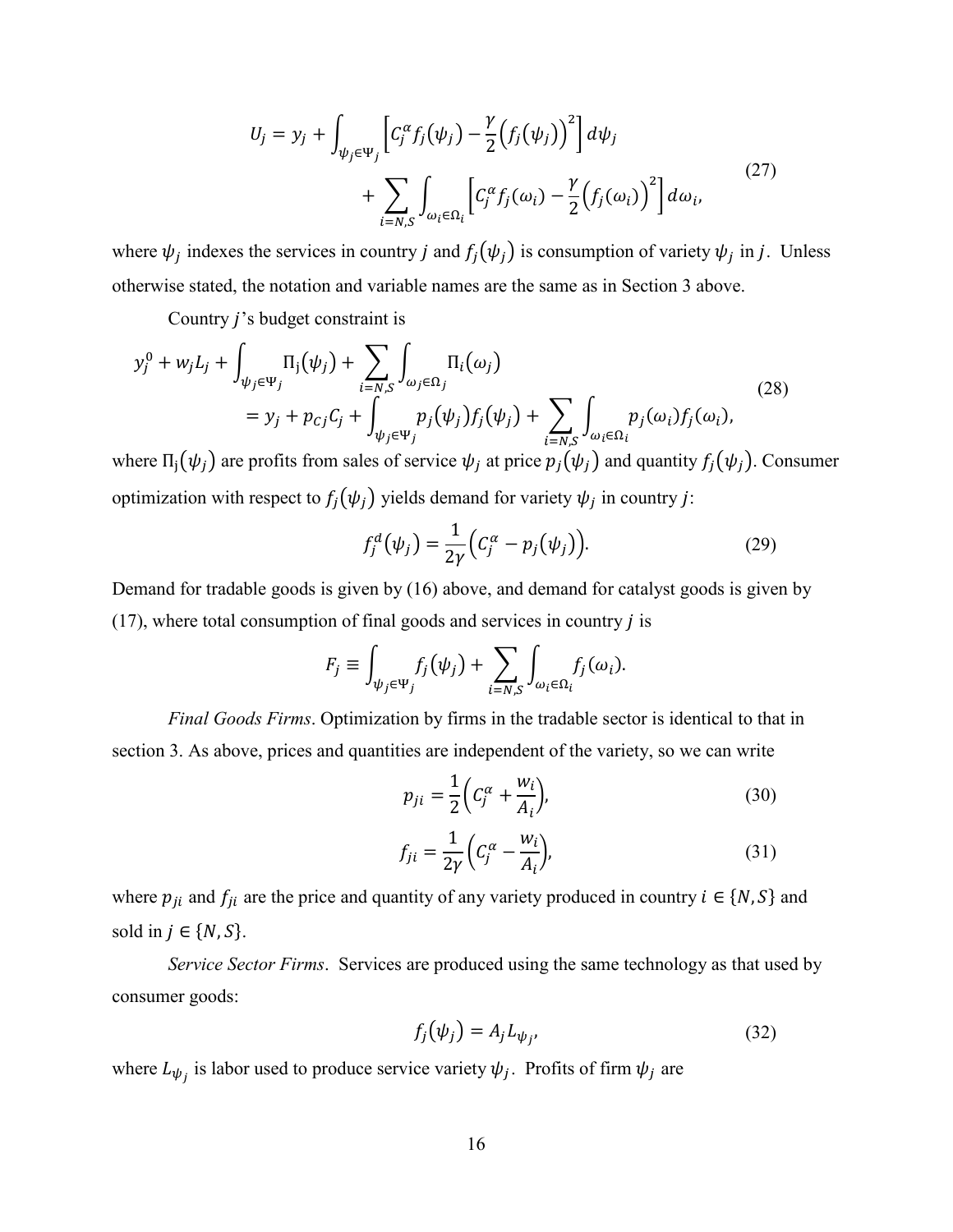$$
\Pi_j(\psi_j) = p_j(\psi_j) f_j(\psi_j) - \frac{w_j}{A_j} f_j(\psi_j).
$$
 (33)

Profit maximization yields the price

$$
p_j(\psi_j) = \frac{1}{2} \left( C_j^{\alpha} + \frac{w_j}{A_j} \right).
$$
 (34)

The resulting quantity demanded is

$$
f_j(\psi_j) = \frac{1}{2\gamma} \bigg( C_j^{\alpha} - \frac{w_j}{A_j} \bigg). \tag{35}
$$

*Catalyst Sector.* The production function for catalyst goods is  $C_j = A_j L_{C_j}$ . As in Sections 2 and 3, the catalyst sector is perfectly competitive. The price of the catalyst is  $p_{Cj} = w_j/A_j$ , which is derived from cost minimization by the representative catalyst firm. Also, as in Sections 2 and 3, the catalyst is not traded across countries.

*Equilibrium*. Since  $p_i(\psi_i)$  and  $f_i(\psi_i)$  are identical for any variety  $\psi_i$  from country j, it is helpful to omit variety indices by writing  $p_j = p_j(\psi_j)$  and  $f_j = f_j(\psi_j) \forall \psi_j \in \Psi_j$ . Total consumption of goods and services in country *j* can be written  $F_j = \Psi_j f_j + \Omega_j f_{jj} + \Omega_i f_{ji}$ .

Equilibrium is characterized by demand for the catalyst in each country [\(17\),](#page-11-0) demand for final goods in each country [\(31\),](#page-17-0) demand for nontradables in each country [\(29\),](#page-17-1) labor market clearing in each country,

$$
L_N = \frac{1}{A_N} [\Psi_N f_N + \Omega_N (f_{NN} + f_{SN}) + C_N],
$$
  

$$
L_S = \frac{1}{A_S} [\Psi_S f_S + \Omega_S (f_{NS} + f_{SS}) + C_S],
$$

numeraire market clearing

$$
y_N^0 + y_S^0 = y_N + y_S,
$$

and the budget constraint for  $N$ , which simplifies to

$$
y_N^0 + \Omega_N p_{SN} f_{SN} = y_N + \Omega_S p_{NS} f_{NS}.
$$

By Walras' Law, the budget constraint in  $S$  is redundant.

*Results*. The initial parameter values are  $\alpha = 0.3$ ,  $\gamma = 0.3$ ; the initial productivity paramaters are set to unity, and the mass of goods and services in each country is unity ( $\Psi$ <sub>i</sub> +  $\Omega_j + \Omega_i = 1$ ). Figure 5 shows market outcomes as productivity in N increases. The results are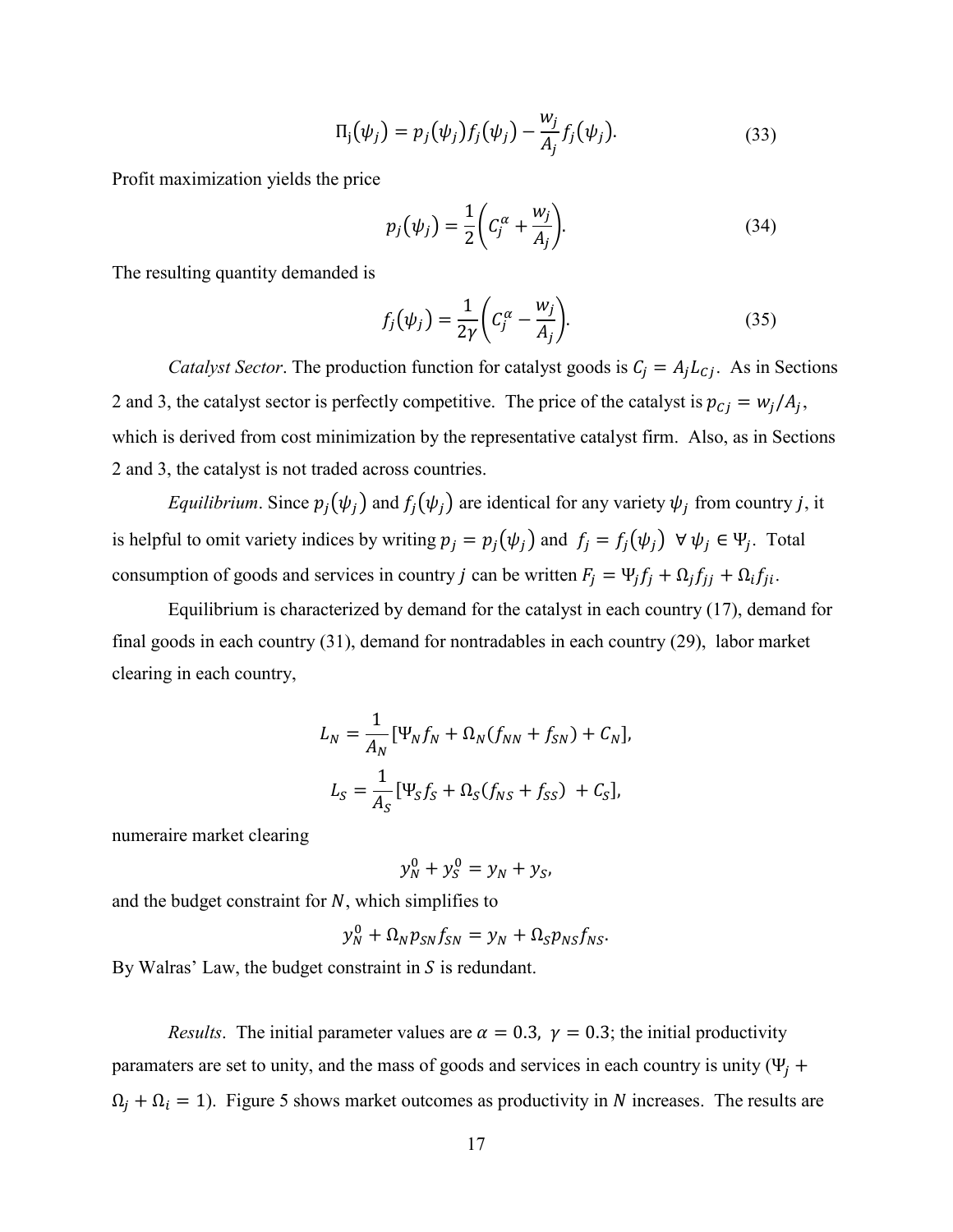very similar to those from Section 3:  $N$ 's production and consumption of catalyst and final goods increases, as does the price of tradables in  $N$ . In addition, the relative price of services is higher in N because the increase in  $C_N$  lowers the price elasticity of demand for services, causing service-sector firms in  $N$  to charge a higher markup than service-sector firms in  $S$ .

*Summary of Two-Country Model with Services*. The value of services within a country rises with that country's stock of catalyst goods. A rich country can afford to produce more of the catalyst, which lowers the price elasticity of demand for tradable final goods and nontradable services within the country. As a result, monopolistically competitive firms in the final good and service sectors charge a higher markup, causing higher prices of tradable goods and nontradable services in the rich country.

Note that the simple mechanism of demand complementarity and pricing-to-market was initially proposed in Sections 2 and 3 to account for the high prices of tradable goods in rich countries. Section 4 showed how the same mechanisms can account for another stylized fact in international trade (the high prices of services in rich countries) by adding a degree of realism to the baseline model. Of course, even the extended model of Section 4 abstracts from many dimensions of reality. One of the most obvious abstractions is the absence of traded investment goods. As we will see in Section 5, incorporating traded investment goods and capital as a factor of production permits the model to explain additional stylized facts in the trade and growth literatures.

#### **Section 5: Incorporating Capital and Tradable Investment**.

Hsieh and Klenow (2007) highlight the following empirical regularities in the growth literature:

- 1) The price of consumption is high when income per capita is high.
- 2) Prices of investment goods are no higher in poor countries.
- 3) Real investment rates are positively correlated with income.

The first fact, which is typically attributed to HBS, has already been discussed at length. Fact (3) dates back to Barro (1991) and is often attributed to policies in poor countries that distort savings and investment decisions. Hsieh and Klenow provide evidence in support of fact (2) and search for a unified explanation of the facts. They conclude,

"Poor countries appear to have low investment rates in PPP terms primarily because they have either low productivity in producing investment goods or low productivity in producing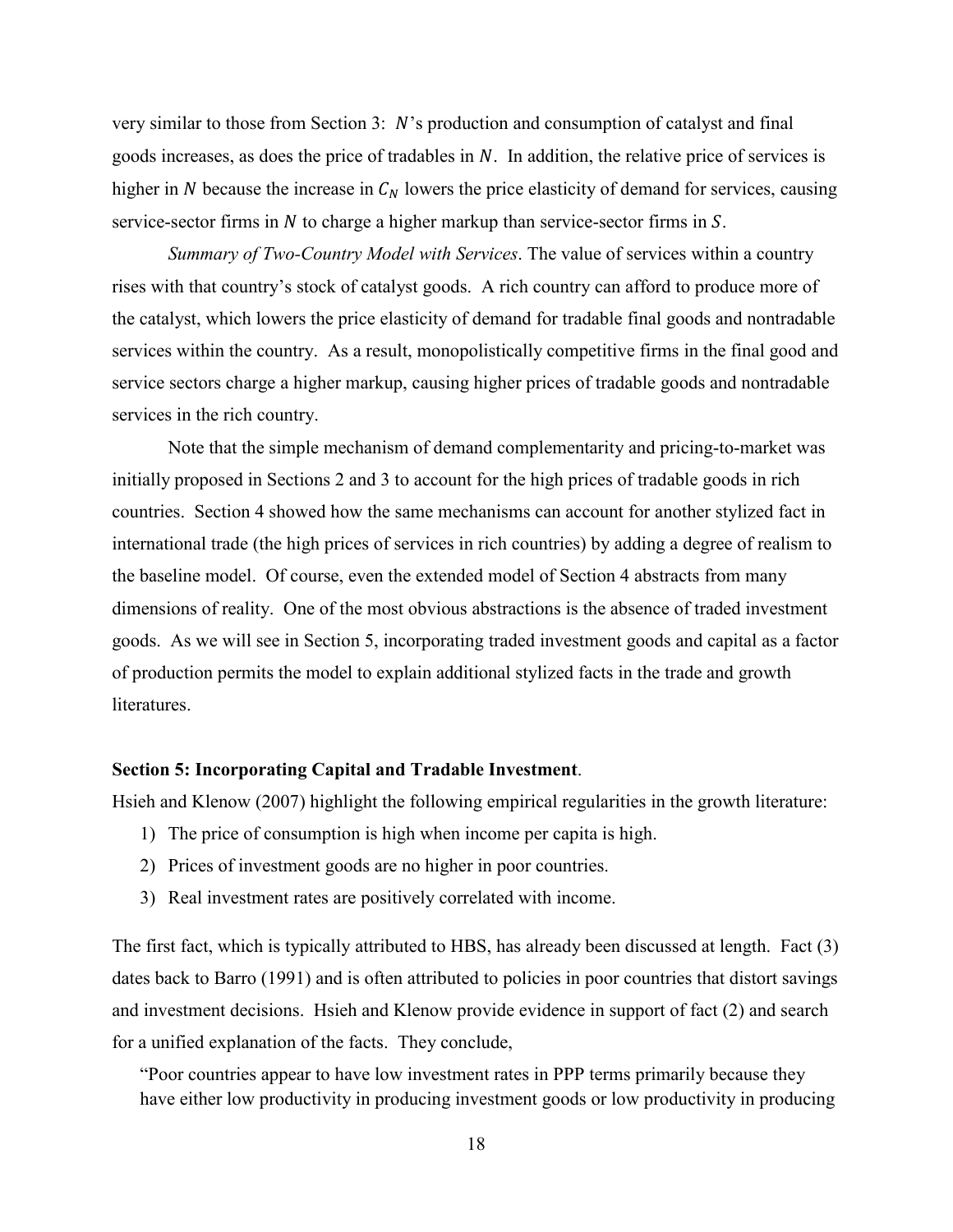tradables to exchange for investment goods…Our results thus imply…a deeper productivity puzzle. The challenge is to explain not only low overall productivity in poor countries, but also low productivity in investment goods (or in providing consumption goods to trade for investment goods) relative to consumption goods" (p. 564, emphasis mine).

The reader is referred to Hsieh and Klenow (2007) for why they infer a productivity puzzle based on the three empirical regularities.<sup>[12](#page-20-0)</sup> This section provides an alternative unified explanation for these stylized facts that does not rely on poor countries having low productivity in the investment goods sector relative to productivity in the consumption goods sector. My explanation instead builds on the mechanisms developed above under a framework that features pricing-to-market in the final goods sector and complementarity between catalyst goods and final goods.

More concretely, in the model below goods are produced using labor, which is inelastically supplied, and capital, which is accumulated through investment. Rich countries have a high stock of catalyst goods, which causes the value of final consumer goods to be higher in rich countries than in poor countries and causes higher markups for goods sold to Rich countries (fact 1).

Fact (2) is an immediate consequence of any assumption on the market structure for investment goods such that prices of investment goods equalize across countries. In the simplest case, investment goods are produced under perfect competition (as in Hsieh and Klenow 2007) and are traded costlessly. An alternative assumption is that differentiated investment goods are produced by monopolistically competitive firms. If the differentiated goods are aggregated into the investment good through a CES aggregator, then firms will charge the same markup over marginal cost in each country for their investment good and the price of the final investment good will equalize across countries.

Hsieh and Klenow note that under some empirical specifications, investment goods are slightly more expensive in rich countries. A model in which the investment aggregator function gives rise to price-dependent investment demand curves can generate a positive relationship between investment prices and income, as demonstrated in Appendix D. The properties of such a model are more complicated than is necessary to demonstrate that the focal mechanism,

<span id="page-20-0"></span><sup>&</sup>lt;sup>12</sup> Recently, Valentinyi and Herrendorf (2012) estimate that developing countries' TFP in tradable manufactured goods is about equal to average TFP, which suggests that an explanation other than productivity differentials is required to explain facts (1) through (3).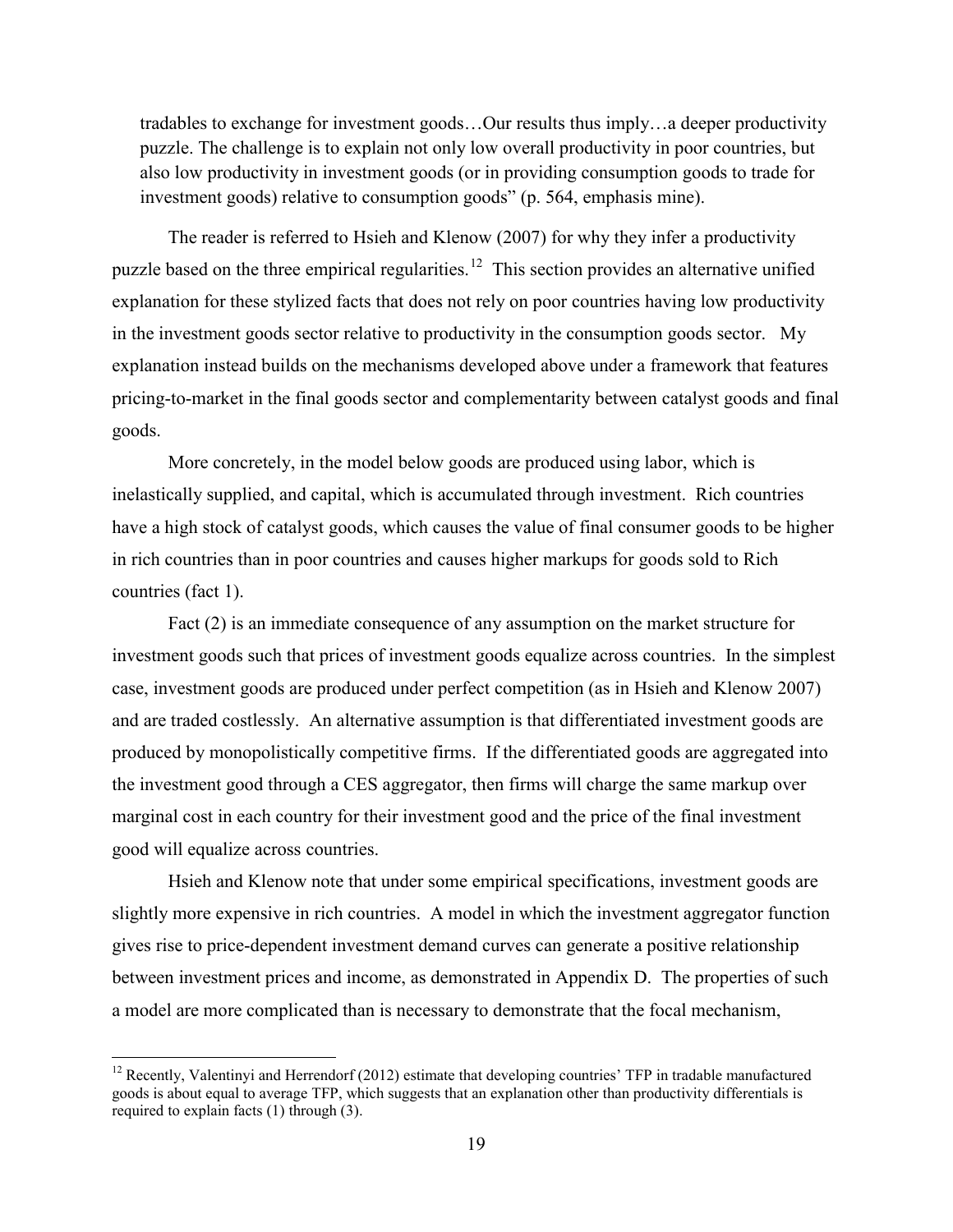demand complementarity and pricing-to-market, can resolve Hsieh and Klenow's productivity puzzle. The model in this section presents the simplest case of perfect competition in the investment goods sector, consistent with the analysis in Hsieh and Klenow (2007). Appendix C demonstrates the case in which a final investment good is produced from differentiated intermediate investment goods using a CES aggregator.

In the two-country model below, the homogenous investment good is traded costlessly, causing the price of the investment good to equalize across countries. This implies that the rental rate of capital also equalizes across countries, consistent with the evidence in Caselli and Feyrer (2007) that marginal products of capital are similar across countries. The equalization of capital prices across countries causes the capital price-to-wage ratio to be high in poor countries relative to the ratio in rich countries. In response to the difference in factor prices, firms in poor countries demand a lower capital/labor ratio than do rich countries, which lowers real investment in poor countries relative to investment in rich countries (fact 3).

All goods are produced using a Cobb-Douglas technology that employs labor and capital as factor inputs. The homogenous investment good is traded, as are differentiated final goods. The catalyst (e.g. housing and infrastructure) is not traded. Since the catalyst represents durables such as housing and roads, as well as nondurables that may complement consumer goods, the catalyst is permitted to be long-lived in the model.

The price of investment is equalized across both countries, so the country with a comparative advantage in the investment sector will produce the investment good, while the other country will trade final consumer goods for the investment good. The homogenous capital investment good is not produced in  $S$  because economy-wide productivity in  $S$  is assumed to be low enough that S is better off exchanging consumption goods for investment goods.<sup>[13](#page-21-0)</sup> This assumption approximates reality: Eaton and Kortum (2001) show that poor countries import most of their capital equipment. Finally, the model abstracts from production of nontradable final goods and services for the sake of simplicity only.

*Model Setup*. The representative consumer in country  $j \in \{N, S\}$  maximizes

<span id="page-21-0"></span> $<sup>13</sup>$  To rule out the possibility of a within-country productivity differential, I assume that the South has access to the</sup> technology to produce investment goods using the same total factor productivity as in other sectors and verify that in equilibrium they are better off producing consumption goods to exchange for investment goods.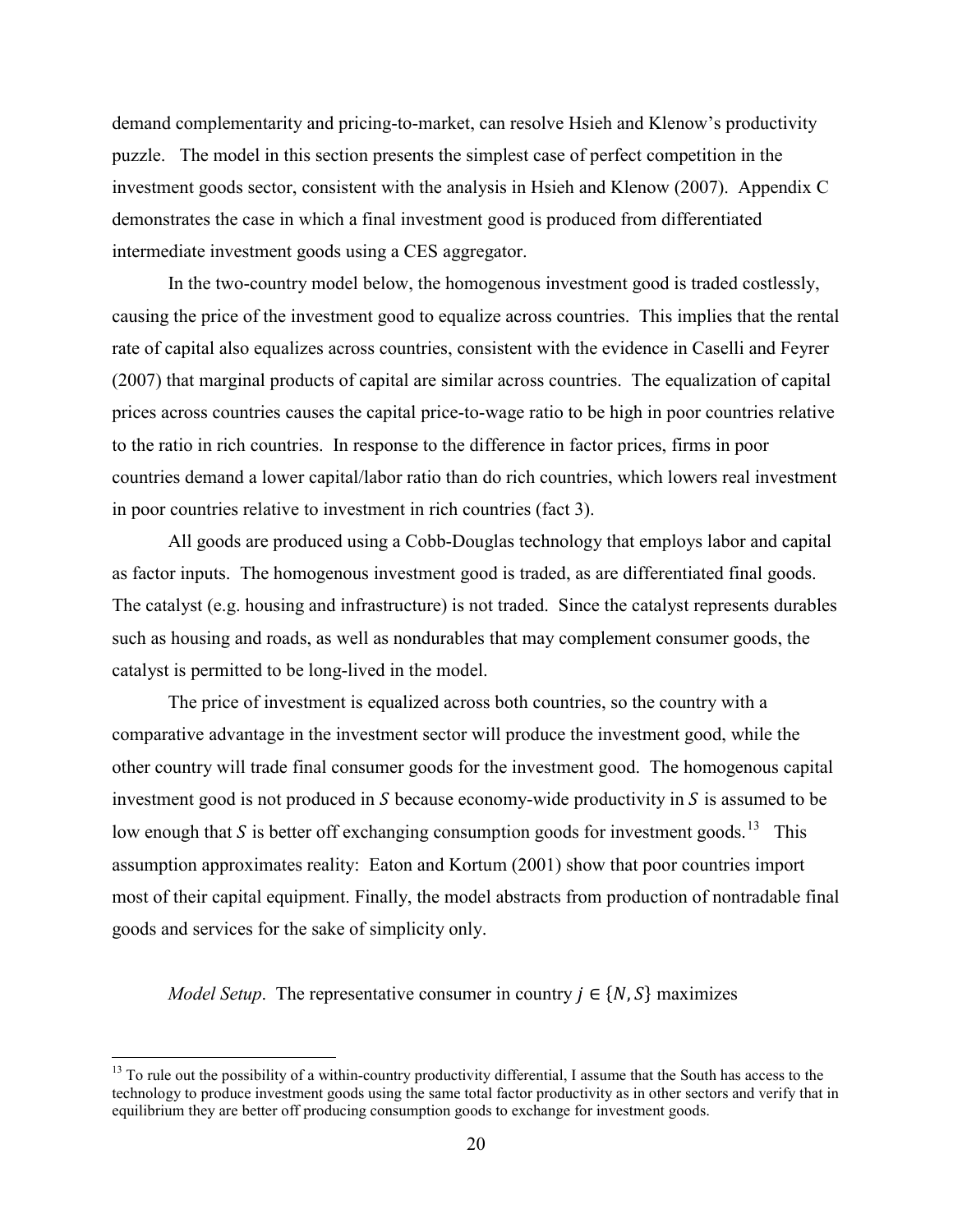$$
\sum_{t=0}^{\infty} \beta^t U_{jt}
$$

subject to

$$
K_{j,t+1} = (1 - \delta)K_{jt} + I_{jt},
$$
  
\n
$$
C_{j,t+1} = (1 - \delta)C_{jt} + X_{jt},
$$
  
\n
$$
y_{jt}^0 + R_{jt}K_{jt} + w_{jt}L_{jt} + \sum_{i=N,S} \int_{\omega_j \in \Omega_j} \Pi_{it}(\omega_j)
$$
  
\n
$$
= p_{ljt}I_{jt} + y_{jt} + p_{Xjt}X_{jt} + \sum_{i=N,S} \int_{\omega_i \in \Omega_i} p_{jt}(\omega_i) f_{jt}(\omega_i),
$$

where  $U_{jt}$  is the within-period utility function given by [\(14\),](#page-11-2)  $K_{jt}$  is the capital stock in period  $t \in \{0,1,2,...\}$ ,  $R_{jt}$  is the rental price of capital,  $I_{jt}$  is capital investment by *j* in period *t*,  $p_{ijt}$  is the price of capital investment,  $X_{jt}$  is the addition to j's catalyst stock in period t,  $p_{Xjt}$  is the price of  $X_{jt}$ , and  $\delta$  is depreciation of capital and the catalyst. The remaining variables are as defined in Section 3.

The analysis carried out here is in steady state, so from now on time subscripts will be omitted. Consumer optimization with respect to  $K$  yields the steady-state rental price of capital:

$$
R = p_I(r + \delta),\tag{36}
$$

where  $r = \frac{1-\beta}{\beta}$  is the real interest rate. Since investment is traded at no cost, its price equalizes across countries  $(p_{1j} = p_l)$ , as does the rental price of capital.

Steady-state demand for the catalyst in country  $j$  is

$$
C_j = \left[\frac{\beta \alpha F_j}{p_{Xj}(1 - \beta(1 - \delta))}\right]^{\frac{1}{1 - \alpha}},\tag{37}
$$

where

$$
F_j \equiv \sum_{i=N,S} \int_{\omega_i \in \Omega_i} f_j(\omega_i).
$$

Demand for consumer good variety  $\omega_i$  in country *j* is given by [\(16\).](#page-11-1)

*Consumption Good Sector*. Output in the consumption goods sector is produced using the technology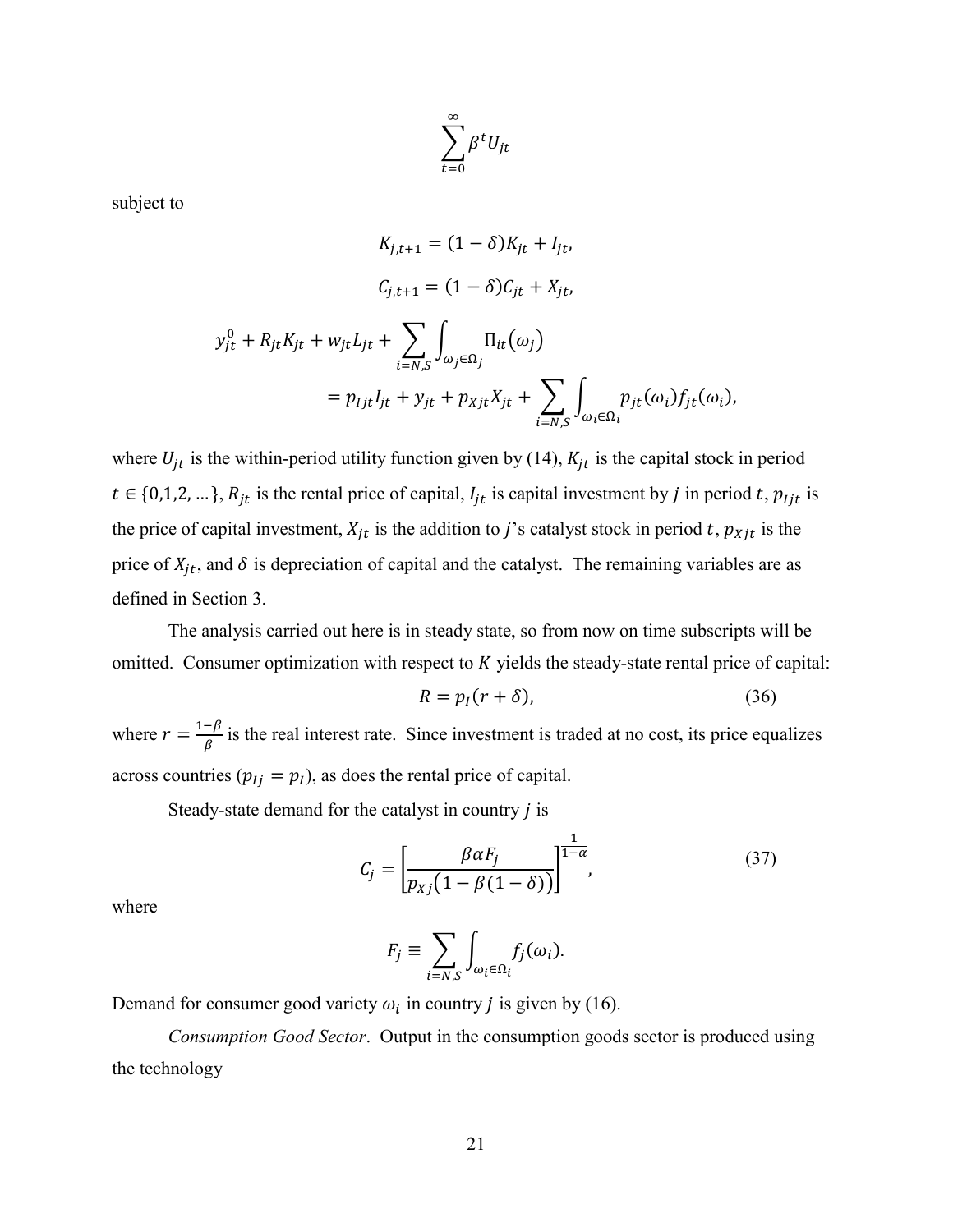$$
f(\omega_j) = A_j L_{\omega j}^{\eta} K_{\omega j}^{1-\eta},\tag{38}
$$

where  $f(\omega_i) \equiv f_N(\omega_i) + f_S(\omega_i)$  an  $A_i$  is total factor productivity in each sector in country j. As in the baseline model, each firm  $\omega_i$  charges a country-specific price to maximize the profits  $\Pi_i(\omega_i)$  from selling variety  $\omega_i$  in country  $i \in \{N, S\}$ .

Also, costs to consumers of transporting goods across international borders are sufficiently high to prevent arbitrage.

The profit-maximizing price charged in country  $i$  is

<span id="page-23-0"></span>
$$
p_i(\omega_j) = \frac{1}{2} \left( C_i^{\alpha} + \frac{c_j}{A_j} \right),\tag{39}
$$

where

$$
c_j = \frac{1}{\eta^{\eta} (1 - \eta)^{1 - \eta}} w_j^{\eta} R^{1 - \eta}
$$

is the cost-minimizing price of a unit of output at unit total factor productivity.

Equation [\(39\)](#page-23-0) is the Section 5 counterpart to equation [\(20\),](#page-12-0) and it accounts for the high price of consumer goods in rich countries.

Given the price defined by [\(39\),](#page-23-0) consumer demand in country *i* for  $\omega_i$  is

$$
f_i^d(\omega_j) = \frac{1}{2\gamma} \left( C_i^{\alpha} - \frac{c_j}{A_j} \right).
$$
 (40)

*Catalyst Investment Sector.* Catalyst investment in country *j* is produced under perfect competition according to

$$
X_j = A_j L_{Xj}^{\eta} K_{Xj}^{1-\eta}.
$$
\n<sup>(41)</sup>

The price of catalyst investment is  $p_{Xj} = c_j/A_j$ . Since the catalyst investment good is not traded across countries, there is no role for comparative advantage and each country will produce some catalyst investment in equilibrium.

*Capital Investment Sector.* Capital investment is produced in country N under perfect competition according to

<span id="page-23-1"></span>
$$
I = A_N L_I^{\eta} K_I^{1-\eta}.
$$
 (42)

The price of capital investment is  $p_l = c_N/A_N$ . Country N purchases some of the investment good and exports the rest. Market clearing implies

$$
I = I_N + I_S. \tag{43}
$$

*Equilibrium*. I solve for fifteen unknowns,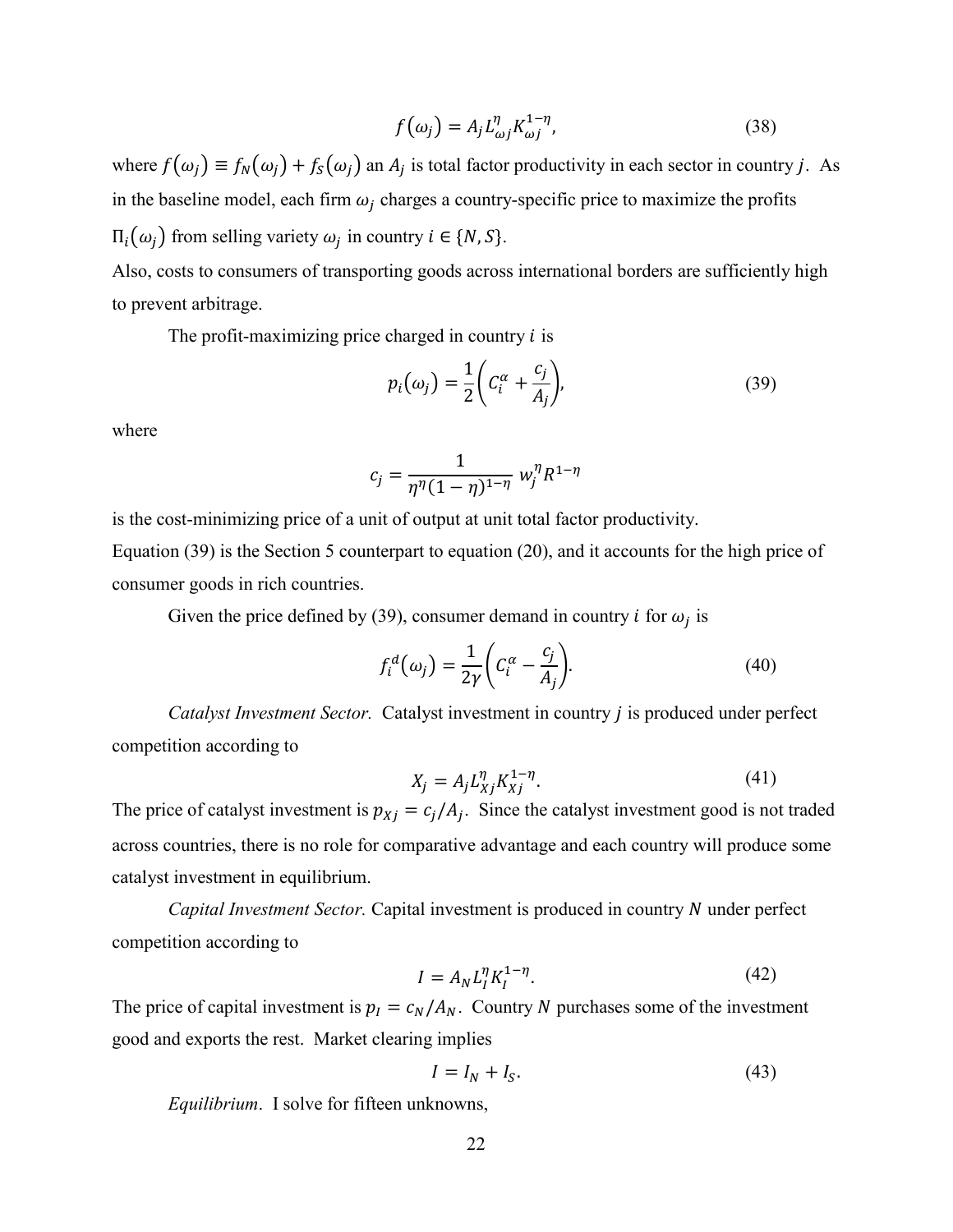$$
w_N, w_S, y_N, y_S, C_N, C_S, f_{NN}, f_{NS}, f_{SS}, f_{SN}, p_{NS}, p_{SN}, R, K_N, K_S,
$$

using the following fifteen equilibrium conditions:

$$
C_{N} = \left[\frac{\alpha A_{N}(\Omega_{N}f_{NN} + \Omega_{S}f_{NS})}{c_{N}(r+\delta)}\right]^{1-\alpha} \qquad C_{S} = \left[\frac{\alpha A_{S}(\Omega_{S}f_{SS} + \Omega_{N}f_{SN})}{c_{S}(r+\delta)}\right]^{1-\alpha}
$$

$$
L_{N} = \left(\frac{R}{w_{N}} \frac{\eta}{1-\eta}\right)^{1-\eta} \left[\frac{\Omega_{N}(f_{NN} + f_{SN})}{A_{N}} + \frac{X_{N}}{A_{N}} + \frac{I_{N} + I_{S}}{A_{N}}\right].
$$

$$
L_{S} = \left(\frac{R}{w_{S}} \frac{\eta}{1-\eta}\right)^{1-\eta} \left[\frac{\Omega_{S}(f_{SS} + f_{NS})}{A_{S}} + \frac{X_{S}}{A_{S}}\right]
$$

$$
y_{N}^{0} - y_{N} + \frac{c_{N}}{A_{N}} I_{S} + \Omega_{N} p_{SN} f_{SN} = \Omega_{S} p_{NS} f_{NS}
$$

$$
y_{N}^{0} + y_{S}^{0} = y_{N} + y_{S}
$$

$$
R = w_{N} \left(\frac{1}{A_{N}} \frac{r+\delta}{\eta^{\eta}(1-\eta)^{1-\eta}}\right)^{\frac{1}{\eta}}
$$

$$
f_{NN} = \frac{1}{2\gamma} \left(C_{N}^{\alpha} - \frac{c_{N}}{A_{N}}\right) \qquad f_{SS} = \frac{1}{2\gamma} \left(C_{S}^{\alpha} - \frac{c_{S}}{A_{S}}\right) \qquad f_{NS} = \frac{1}{2\gamma} \left(C_{N}^{\alpha} - \frac{c_{S}}{A_{S}}\right)
$$

$$
p_{NS} = \frac{1}{2} \left(C_{N}^{\alpha} + \frac{c_{S}}{A_{S}}\right) \qquad p_{SN} = \frac{1}{2} \left(C_{S}^{\alpha} + \frac{c_{N}}{A_{N}}\right),
$$

$$
K_{N} = \frac{w_{N}}{R} \frac{1-\eta}{\eta} L_{N} \qquad K_{S} = \frac{w_{S}}{R} \frac{1-\eta}{\eta} L_{S} \qquad (44)
$$

where

<span id="page-24-0"></span>
$$
c_N = \frac{w_N}{\eta} L_N \qquad c_S = \frac{w_S}{\eta} L_S
$$

$$
I_N = \delta K_N \qquad I_S = \delta K_S.
$$

*Results*. Figure 6 shows relative prices and investment under the following initial parameter values:

$$
A_N = 4
$$
,  $A_S = 2$ ,  $y_N^0, y_S^0 = 3$ ,  $L_N, L_S, \Omega_N, \Omega_S = 1$ ,  $\alpha, \gamma = 0.3$ ,  
 $\beta = 0.99$ ,  $\delta = 0.3$ .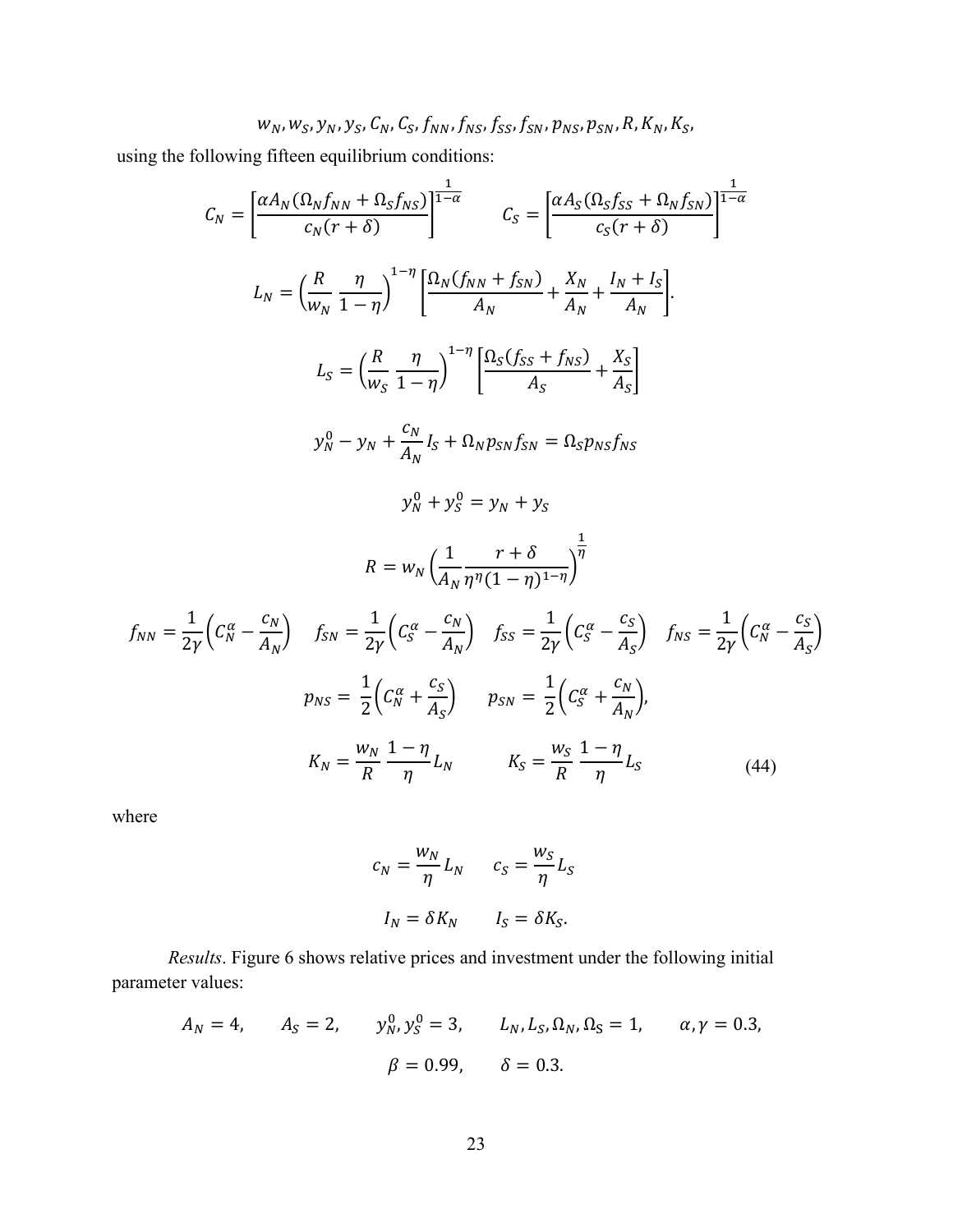Recall that productivity in  $S$  is identical across sectors, which excludes the possibility discussed in Hsieh and Klenow (2007) of productivity differentials in  $S$  driving the results. Even though  $S$ does not produce the investment good in equilibrium, it is assumed to have access to the technology to produce the investment good using the same total factor productivity as prevails in the other sectors.

As in the Section 3, the rich country,  $N$ , pays more for final goods due to a lower price elasticity of demand stemming from higher consumption of the catalyst.  $N$  also purchases more of the investment good because its ratio of the capital price to the wage is lower than the corresponding ratio in S. This is because high productivity in N causes  $w<sub>N</sub>$  to be high relative to  $w<sub>S</sub>$ . Demand for capital in each country is given by [\(44\).](#page-24-0) Since labor supply is equal across countries, and  $\frac{w_N}{R} > \frac{w_S}{R}$ , demand for capital (and investment goods) is higher in N. As shown in Figure 6, actual investment and the real investment rate are higher in  $N$  than in  $S$ .

*Summary of Model with Investment.* Hsieh and Klenow (2007) infer from facts (1) through (3) above that poor countries must be worse at producing investment goods (which are primarily tradable) than at producing consumption goods (which include a substantial nontraded component). Their hypothesis of a productivity differential in poor countries is a corollary of the Harrod-Balassa-Samuelson hypothesis in the sense that, under their proposed explanation, poor countries have lower productivity in a primarily tradable sector (investment) than in a primarily nontraded sector (consumption).

This section proposes an alternative explanation for the facts based on demand complementarities and pricing-to-market: High levels of catalysts in the rich country cause a high real wage and high consumption prices there. Since investment prices equalize across countries (due either to perfect competition, constant markups in a monopolistically competitive investment sector, or complete cross-country capital markets), the rental rate on capital also equalizes across countries. The high wage-to-rent ratio in the rich country causes high demand for capital goods there.

*Implications*. A shortcoming that is shared by the Harrod-Balassa-Samuelson hypothesis and the Hsieh-Klenow hypothesis is that it is not intuitively clear why productivity should differ across sectors within a country to the extent required to explain the observed price patterns. The mechanism I propose, demand complementarities and pricing-to-market, is based on intuitive consumption patterns and the realistic assumption that firms have market power. That a single

24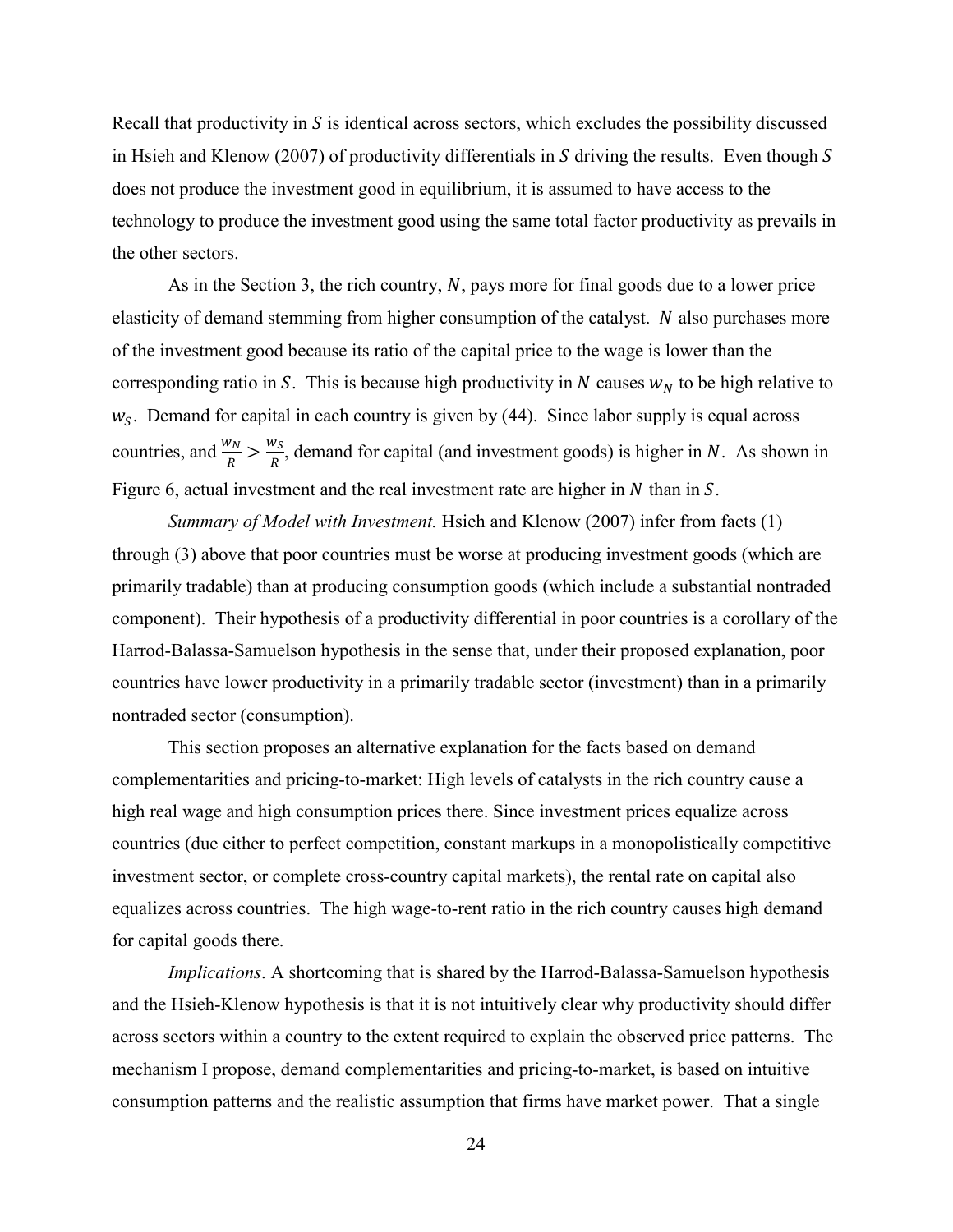intuitive mechanism can provide a unified explanation for a number of puzzles in the trade and growth literatures is attractive from a modeling point of view, but we also need to ask how compatible this mechanism is with the micro data. The next section provides independent empirical evidence in support of this mechanism's relevance for observed price patterns.

#### **6. Empirical Evidence**

So far I have emphasized the ability of a single mechanism, demand complementarity and pricing-to-market, to account for a number of cross-country stylized facts. Here I test the dependence of consumer prices on countries' consumption of catalyst goods using data on U.S. and Chinese exports. The challenge in the empirical work is to distinguish the effect of demand complementarities from other mechanisms that may cause a positive correlation between consumer prices and income per capita across countries. Indeed, income and catalyst consumption are perfectly correlated in the theoretical models above, and if the same were true of reality it would be impossible to distinguish between demand complementarities and other potential explanations for the price-income relationship. In reality, however, catalyst consumption is imperfectly correlated with income per capita, which permits me to test the dependence of prices on the component of catalyst consumption that is not correlated with income. $^{14}$  $^{14}$  $^{14}$ 

The analysis in this section examines three catalyst goods in particular: electricity, housing, and roads. Each of these catalyst goods is an imperfect correlate with GDP per capita, and each is expected to be a strong complement for a different subset of consumer goods. Electricity complements demand for electric goods, houses complement demand for household goods (e.g. televisions and furniture), and roads complement demand for new cars. Therefore, the model predicts the following, conditional on country-level fixed effects:

- 1) Electric goods are sold at higher prices in countries with a more reliable power supply (or superior energy infrastructure).
- 2) Household goods are sold at higher prices in countries with more housing per capita.
- 3) New cars are more expensive in countries with better roads.

<span id="page-26-0"></span> $14$  There are many potential reasons for the imperfect correlation between catalyst consumption and income. I do not suggest any particular reason, but assume that these reasons are exogenous to prices of consumer imports.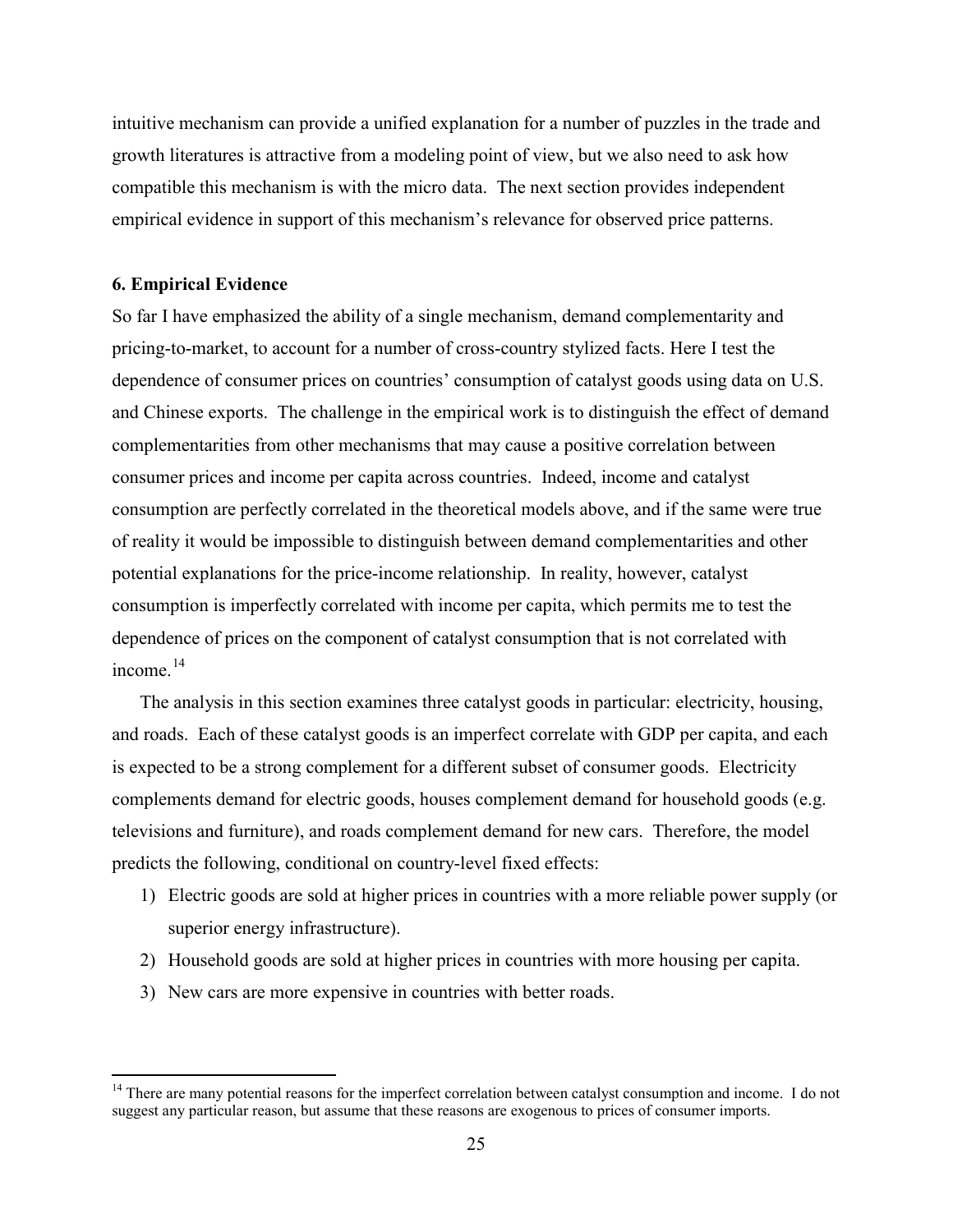To explore these predictions, I obtain prices of goods sold to different countries from disaggregated data on U.S. and Chinese exports. The U.S. Exports Harmonized System data, available on Robert Feenstra's webpage, contains unit values and quantities of bilateral exports leaving US docks for each Harmonized System (HS)-10 product category. As discussed by Alessandria and Kaboski (2011), there are two advantages of using this data to study the extent of pricing-to-market for tradable goods. First, the disaggregated nature of the data mitigates potential concerns that different unit values may reflect differences in quality. Second, the unit values are free-alongside-ship values, which exclude transportation costs, tariffs, and additional costs incurred in the importing country.

To test the three hypotheses it is necessary to identify 'household goods', 'electric goods', and 'new cars' separately from other consumer goods. This task is fairly straightforward for new cars, which I classify as any good for which its HS-10 description indicates that it is a new passenger vehicle. Identification of electric goods is also fairly straightforward, although some goods are not identified as electric but require electricity to use (such as a television). I classify as 'electric' any consumer good (end-use code 40000-50000) that is labeled as electric and not battery-powered, as well as a number of clearly electric goods, including TVs, stereos, and associated parts.

Classifying household goods is more difficult because most consumer goods are stored in homes. Nonetheless, some goods are more directly complementary to housing than others. Consider a house with an extra bedroom and bathroom. The extra space is likely to complement demand for furniture, bedding, towels, and similar goods. Also, a country with more homes per capita will have more need for kitchen items. Therefore I classify all furniture, glassware, chinaware, cookware, cutlery, tools, rugs, TVs, VCRs, and stereo equipment (end-use codes 41000, 41010, 41020, 41040, 41200, and 41210) as household goods. I also classify appliances (end-use 14030) as household goods, with the exception of air conditioners and radiators, the demand for which I assume depends more on weather than on housing. Other goods such as clothing and personal care items are excluded from the list of household goods because they are not directly complementary to housing. Table 1 lists the subset of consumer goods that I classify as household goods.

To corroborate the evidence from U.S. export data, I test hypotheses 1 and 2 using Chinese Customs export data, which contain free-alongside-ship values and quantities of goods

26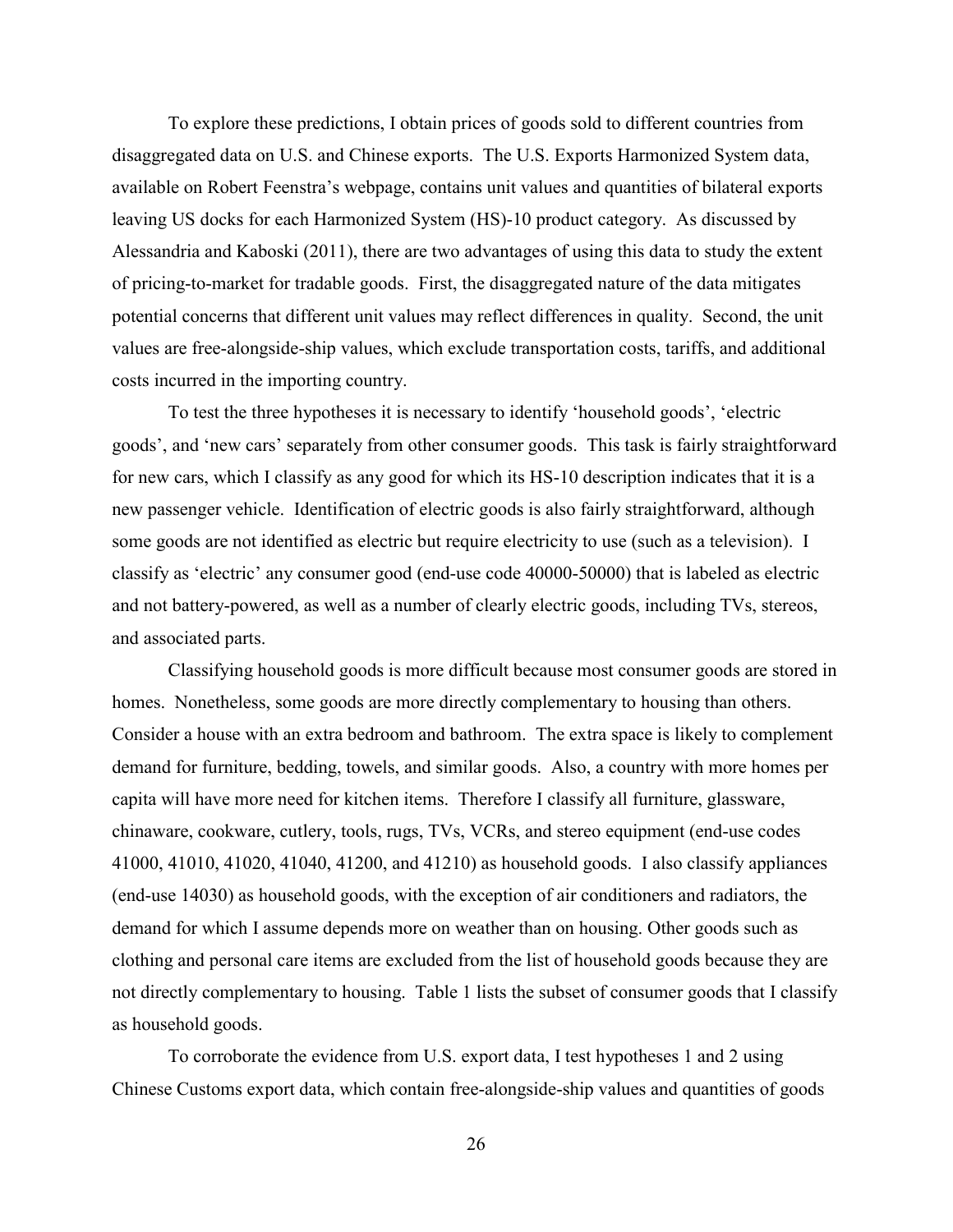at the HS-8 level of disaggregation.<sup>[15](#page-28-0)</sup> Despite the lower level of disaggregation, the Chinese dataset has a number of advantages over the U.S. export data. First, the dataset contains identifiers for firms and firm locations, which help control for quality variation within a product category. Second, China exports far more consumer goods to a broader range of countries. The Chinese dataset does not have end use codes or descriptions, so I identify consumer, household, and electronic good HS-8 categories as those categories that contain only consumer goods, only household goods, and only electronic goods as HS-10 subcategories.

Country-level data on the catalyst goods are from the International Comparison Program (ICP) and the World Development Indicators at the World Bank. Heston (2011) provides the ICP's measures of the dwelling services for Europe in 2005. The measure of the dwelling services in Europe is based on a survey of rental rates, from which the ICP assigned countries an index of their per capita housing volume. Measures of housing volume in other regions are either unreliable, or are not comparable to the measure of housing in Europe (see Heston 2011 for a discussion).

I use electricity consumption as a proxy for a country's energy infrastructure. Countrylevel data on electricity consumption per capita are from the World Development Indicators at the World Bank. The measure of a country's road quality is the percent of roads that are paved, also available from the World Development Indicators. Most countries do not have data on road quality for more than a single year between 2002 through 2006, so I pick the most recent year for which data is available as a country's measure of road quality.

I test the three hypotheses outlined earlier separately in the following subsections.

#### **6.1 Electricity Infrastructure and Prices of Electric Goods**

First, I assess whether prices of exports of electric goods depend on countries' access to electricity. As a proxy for a country's electricity access, I use data on electricity consumption per capita, provided by the World Development Indicators. This proxy is most appropriate in underdeveloped countries with low average electricity consumption per capita. In developed countries, differences in electricity consumption are more likely to reflect differences in factors other than the population's access to electricity, such as weather. Therefore I limit my attention

<span id="page-28-0"></span><sup>&</sup>lt;sup>15</sup> I am incredibly grateful to Jagadeesh Sivadasan and Michael Olabisi for sharing the Chinese Export data. I do not test the third hypothesis using the Chinese data because the dataset does not include and exports of new passenger vehicles in 2005.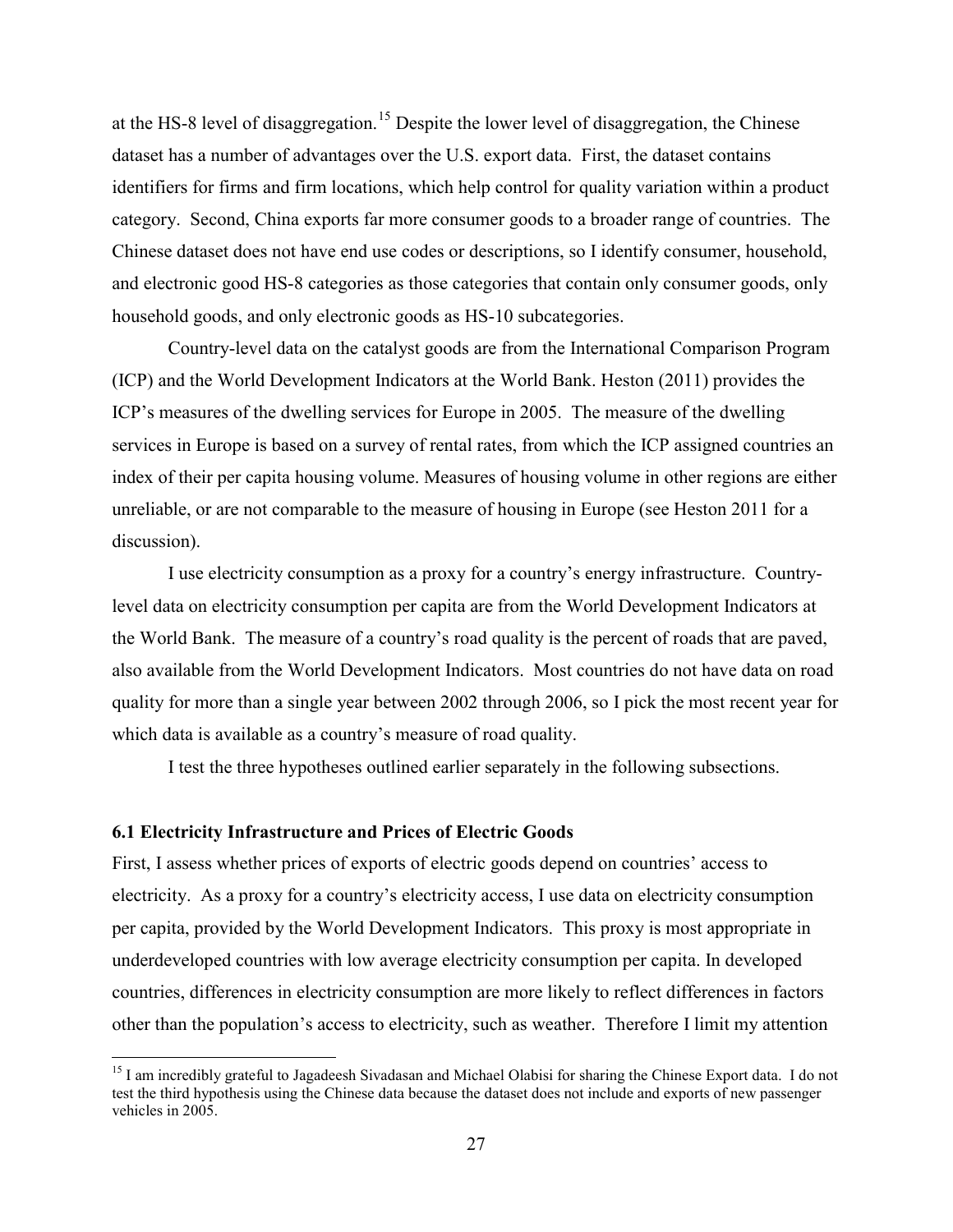to countries that consumed less than 5 mega-watt-hours of electricity per person in 2005. This restriction removes most European countries from the sample, as well as other wealthy countries such as Japan and Qatar, and leaves 72 countries in the sample. Portugal, South Africa, and Malta are the remaining countries with the highest per capita electricity consumption.

I test the following empirical specification:

<span id="page-29-2"></span>
$$
p_{ch} = \alpha_c + \gamma_h + \psi q_{ch} + \beta \text{MWHpercap}_c \text{Egood}_h + \epsilon_{ch}, \tag{45}
$$

where  $p_{ch}$  is the log of the unit value of good h exported to country c, normalized by its within-good standard deviation.<sup>[16](#page-29-0)</sup> The coefficient  $\alpha_c$  represents country fixed effects,  $\gamma_h$  represents fixed effects for each good category, and  $q_{ch}$  is the log quantity of good h sold to country c, normalized by its within-good standard deviation. MWHpercap<sub>c</sub> is the per capita electricity consumption in country c, Egood<sub>h</sub> indicates whether good h is electric, and  $\epsilon_{ch}$  denotes the regression error. Unit values and quantities for each country-product pair in the U.S. data are averages of the values between 2004 and 2006 (the three most recent years available).<sup>[17](#page-29-1)</sup> The Chinese data are only available in 2005. To prevent nonrepresentative products from driving the results, the samples are limited to country-product pairs with over 100 units sold and to products that are exported to at least 10 countries.

The coefficient  $\beta$  captures the extent to which the markup for electric goods depends on electricity access.  $\beta$  can be interpreted as representing a causal relationship if electricity consumption is exogenous to the product price. Electricity consumption is indeed likely to be exogenous with respect to the price of a single imported product. If there is any endogenous response to electric prices, equations [\(16\)](#page-11-1) and [\(17\)](#page-11-0) imply electricity consumption should respond negatively to high import prices. In this case, high electricity consumption is associated with low prices of electric goods, and  $\beta$  will underestimate the causal effect of access to electricity on

<span id="page-29-0"></span> $16$  When the regression is run on Chinese data, the price is normalized by its standard deviation within a firmproduct pair. This normalization prevents goods with large price dispersion from driving the results, and mitigates potential concerns that the regression results may be driven by differences in quality. Manova and Zhang (2012), for example, document that Chinese firms that charge a wide range of prices for their exports also pay a wide range of prices for imported inputs. They infer on the basis of this evidence that these firms sell goods of var <sup>17</sup> Averaging unit values across time has the advantage of averaging out the noise in the yearly data while preserving

<span id="page-29-1"></span>the ability to identify  $\beta$  based on the cross-sectional variation across destination countries. When the regression is run on yearly data (rather than averaged data), the results are similar but with slightly larger standard errors.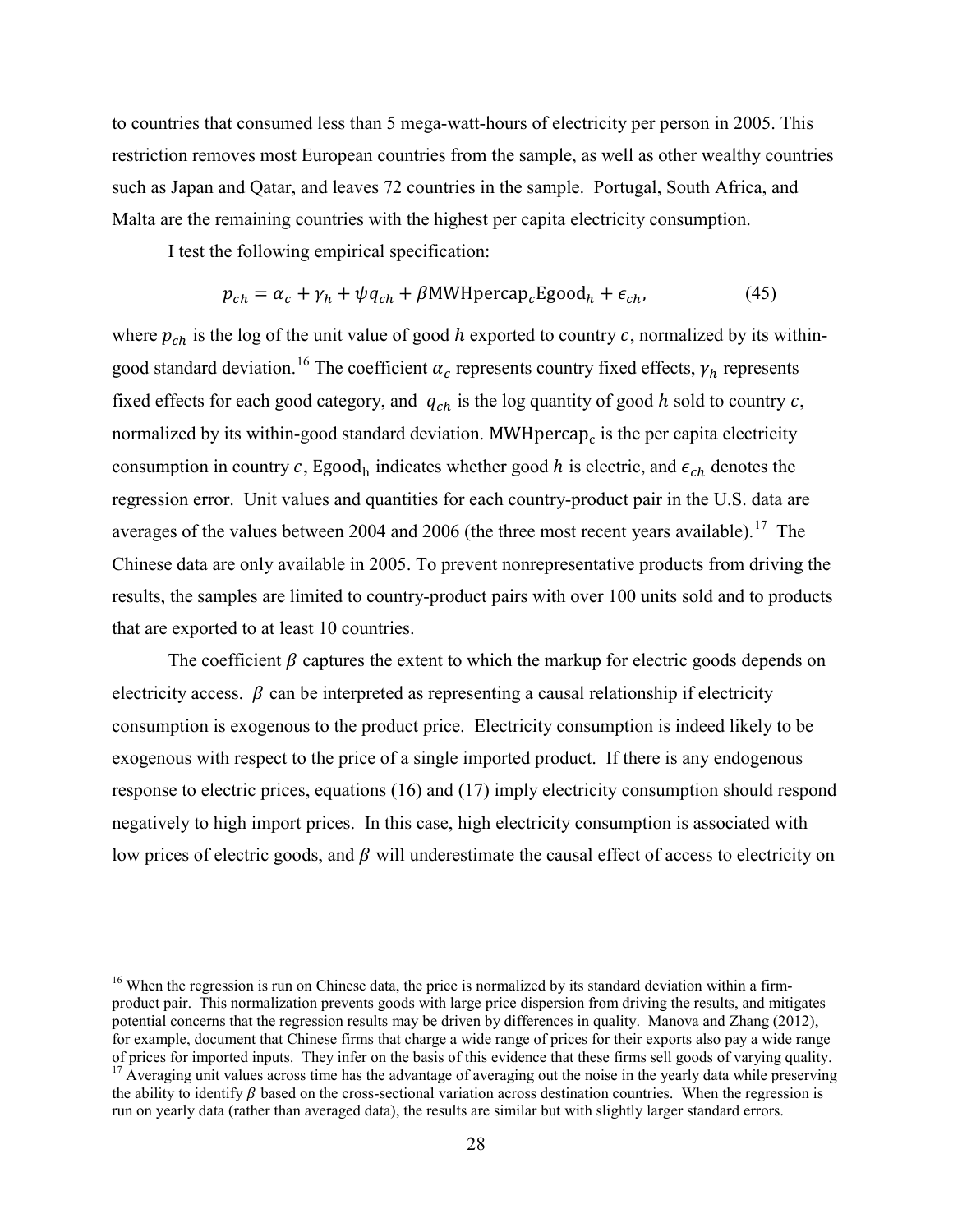electric goods prices. In other words, the estimate of  $\beta$  is biased downward in the presence of endogenous electricity consumption.<sup>[18](#page-30-0)</sup>

I include quantity as a regressor in [\(45\)](#page-29-2) to capture the dependence of firms' costs on the quantity they sell to a given destination. A negative estimate for  $\psi$  may reflect bulk discounts, or other cost savings from repeated transactions between U.S. sellers and foreign buyers. Omitting quantity would bias downward  $\beta$  to the extent that higher electricity-related demand for electric goods is associated with higher quantities sold and lower marginal costs.

More generally, conditioning on quantity controls for demand parameters and cost parameters that may vary across country-product pairs. Monopolistically competitive firms charge a price that depends on catalyst consumption as well as other demand and cost parameters. Since these parameters may vary across countries in a way that is correlated with catalyst consumption, conditioning on quantity controls for these parameters and permits an interpretation of  $\beta$  as the partial effect on the price of an increase in catalyst consumption, conditional on a country's position on its demand curve.<sup>[19](#page-30-1)</sup>

Table 2 shows the estimates from the U.S. export data. According to column (1), a megawatt-hour increase in per capita electricity consumption is associated with a 6.0% increase in the price of electric goods, where a megawatt-hour is approximately the difference in per capita electricity consumption between Zimbabwe and Turkey. This estimate is statistically significant at the 1% level of significance.

A typical concern in empirical work studying the determinants of export prices is that high prices reflect higher-quality goods. While the disaggregate nature of the data and the normalization of prices by their within-good standard deviation mitigate this concern to some extent, there may still remain scope for quality variation within an HS-10 category. To address this concern, Subsample 2 in Table 2 drops from the sample all electric goods with long quality ladders. Specifically, I use the quality ladder estimates from Khandelwal (2010), and I drop all electric goods with ladder estimates above the median estimate.<sup>[20](#page-30-2)</sup> The sample retains other

<span id="page-30-0"></span> $18$  As a robustness check, I used 2002 values of electricity consumption as an instrument and obtained nearly identical results to those presented below. This is unsurprising given that electricity consumption in 2005 is nearly perfectly correlated with electricity consumption in prior years.<br><sup>19</sup> The qualitative results below are generally robust to omitting quantity from the regression.

<span id="page-30-1"></span>

<span id="page-30-2"></span> $^{20}$  Approximately half of the HS-10 categories have nonmissing ladder estimates. Those with missing ladder estimates are kept in the sample. Note that long quality ladder estimates for a final good may reflect strong complementarity with catalyst goods, rather than high quality. This is because the estimates of ladder length in Khandelwal (2010) are based on the assumption that high market share (conditional on price) reflects high quality.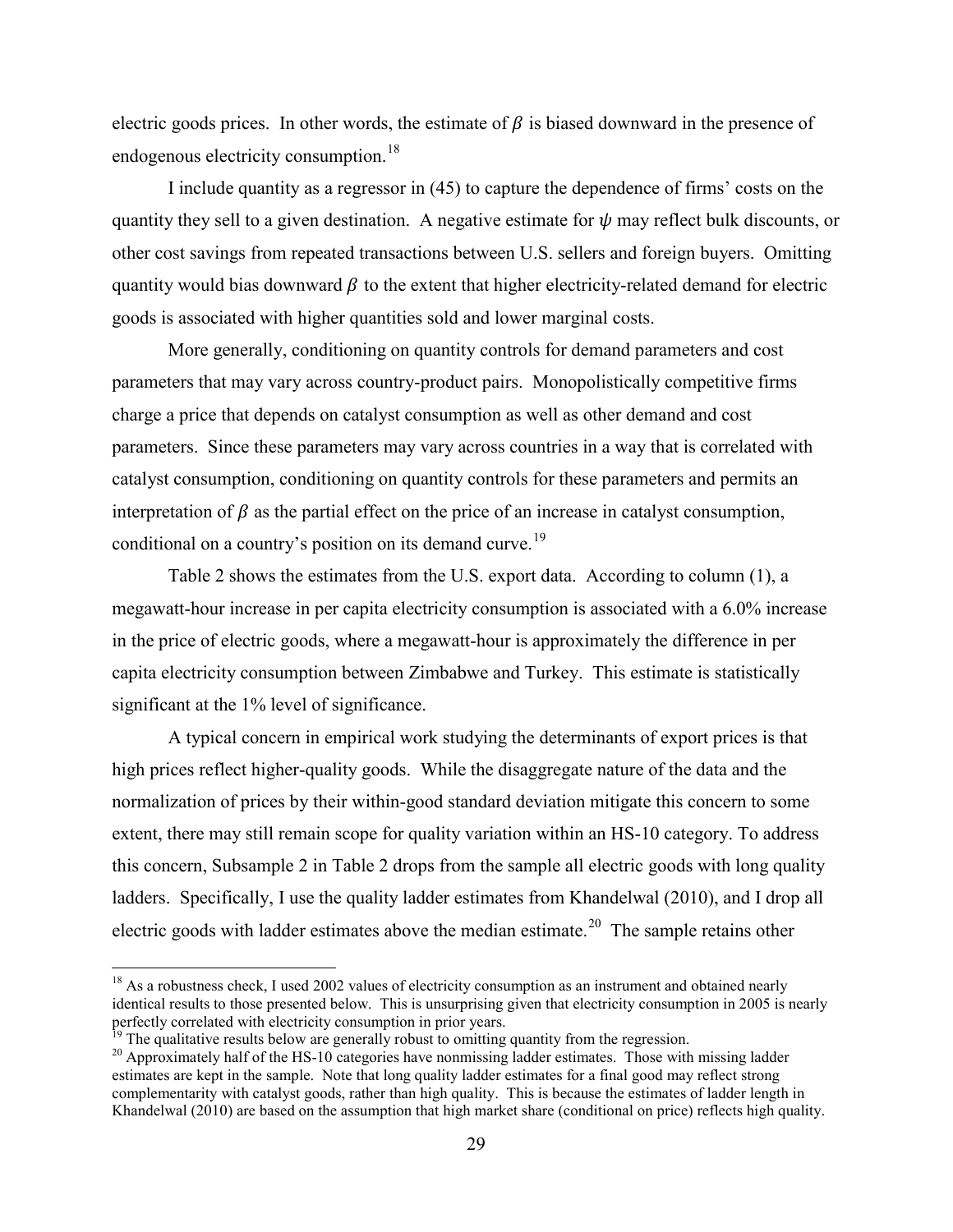consumer goods with long ladder estimates. Therefore, the regression will, if anything, understate the dependence of prices of electric goods on electricity access. This is because, to the extent that high export prices reflect high quality consumer goods sold to rich countries, the regression will estimate a high value of the country fixed effect for rich countries.<sup>[21](#page-31-1)</sup> Since electricity consumption is positively correlated with per capita income, some of the dependence of prices on housing will be captured by the high fixed effect estimates in rich countries. The estimates in column (2) are similar to those in column (1), suggesting that the results are driven by pricing-to-market rather than by quality differences.

The results in columns (1) and (2) of Table 2 strongly support the hypothesis that prices of electric goods across countries depend on electricity access. However, the correlation between GDP per capita and MwH per capita for the sample of destination countries is 0.75 and the possibility remains that the estimate of  $\beta$  captures the dependence of prices of electric goods on a component of income that is not fully captured by the country level fixed effects. In other words, it is possible that electric good prices have an above average dependence on income per capita, and that the estimate of  $\beta$  is capturing this dependence. To verify that this positive estimate of  $\beta$  is driven by electricity access as a catalyst, rather than by other mechanisms associated with high incomes, column (3) reports the results from a modified version of specification [\(45\)](#page-29-2) in which electricity consumption is interacted with log GDP per capita:

<span id="page-31-0"></span>
$$
p_{ch} = \alpha_c + \gamma_h + \psi q_{ch} + \beta \text{MWHpercap}_c \text{Egood}_h + \beta_2 \text{GDPpercap}_c \text{Egood}_h + \epsilon_{ch}. \tag{46}
$$

 $\beta_2$  captures the extent to which electric goods are associated with high incomes per capita, conditional on country-specific determinants of consumer goods prices and conditional on the dependence of prices of electric goods on electricity access. According to column (3), the estimate of  $\beta_2$  is not significantly different from zero, while the new estimate of  $\beta$  is lower and less significant. These results suggest that specification [\(46\)](#page-31-0) lacks the power to distinguish the relative importance of electricity consumption per capita and income on the prices of electric goods. As we will see, the empirical test using Chinese export data is more powerful and indicates that there is a statistically and economically significant dependence of prices of electric goods on electricity access, even when conditioning on income per capita.

 $\overline{a}$ 

In the models above, goods with high degrees of complementarity also have high market share. Thus dropping goods with long estimated quality ladders may remove some goods that are strong complements with catalyst goods, thus biasing downward the estimated relationship between catalysts and the prices of final goods.

<span id="page-31-1"></span><sup>&</sup>lt;sup>21</sup> For a model predicting a relationship between quality of imports and income, see Hallak (2006).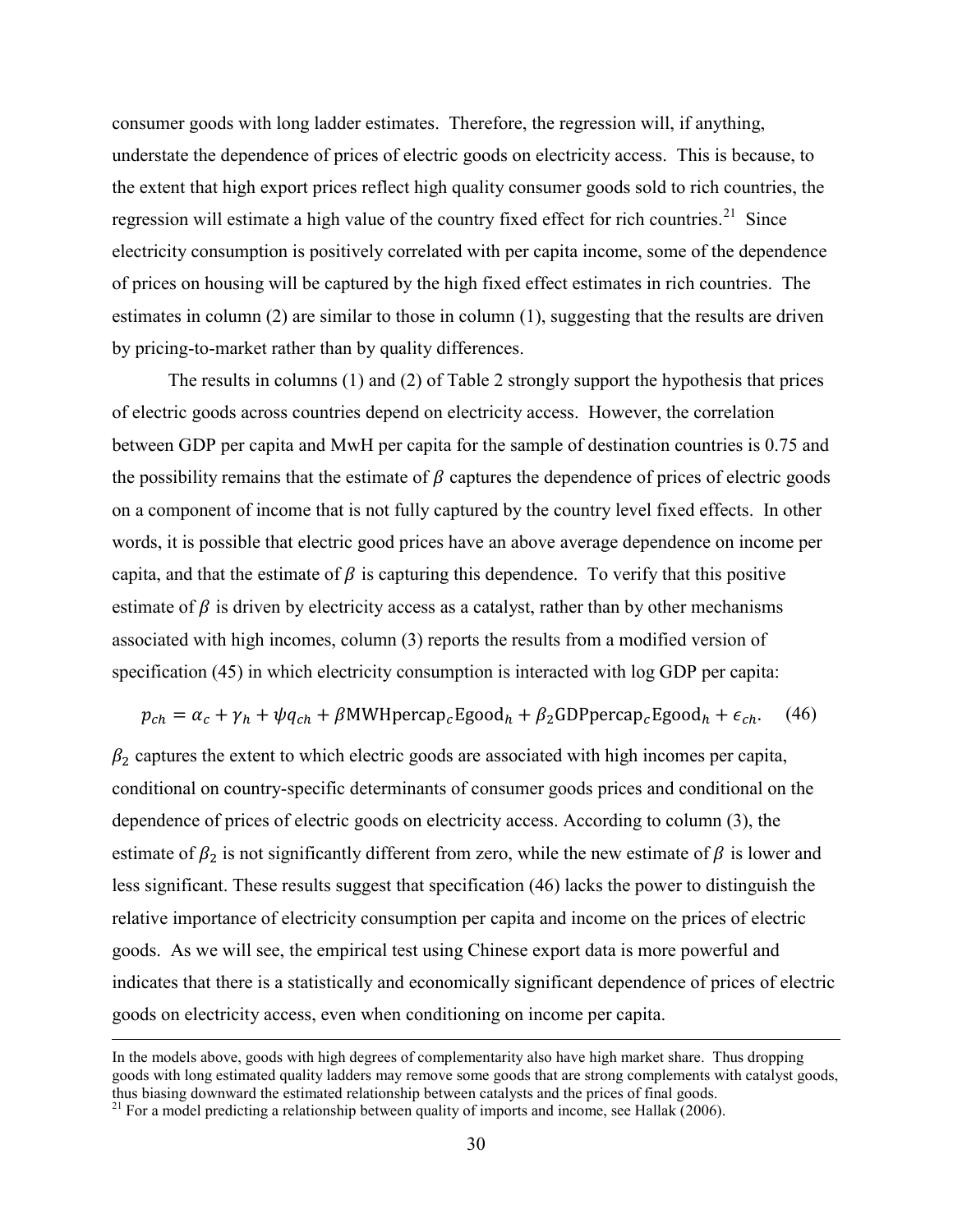The results from the Chinese export data are qualitatively similar to the results from U.S. export data. Table 3 shows that a MwH per capita increase in electricity consumption is associated with a statistically significant 2% to 3% increase in prices of electric goods. To the extent that the product-firm-firm×location dummies effectively condition on quality, the positive estimate of  $\beta$  from the Chinese data can be interpreted as evidence of pricing-to-market. Column (2) of Table 3 shows that the estimate of  $\beta_2$  is negative and insignificant, while the estimate of  $\beta$  is large and strongly significant. This suggests that any dependence of electric good prices on income is similar to the dependence of consumer goods prices on income as captured by the country-level fixed effects. Thus, the U.S. and Chinese export data appear to support the hypothesis that electricity access is a catalyst for demand for electric goods, and that electric goods are more expensive in countries with superior access to electricity.<sup>[22](#page-32-0)</sup>

#### **6.2 Housing Volume and Prices of Household Goods**

Next, I assess whether prices of exports of households goods depend on European countries' stock of housing. Europe is an especially suitable region for such an investigation because its countries have low levels of within-country inequality, mitigating potential concerns that housing volume of the average resident may differ from housing volume of the consumer driving demand for household goods. Furthermore, housing volume is generally high in Europe, so a marginal increase in volume, such as an additional room, is likely to increase demand for furnishings of those rooms. $^{23}$  $^{23}$  $^{23}$ 

The empirical specification is

<span id="page-32-2"></span>
$$
p_{ch} = \alpha_c + \gamma_h + \psi q_{ch} + \beta \text{Vol}_c \text{HHgood}_h + \epsilon_{ch}, \tag{47}
$$

where  $Vol_c$  is the measure of the housing stock in country c, HHgood<sub>h</sub> indicates whether the good is classified as a household good, and  $\epsilon_{ch}$  denotes the regression error. The remaining variables are defined as above. All data are 2005 values, the only year for which data on

<span id="page-32-0"></span> $^{22}$  Falsification exercises verify that other subsets of consumer goods (e.g. clothing, battery-powered goods, luxury goods, etc) do not have an above-average dependence on electricity consumption, which suggests that the positive dependence of electric goods prices on electricity consumption is indeed due to demand complementarity.

<span id="page-32-1"></span> $23$  In less developed regions, differences in volume are less likely to translate into marginal increases in demand for household goods; rather, in less developed countries, higher volume may imply an increase in personal space but not an increase in demand for furnishing.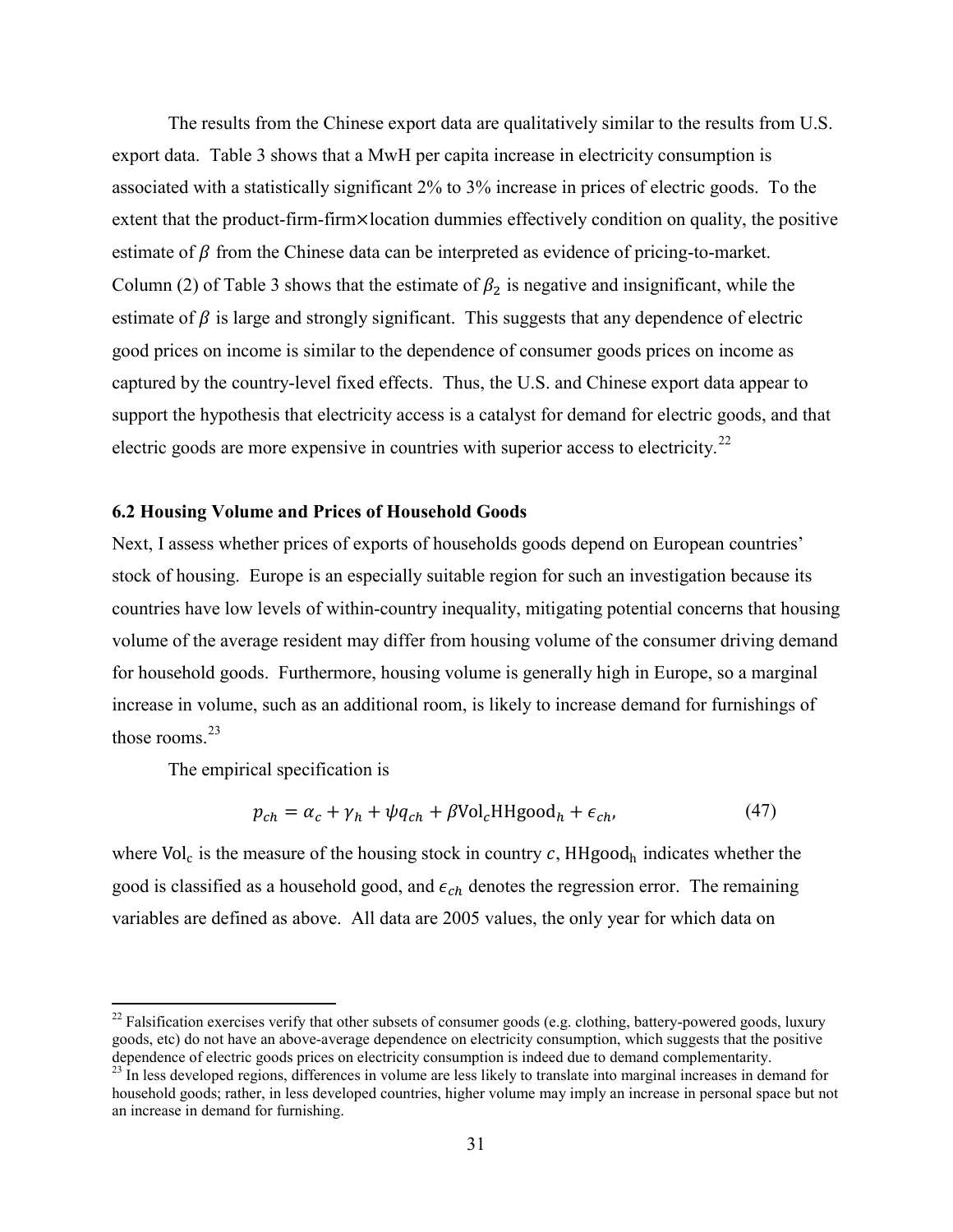Europe's housing stock is available. The baseline sample excludes all HS-10 products sold to less than 10 countries, and all product-country pairs for which less than 100 units were sold.

The coefficient  $\beta$  captures the extent to which the markup for household goods depends on housing volume. According to Column 1 in Table 4, a standard deviation increase in a European country's housing volume index is associated with a 5.7% increase in the price of household goods. This estimate is significant at the 1% level of significance and is robust to dropping household goods with long quality ladders from the sample (column 2). This suggests that the estimated relationship between prices of household goods and a country's housing stock does *not* reflect high quality consumer goods being sold to countries with high housing volumes. Rather, the relationship reflects primarily a failure of the law of one price for household goods such that identical household goods are more expensive in countries with more housing per capita.

Column 3 shows the results from a modified version of equation [\(47\)](#page-32-2) in which the interaction between log GDP per capita and an indicator for household goods is included as a regressor:

$$
p_{ch} = \alpha_c + \gamma_h + \psi q_{ch} + \beta \text{Vol}_c \text{HHgood}_h + \beta_2 \text{GDPpercap}_c \text{HHgood}_h + \epsilon_{ch}. \tag{48}
$$

The estimate of  $\beta_2$  is not significantly different from zero, and the estimate of  $\beta$  remains large and significant, suggesting that housing is a catalyst that is associated with high prices of household goods and that the dependence of household goods prices on income is captured by the country-level fixed effects.

To determine which goods are driving this strong relationship, I reclassify goods into subcategories of household goods (e.g. dishwashers, kitchen appliances, etc.), and rerun the Subsample 2 regression by interacting housing volume with each subcategory. Televisionrelated goods (e.g. antennas and satellite dishes) and refrigerators are the most important contributors to the observed relationship between a country's housing stock and the price it pays for household goods, followed closely by household furnishings. This result does not imply that housing does not complement demand for other household goods; rather, it is a reflection of the relatively high quantity of U.S. exports of television and refrigerator-related goods. Housing may complement demand for dishwashers, but U.S. exports of dishwashers to Europe are insufficient to provide a precise estimate of this relationship.

<span id="page-33-0"></span>32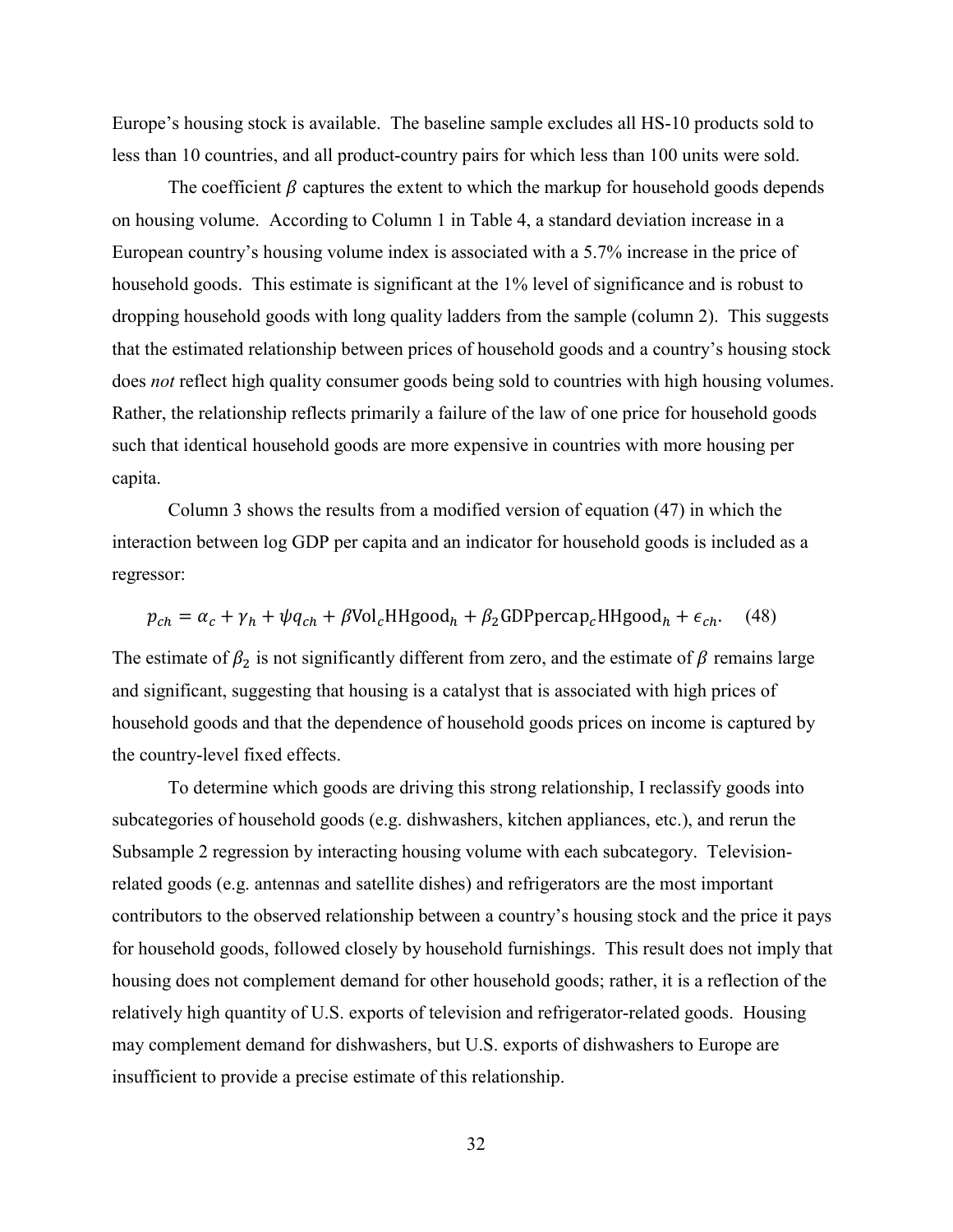The results from specification [\(47\)](#page-32-2) on Chinese export data correspond to those from the U.S. data. According to Column 1 in Table 5, a standard deviation increase in housing volume is associated with a 1.6% increase in the prices of Chinese exports of household goods. However, the dependence of household goods prices on housing disappears under regression [\(48\)](#page-33-0) in which  $GDPpercap<sub>c</sub>HHgood<sub>h</sub>$  is included as a regressor. This may be due to the high correlation between GDP and housing across European countries in the sample (0.9), or it may be a consequence of the way in which housing volume is calculated. The ICP's measure of housing volume includes the service flow from the quality of the house (age of the house, heating quality, etc). If housing volume is more important than housing quality for demand for household goods, then the ICP measure will misrepresent the amount of housing catalyst across countries.

The ICP provides an alternative measure of housing volume based on the Consumption Equivalent Method (CEM), which assumes that housing volume is proportional to private consumption expenditures. The reader is referred to Heston (2011) for a more detailed comparison of the two measures. The two measures are very different for some countries, reflecting in part differences in the different weights placed on housing quality. Columns (3) and (4) of Table 5 show that the dependence of prices of household goods on the CEM measure of housing volume is much higher than is predicted by the baseline measure.

Which housing measure is a more accurate measure of housing as a catalyst? One way to distinguish between the two measures is to see which predicts a higher dependence of prices of luxury goods on income per capita. Luxury goods are assumed to have an above-average dependence on income per capita, and an ambiguous (but likely average) dependence on housing. I identify luxury goods as those related to water sports, tennis, golf, skiing, and adventure sports. According to Columns (5) and (6), the baseline housing measure predicts an above-average dependence of luxury prices on housing, while the CEM measure predicts an above-average dependence of luxury prices on income per capita. By this criterion, therefore, it appears that the alternative CEM housing measure is the more accurate measure of housing volume, and that prices of household goods have an above-average dependence on housing volume.

Using the CEM measure in place of the baseline volume measure on the U.S. data is less conclusive. The coefficients on the CEM measure and on GDP per capita are both positive but statistically insignificant (not shown). The dependence of luxury goods prices on the CEM

33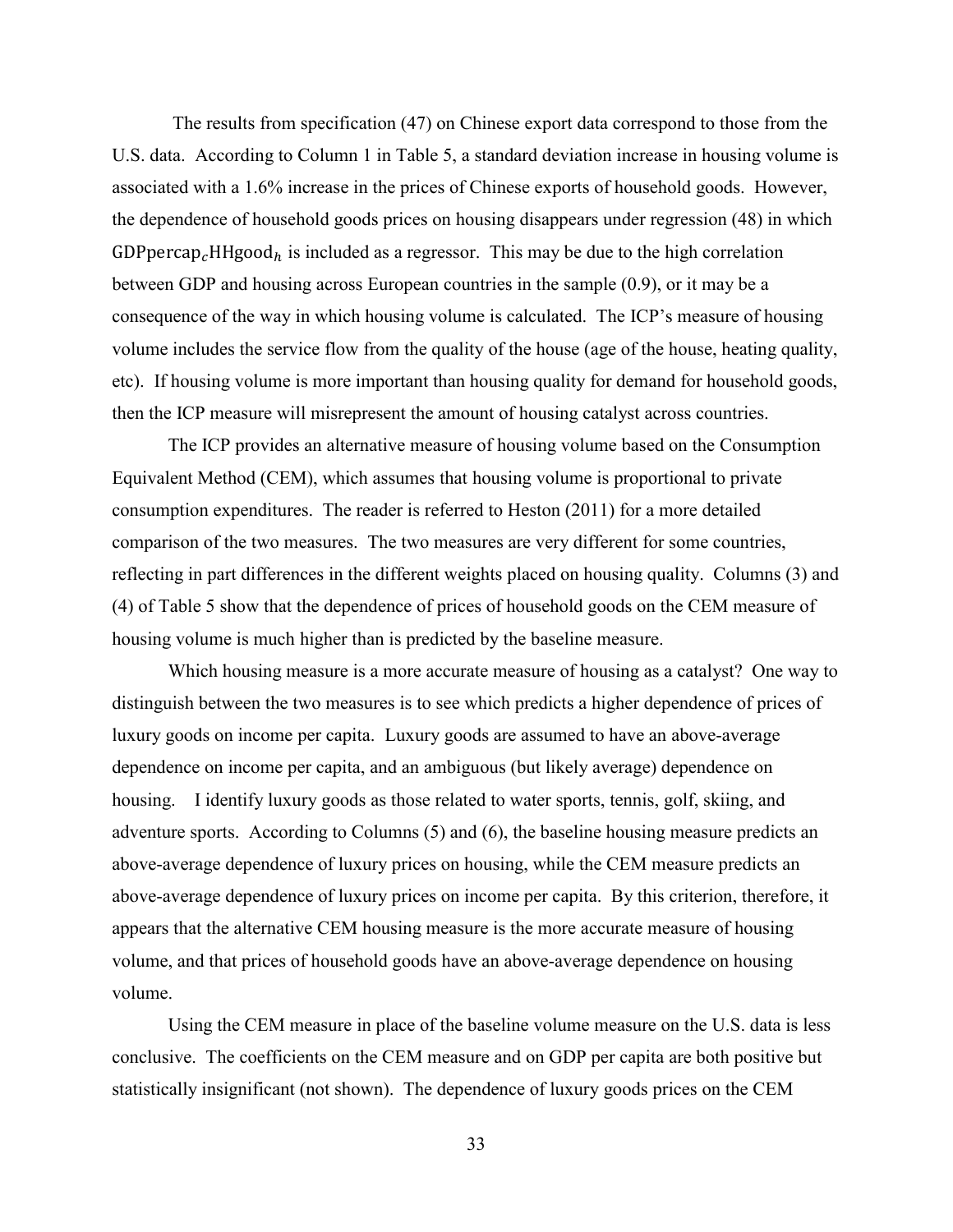measure is negative but insignificant. Thus it's not clear that the CEM measure more accurately captures the aspect of housing that is the relevant catalyst for household goods produced in the U.S.

It is possible that the CEM measure, which may be a better measure of volume, more accurately captures the catalyst for Chinese-produced household goods, while the baseline measure, which is perhaps a better measure of quality, more accurately captures the catalyst for U.S.-produced household goods. This would be the case if, for example, housing quality is a catalyst for higher-quality household goods, and the U.S. produces higher-quality household goods than does China.

#### **6.3 Paved Roads and Prices of New Cars**

Data on the percent of paved roads are available across regions for different years between 2003 and 2006. I take the most recent year for which data are available in a country as that country's measure of road quality and estimate the following specification:

<span id="page-35-0"></span>
$$
p_{ch} = \alpha_c + \gamma_h + \psi q_{ch} + \beta \text{Road}_c \text{Newcar}_h + \epsilon_{ch},\tag{49}
$$

where Road<sub>c</sub> is the percent of roads that are paved in country  $c$  and Newcar<sub>h</sub> indicates whether good  $h$  is a new car. The remaining variables are defined as above. Specification  $(49)$  is tested only on U.S. data since the Chinese Customs data do not include sales of new cars in 2005. Unit values and quantities for each country-product pair are averages of the values between 2004 and 2006 (the three most recent years of data). The sample excludes all HS-10 products sold to less than 10 countries, and all product-country pairs for which less than \$10,000 worth of goods were sold.  $24$ 

Table 6 shows the results from specification [\(49\).](#page-35-0) In columns (1) and (2), the sample includes all exported non-military goods (end use classification 0 through 4). Column (1) states that a percentage point increase in the fraction of roads that are paved is associated with a 0.6 percent increase in the price of new cars. This relationship is statistically significant. While prices of new cars depend on road quality, column (2) suggests that the paved roads are not associated with high prices of other automobiles or auto parts. To corroborate the evidence in

<span id="page-35-1"></span><sup>&</sup>lt;sup>24</sup> The sample does not restrict observations based on the quantity of goods because cars are assumed to be sold in lower quantities on average than are consumer goods. Indeed, using the same cutoff threshold of 100 units in Sections 6.1 and 6.2 would remove almost two-thirds of the new car observations from the sample.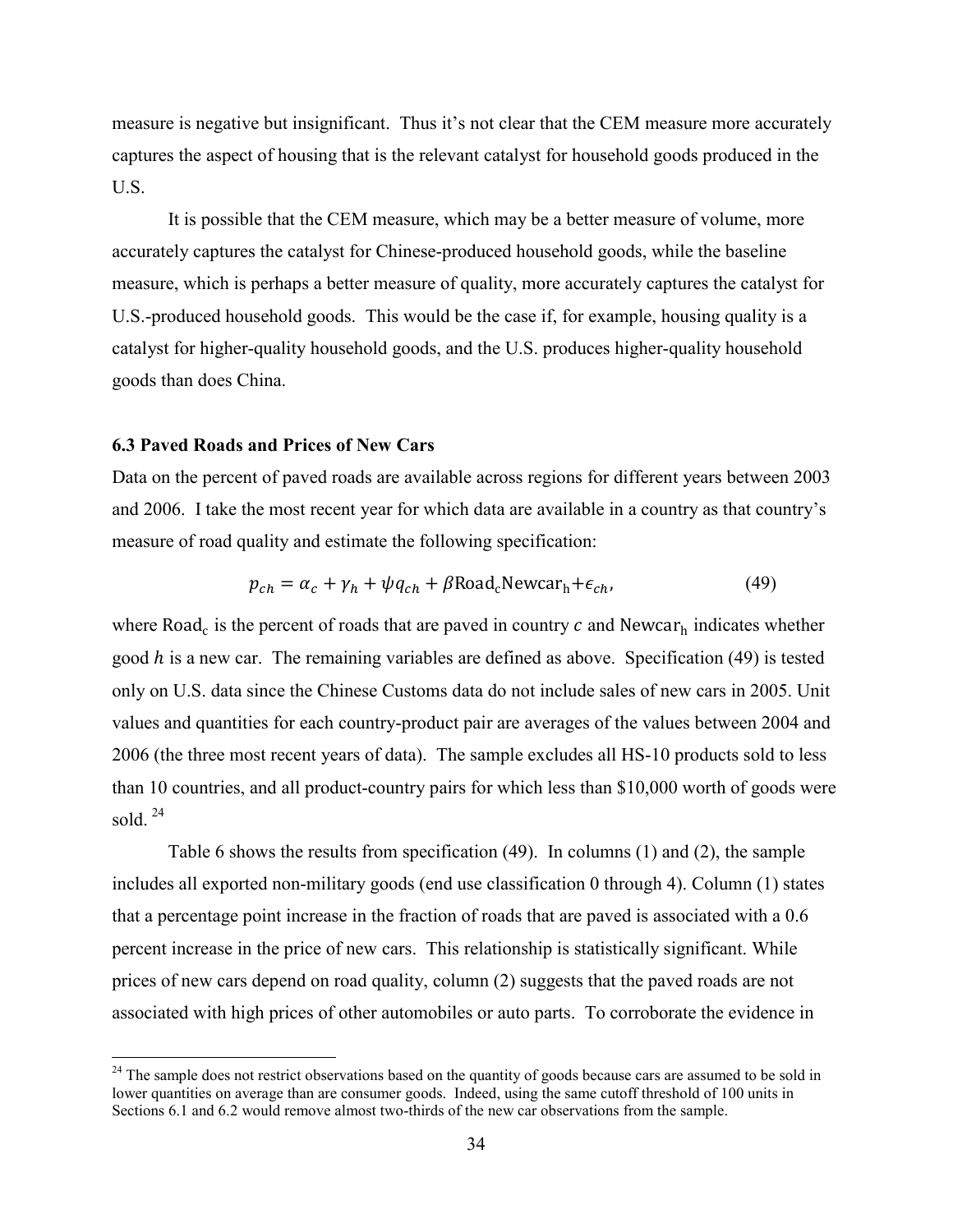column (2), columns (3) and (4) restrict the sample to auto-related exports so that country-level fixed effects are determined by the relationship of prices of auto-related goods across countries. Consistent with the evidence in regression (1), regressions (3) and (4) show that road quality is associated with high prices of new cars, even conditional on country-level determinants of prices of auto-related goods. The relationship between road quality and prices of new cars is statistically significant and is robust to the inclusion of log GDP per capita interacted with an indicator variable for new cars as a regressor, suggesting that road quality is associated with high prices of new cars conditional on any price association due to destination-country income.<sup>[25](#page-36-0)</sup>

The evidence in Table 6 suggests that road quality complements demand for new cars but not demand for automobiles generally and auto parts. One possible explanation for this result is that demand for automobiles (used or new) is driven primarily by the need for transportation, regardless of the quality of the roads. Demand for new cars relative to used cars, however, depends on the enjoyment of driving, in addition to efficient travel. A new Cadillac is not much more effective than an old jeep at transporting an individual over a mile of dirt road. However, a luxury Cadillac may be more effective at transporting someone on paved roads, and it is likely to be a more comfortable experience.

An additional explanation for the insignificant relationship between auto parts in general and paved roads is that demand for auto parts may be high when roads are in poor condition. Not only are consumers less likely to purchase new cars (for which new parts are not immediately necessary) when roads are poor, but bad roads cause car damage and thus necessitate constant repair and frequent need for replacement parts.

The general message from Table 6 is consistent with the model's predictions based on demand complementarity and pricing-to-market: road quality is associated with higher prices of new cars. The main caveat is that the results may simply reflect the fact that higher quality cars are sold to countries with higher quality roads. Since new cars have long quality ladders, this concern cannot be addressed as in Sections 6.1 and 6.2 by dropping products with short quality ladders.

In reality, high prices of new cars are likely a result of both sales of high-quality cars and pricing to market for identical models. The standard assumption in the literature has been that

<span id="page-36-0"></span><sup>&</sup>lt;sup>25</sup> It is not surprising that the estimate of  $\beta$  remains significant even with the inclusion of GDP on the right-handside of [\(53\)](#page-35-0) since GDP per capita and road quality have a relatively low correlation across countries of 0.58.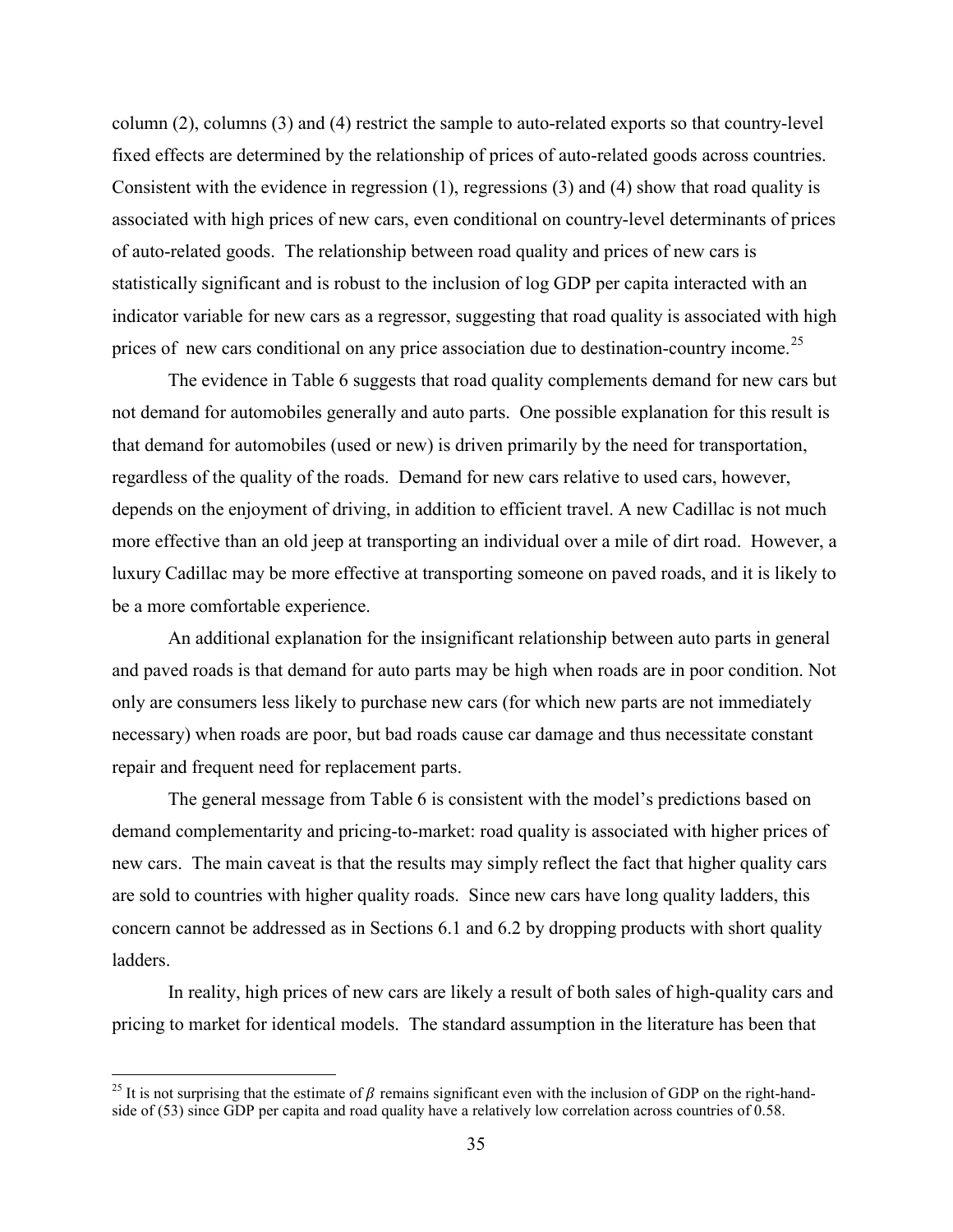price differences reflect quality differences, but recent evidence has demonstrated a strong role for price discrimination across countries for a range of products.<sup>[26](#page-37-0)</sup> Thus it seems reasonable to infer price discrimination in the auto market as well. Precisely identifying the relative importance of pricing-to-market in the auto industry will require price data on identical models.

#### **7. Discussion of Catalyst Goods**

According to the empirical results, catalyst consumption is associated with higher prices of relevant tradables. One advantage of the empirical specification is that the strong estimated relationship is conditional on the association between catalyst consumption and prices that is captured by the country-level fixed effects, and thus provides lower bound on the dependence of prices on catalyst goods. Since catalyst consumption is strongly correlated with income per capita, the results also provide a lower bound on the dependence of consumer prices on income per capita driven by demand complementarities. A limitation of this approach is that I can neither rule out other mechanisms nor quantify their roles because the country fixed effects capture the average dependence of prices on income per capita without distinguishing precise mechanisms. Thus it seems reasonable to infer that demand complementarities are an important source of price variation, but it is left for future work to determine precisely how important relative to other causes of the price-income relationship.

The catalyst goods examined in the empirical section are durables such as housing and public infrastructure. These goods are readily identified as catalysts for specific subsets of tradable goods and are thus amenable to an empirical investigation of the role of catalysts in generating high consumer goods prices in rich countries. However, the notion of a catalyst applies broadly to any good or service that may complement demand for other goods and services. This includes nondurable goods and services, as well as amenities for which there is not an explicit market price. Customers do not always directly pay for amenities associated with the services they purchase, but the amenities complement their demand for services. For example, customers may have higher utility from food at a restaurant if the restaurant has nice artwork, good service, and comfortable chairs. The more efficiently a restaurant can produce these complementary goods and services, the more it can charge for food of a given cost.

<span id="page-37-0"></span><sup>&</sup>lt;sup>26</sup> See, for example, Alessandria and Kaboski (2011) for evidence across a range of goods and countries and Simonovska (2011) for evidence across a specific category of goods within Europe.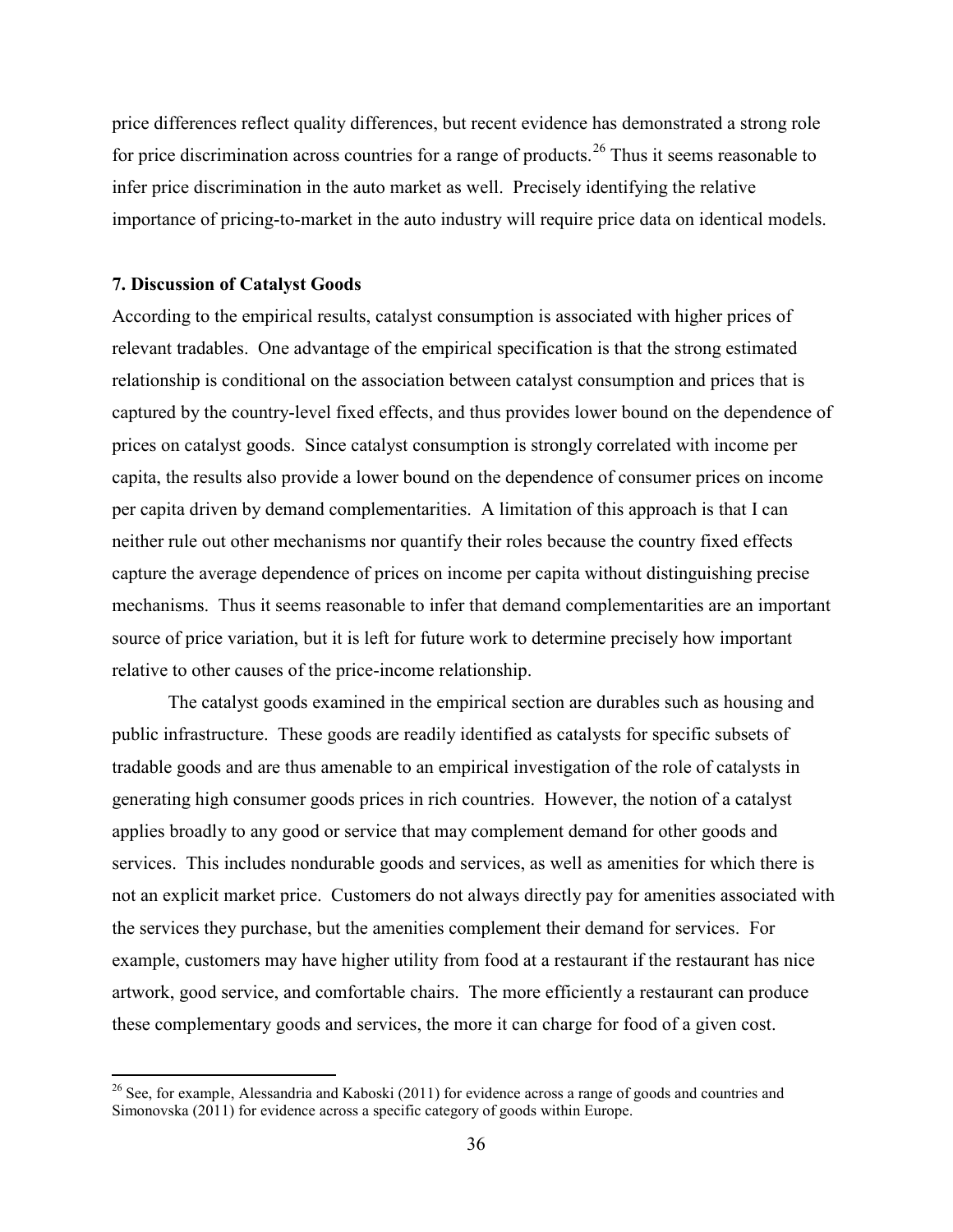Likewise, the availability of retail stores, and the quality of service at those stores, can complement demand for retail goods. Demand complementarities at the retail level can explain, for example, the finding in Crucini, Telmer, and Zachariadis (2005) that nontraded retail inputs account for much of the price dispersion for goods and services in the European Union.

Finally, one can think of marketing and related sales activity as catalyst services. A number of recent papers, including Arkolakis (2010) and Gourio and Rudanko (2011), investigate the implications of marketing and sales activity on firm outcomes. The analysis above suggests that such activity may also contribute to the cross-country differences in prices and real investment rates if such activity increases consumers' demand.

#### **8. Conclusion**

A well-established empirical regularity is that tradable consumption goods are more expensive in countries with high per-capita incomes. This paper proposes a simple explanation for this relationship based on demand complementarities and pricing-to-market by monopolistically competitive firms: The utility consumers derive from tradable goods depends on their consumption of complementary goods. Rich countries can afford more complementary goods, which generates high (and inelastic) demand for tradables. As a result, monopolistically competitive firms charge higher markups in rich countries.

The paper provides direct empirical evidence that the phenomenon of demand complementarities and pricing-to-market is responsible for high prices of specific subsets of tradable goods in countries with high consumption of relevant complementary goods, conditional on income per capita and on other destination country-level determinants of prices. Specifically, household goods are sold at higher prices to countries with more housing volume per capita; electronic goods are sold at higher prices to countries with superior electricity infrastructure (as proxied by electricity consumption per capita); and new cars are sold at higher prices to countries with a higher percentage of paved roads.

The theoretical models developed in the paper demonstrate that evidence of demand complementarity and pricing-to-market also strongly supports the notion that nontradable consumer goods are more expensive in rich countries because demand is higher (and less elastic) there, thus offering an explanation to a longstanding puzzle in the trade literature. In addition, the evidence lends support to the notion that real investment rates are higher in rich countries due to

37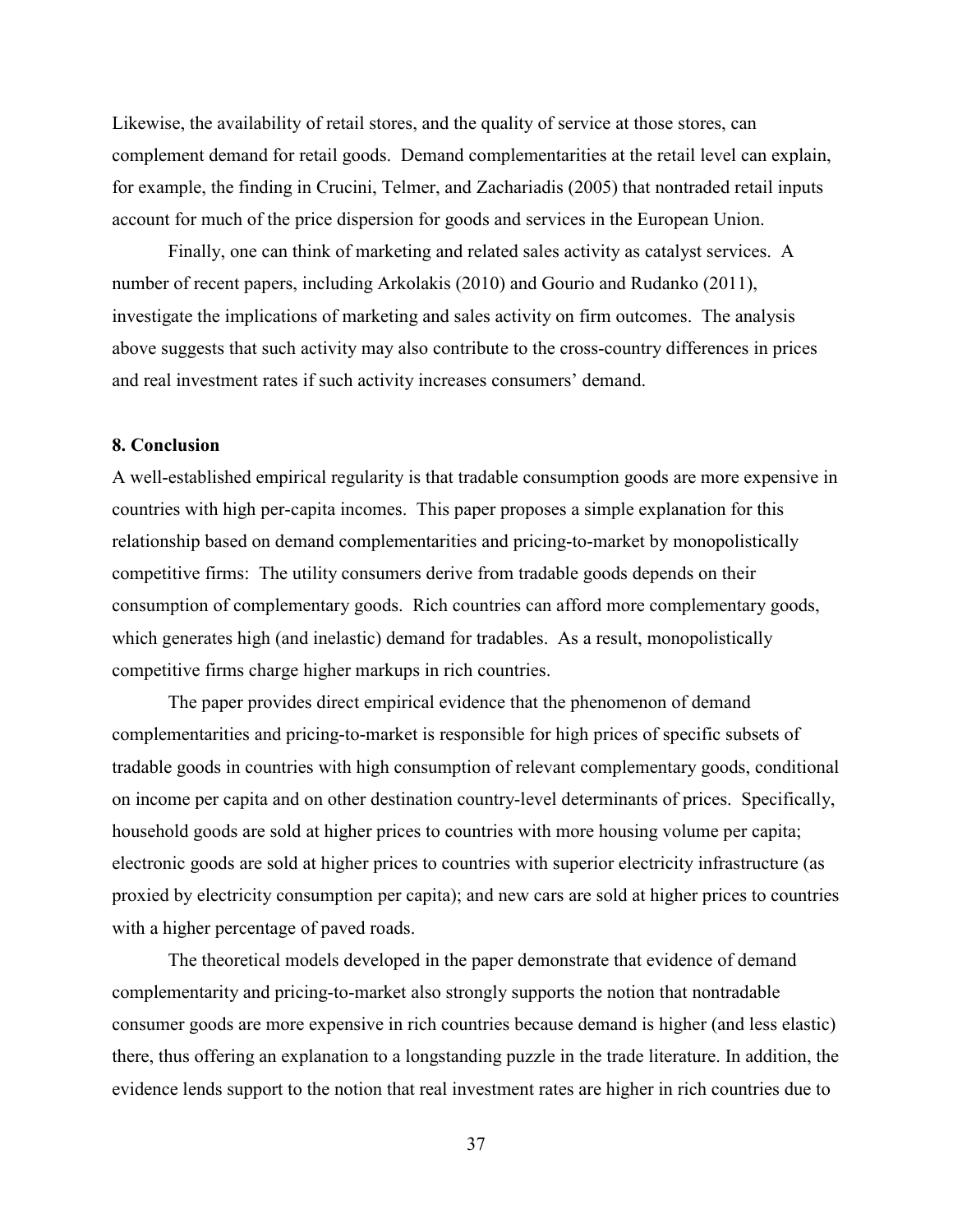high demand arising from higher wage-to-rental ratios in rich countries. Understanding why rich countries have higher rates of investment is important for understanding why income disparities persist between rich and poor countries. Economists have typically attributed differences in investment rates to market distortions (e.g. high taxes and corruption) in poor countries. Hsieh and Klenow (2007) argue that distortionary taxes cannot account for the relationship between investment rates and income per capita and instead prefer an explanation based on sectoral productivity differences. While much work remains to be done to quantify the precise role of demand complementarities in accounting for differences in prices and real investment rates across countries, my results suggest that low investment rates in poor countries may be due to low consumption of complementary goods and services rather than to distortionary taxes or within-country productivity differentials.

#### **References**

- Arkolakis, Costas. 2010. "Market Penetration Costs and the New Consumers Margin in International Trade." *Journal of Political Economy*. 118(6): 1151-1199.
- Alessandria, George. and Joseph P. Kaboski. 2011. "Pricing-to-Market and the Failure of Absolute PPP," *American Economic Journal: Macroeconomics*, 3, 91–127.
- Allen, Treb. 2012. "Information Frictions and Trade." Unpublished Manuscript.
- Bergstrand, Jeffrey H. 1990. "The Heckscher-Ohlin-Samuelson Model, the Linder Hypothesis and the Determinants of Bilateral Intra-industry Trade." *Economic Journal* 100 (403): 1216–29.
- Bhagwati, Jagdish N. 1984. "Why Are Services Cheaper in the Poor Countries?" *Economic Journal*, 94(374): 279–86.
- Balassa, Bela. 1964. "The Purchasing-Power Parity Doctrine: A Reappraisal." *Journal of Political Economy*, 72(6): 584–96.
- Barro, Robert J. 1991. "Economic Growth in a Cross Section of Countries." *Quarterly Journal of Economics*, 106(2): 407–43.
- Burstein, Ariel, and Nir Jaimovich. 2008. "Understanding Movements in Aggregate and Productlevel Real Exchange Rates." Unpublished.
- Caselli, Francesco and James Feyrer. 2007. "The Marginal Product of Capital." *Quarterly Journal of Economics*, 122(2): 535-568.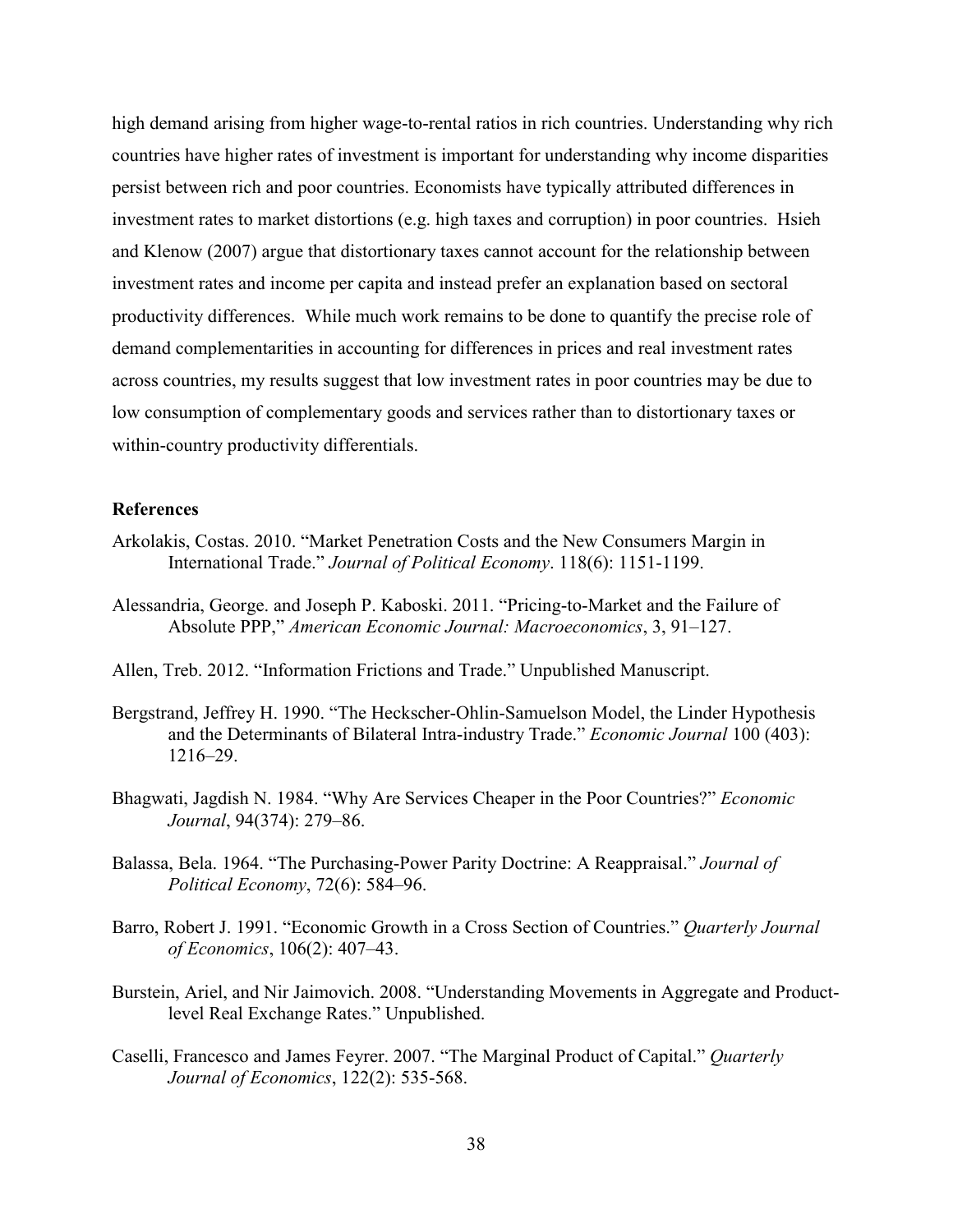- Chaney, Thomas. 2008. "Distorted Gravity: The Intensive and Extensive Margins of International Trade." *American Economic Review*, 98(4): 1707-1721.
- Crucini, Mario J., Chris I. Telmer, and Marios Zachariadis. 2005. "Understanding European Real Exchange Rates." *American Economic Review*, 95(3): 724–38.
- Eaton, Jonathan, and Samuel Kortum**.** 2001. "Trade in Capital Goods." *European Economic Review*, 45(7): 1195–1235.
- Engel, Charles. 1999. "Accounting for U.S. Real Exchange Rate Changes." *Journal of Political Economy*, 107(3): 507–38.
- Fajgelbaum, Pablo, Gene M. Grossman, and Elhanan Helpman. 2011. "Income Distribution, Product Quality, and International Trade." *Journal of Political Economy*, 119(4): 721- 765.
- Fieler, Ana Cecilia. 2011. "Non-homotheticity and Bilateral Trade: Evidence and a Quantitative Explanation." *Econometrica* 79 (4): 1069–1101.
- Fitzgerald, Doireann, and Stefanie Haller. 2012. "Pricing-to-Market: Evidence from Plant-Level Prices." Unpublished.
- Foster, Lucia, John Haltiwanger, and Chad Syverson. 2008. "Reallocation, Firm Turnover, and Efficiency: Selection on Productivity or Profitability?" *American Economic Review*  98(1): 394-425.
- Gopinath, Gita, Pierre-Oliver Gourinchas, Chang-Tai Hsieh, and Nicholas Li. 2011. "International Prices, Costs, and Markup Differences." *American Economic Review* 101: 2450-2486.
- Gourio, Francois and Leena Rudanko. 2011. "Customer Capital." NBER Working Paper 17191.
- Hallak, Juan Carlos. 2006. "Product Quality and the Direction of Trade." *Journal of International Economics*. 68(1): 238-265.
- Harrod, Roy F. 1933. *International Economics*. London: James Nisbet & Co.
- Heston, Robert. 2011. "Dwelling Services." International Comparison Program Book, Chapter 12.
- Hsieh, Chang-Tai, and Peter J. Klenow. 2007. "Relative Prices and Relative Prosperity." *American Economic Review*, 97(3): 562–85.
- Hummels, David and Volodymyr Lugovsky. 2009. "International Pricing in a Generalized Model of Ideal Variety." *Journal of Money, Credit, and Banking*, 41:3-33.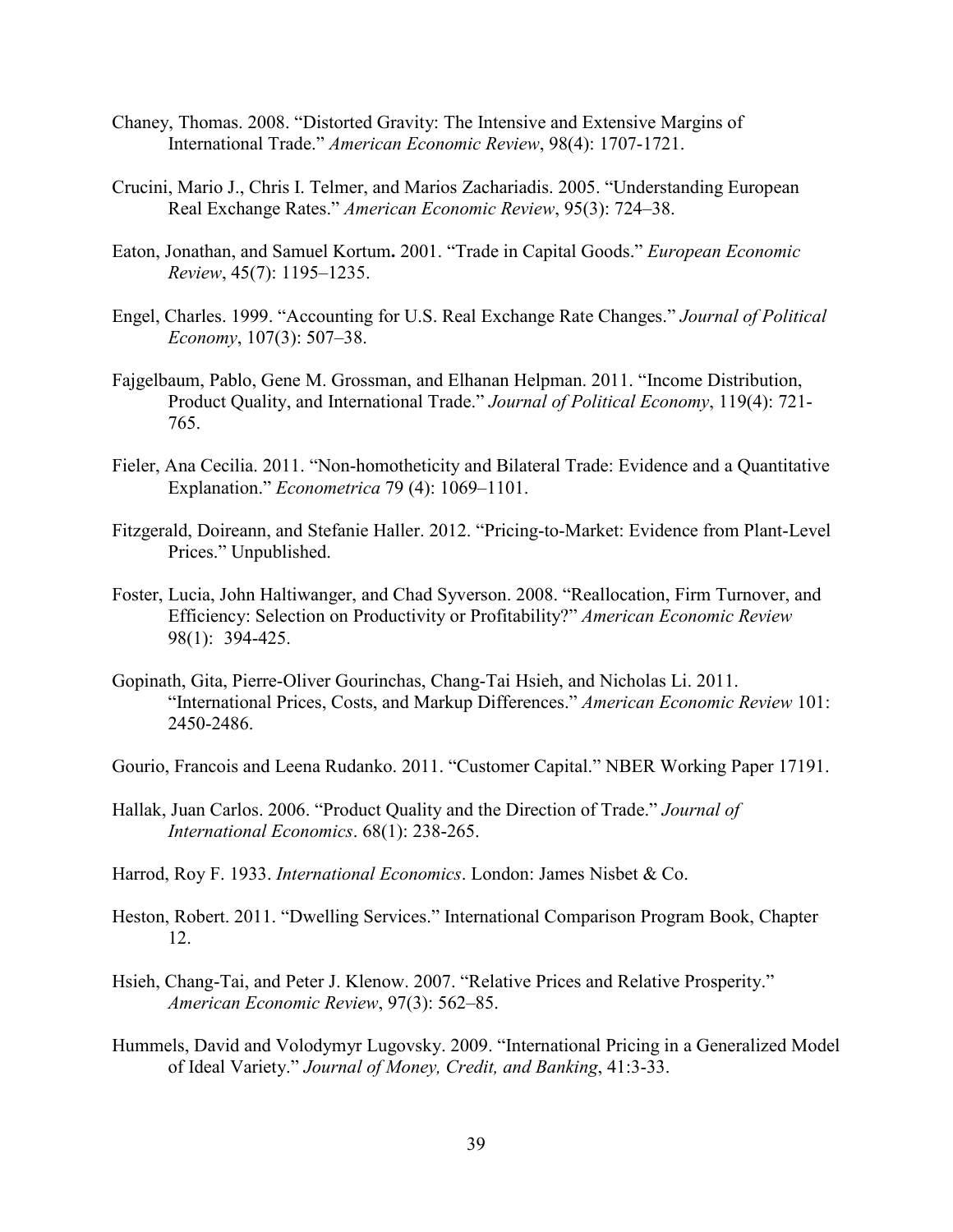- Hunter, Linda. 1991. "The Contribution of Non-homothetic Preferences to Trade." *Journal of International Economics* 30, 345-358.
- Khandelwal, Amit. 2010. "The Long and Short (of) Quality Ladders." *Review of Economic Studies*. 77: 1450-1476
- Krugman, Paul. 1987. "Pricing to Market When the Exchange Rate Changes." in S. W. Arndt and J. Richardson, eds., Real Financial Linkages Among Open Economies, London: MIT Press.
- Krugman, Paul. 1980. "Scale Economies, Product Differentiation, and the Pattern of Trade." *American Economic Review* 70(5): 950-959.
- Lancaster, Kelvin J .1966. "A New Approach to Consumer Theory." *Journal of Political Economy* 74(2): 132-157.
- Manova, Kalina and Zhiwei Zhang. 2012. "Export Prices across Firms and Destinations." *Quarterly Journal of Economics* 127:379-436.
- Markusen, James R. 2010. "Putting Per-Capita back into Trade Theory and Policy." NBER Working Paper 15903.
- Matsuyama, Kiminori. 2000. "A Ricardian Model with a Continuum of Goods under Nonhomothetic Preferences: Demand Complementarities, Income Distribution, and North-South Trade." *Journal of Political* Economy 108 (6): 1093–1120.
- Melitz, Marc J. and Gianmarco I.P. Ottaviano. 2008. "Market Size, Trade, and Productivity." *Review of Economic Studies* 75: 295-316.
- Mitra, Devashish and Vitor Trindade. 2005. "Inequality and Trade." *Canadian Journal of Economics* 38 (4): 1253–71.
- Nakamura, Emi and Dawit Zerom. 2010. "Accounting for Incomplete Pass-Through." *Review of Economic Studies*. 77: 1192-1230.
- Ottavanio, Gianmarco. I. P., Takatoshi Tabuchi. and Jacques-François Thisse. 2002. "Agglomeration and Trade Revisited", *International Economic Review*, 43, 409–436.
- Samuelson, Paul A. 1964. "Theoretical Notes on Trade Problems." *Review of Economics and Statistics*, 46(2): 145–54.
- Simonovska, Ina. 2011. "Income Differences and Prices of Tradables." UC Davis.
- Summers, Robert, and Alan Heston. 1991. "The Penn World Table (Mark 5): An Expanded Set of International Comparisons, 1950-1988." *Quarterly Journal of Economics*, 106(2):  $327 - 68$ .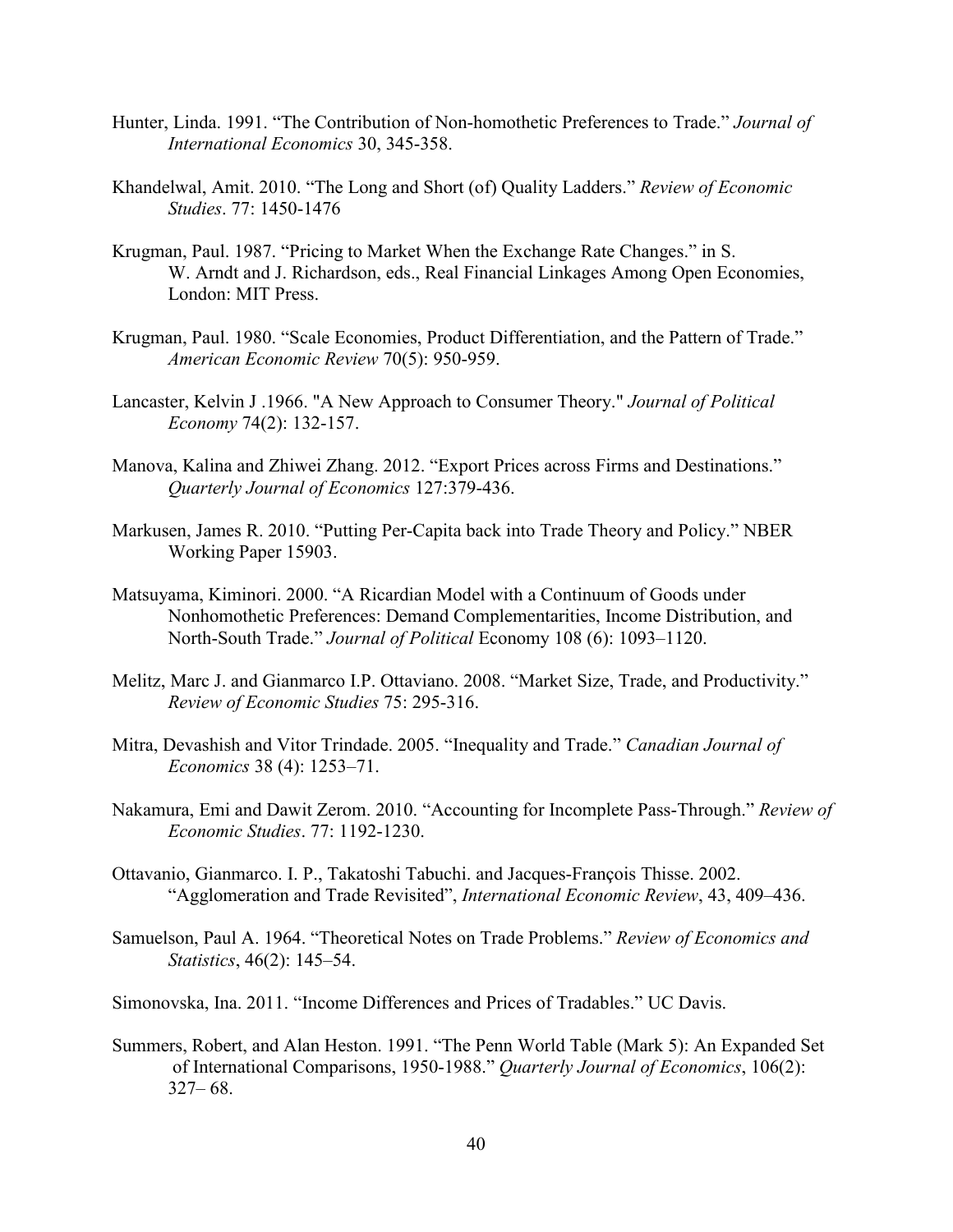Valentinyi, Ákos and Berthold Herrendorf. 2012. "Which Sectors Make Poor Countries So Unproductive?" *Journal of the European Economic Association*, 10(2): 323-341.

#### **Appendix A**

The models presented above feature an endowed numeraire that enters the utility function linearly. This setup is chosen for its tractability and because it permits a focus on demand complementarities, rather than the marginal utility of income, as the determinant of consumers' price elasticity of demand for final goods. Here I present an alternative closed-economy setup in which the numeraire is produced by labor, rather than endowed. The utility function is also altered to permit the marginal utility of income to vary with income.<sup>[27](#page-42-1)</sup>

The representative agent's utility function is defined over the catalyst C, the mass  $\Omega$  of final goods, and a numeraire  $Y$ :

$$
U = Y^{\eta} \left( C^{\alpha} \int_{\Omega} f_{\omega} d\omega - \frac{1}{2} \gamma \int_{\Omega} f_{\omega}^{2} d\omega \right)^{1-\eta}, \qquad (50)
$$

where  $f_{\omega}$  is consumption of final good  $\omega \in \Omega$ . This utility function is similar to that in Chaney (2008) in that it features Cobb-Douglass preferences over a homogenous numeraire and differentiated consumer goods.

The budget constraint is

$$
wL + \int_{\Omega} \Pi_{\omega} d\omega = Y + p_{C}C + \int_{\Omega} p_{\omega} f_{\omega} d\omega, \qquad (51)
$$

Consumer optimization with respect to  $f_{\omega}$  yields the implicit demand for final good of variety  $\omega$ :

$$
Y^{\eta}(1-\eta)B^{-\eta}(C^{\alpha}-\gamma f_{\omega})=\lambda p_{\omega},
$$

where  $\lambda$  is the multiplier on the budget constraint [\(51\)](#page-42-0) and  $B = C^{\alpha} \int_0^{\Omega} f_{\omega} d\omega - \frac{1}{2} \gamma \int_0^{\Omega} f_{\omega}^2 d\omega$  is the bundle of final and catalyst goods. We can obtain an expression for  $\lambda$  from the first order condition with respect to  $Y$ :

<span id="page-42-0"></span>
$$
\eta Y^{\eta-1} B^{1-\eta} = \lambda.
$$

Combining the above two equations yields an explicit expression for demand for final good  $\omega$ :

<span id="page-42-1"></span> $27$  If the model were to feature a numeraire produced by labor and a baseline utility function given b[y \(1\),](#page-7-0) the model solution would be at a corner in which the numeraire is the only good produced and consumed. A derivation of the corner solution to this alternative setup is available upon request.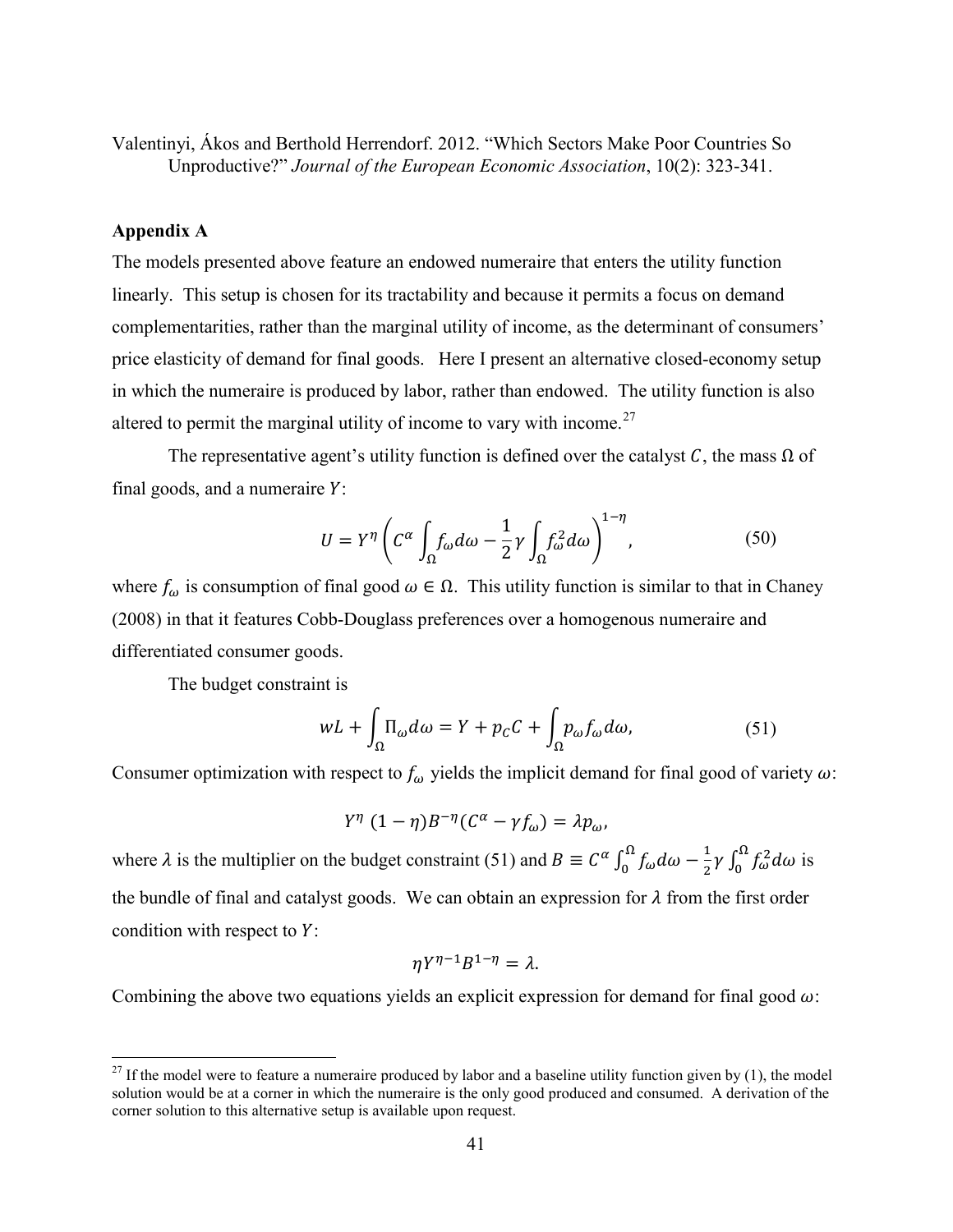$$
f_{\omega} = \frac{1}{\gamma} \left[ C^{\alpha} - \frac{\eta}{1 - \eta} \frac{1}{Y} B p_{\omega} \right].
$$
 (52)

Production of final goods, catalyst goods, and the numeraire good are linear in labor using labor productivity  $A$ , which is assumed to be identical across sectors. The final goods sector is monopolistically competitive, while the catalyst and numeraire sectors are perfectly competitive. Firm  $\omega$  maximizes  $\Pi_{\omega} = \left(p_{\omega} - \frac{w}{A}\right) f_{\omega}$ , which implies the optimal price

$$
p_{\omega} = \frac{1}{2} \left[ Y \frac{1 - \eta}{\eta} B^{-1} C^{\alpha} + \frac{w}{A} \right].
$$
 (53)

The price increases with  $C^{\alpha}$ , as in Section 2. It also increases as the marginal utility of income falls. Since  $\lambda$  is decreasing in Y, the price of final goods is increasing in Y.

Given the price the resulting demand for good  $\omega$  is

$$
f_{\omega}^d = \frac{1}{2\gamma} \left[ C^{\alpha} - \frac{w}{A} \frac{\eta}{1 - \eta} \frac{1}{Y} B \right].
$$
 (54)

Demand for the catalyst is derived from consumer optimization:

$$
C = \left[ Y \frac{1 - \eta}{\eta} \alpha \frac{F}{p_c} B^{-1} \right]^{\frac{1}{1 - \alpha}}.
$$
 (55)

Equilibrium is characterized by demand for catalysts, demand for consumer goods, and labor market clearing,

$$
L = \frac{1}{A}(\Omega f + C + Y) \tag{56}
$$

These conditions can be written as

$$
C = \left[ Y \frac{1 - \eta}{\eta} \alpha f \left( C^{\alpha} f - \frac{1}{2} \gamma f^2 \right)^{-1} \right]^{\frac{1}{1 - \alpha}}
$$

$$
f = \frac{1}{2\gamma} \left[ C^{\alpha} - \frac{\eta}{1 - \eta} \frac{\Omega}{Y} \left( C^{\alpha} f - \frac{1}{2} \gamma f^2 \right) \right]
$$

$$
L = \frac{1}{A} (\Omega f + C + Y),
$$

where I've substituted in  $w = A$  and  $p_C = w/A$ . Figure A1 shows market responses to an increase in productivity  $A$ . As in the baseline model in Section 2, prices of final goods are increasing in a country's wealth due to markups that increase with consumption of the catalyst good.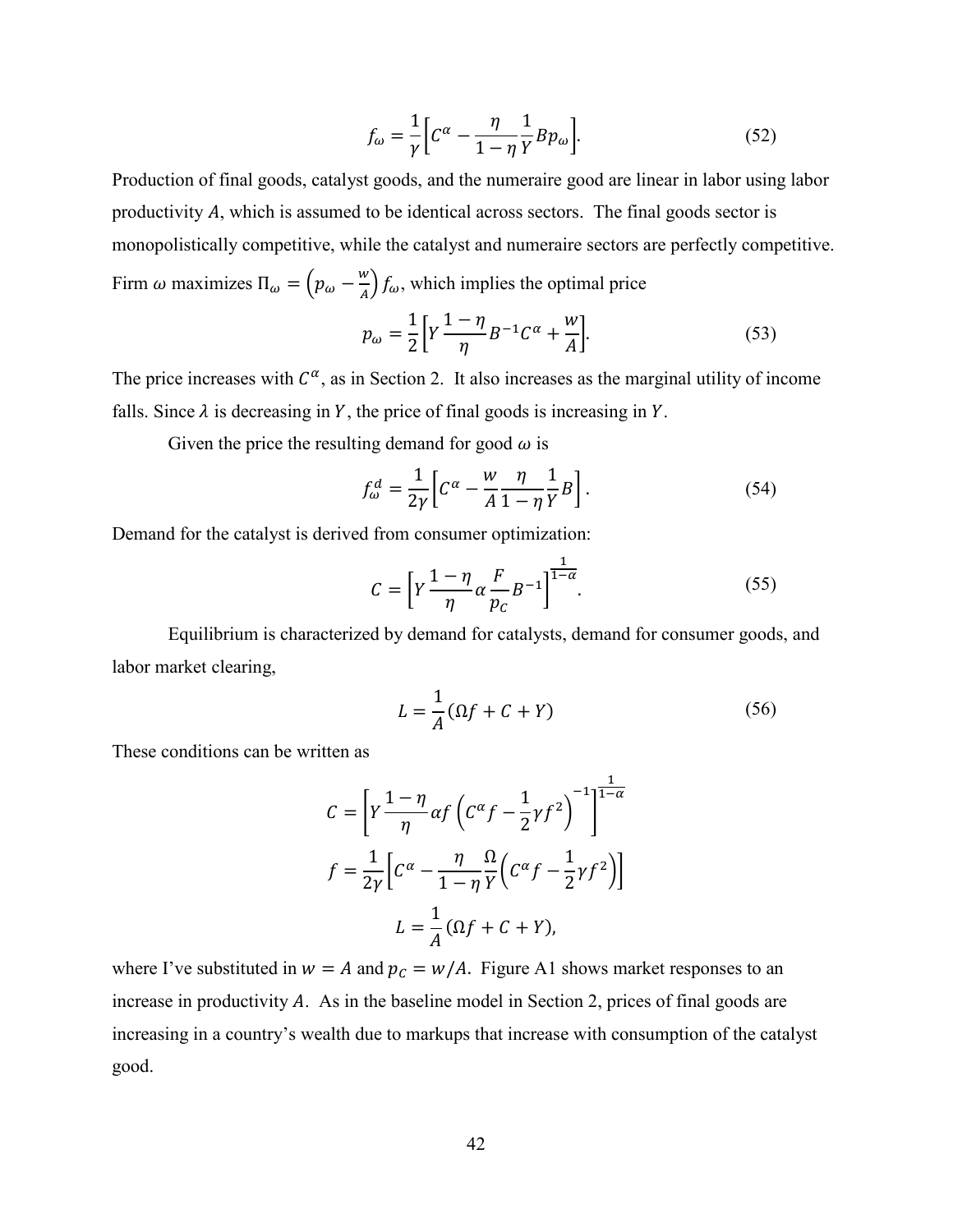#### **Appendix B**.

The models in this paper use a simple linear demand curve to illustrate how an increase in complementary goods (catalysts) reduces the price-elasticity of demand for final consumer goods by shifting out the demand curve. Linearity of the demand curve is sufficient for a decrease in the price elasticity of demand in response to an increase in the complementary good, but it is not a necessary condition. This appendix derives the necessary and sufficient conditions on the demand curve under which an increase in complementary goods leads to higher markups for consumer goods.

A generic demand curve can be written  $q = q(C, p)$ , where C is the complementary catalyst and  $p$  is the price of the good. The price-elasticity of demand is decreasing in  $C$  if and only if  $\frac{\partial \epsilon}{\partial c} < 0$ , where  $\epsilon \equiv \left| \frac{\partial q}{\partial p} \right|$ дp  $\boldsymbol{p}$  $\frac{p}{q}$ . We can write  $\frac{\partial \epsilon}{\partial c} = -q_{21} \frac{p}{q(D,p)} + q_2 \frac{p}{q(D,p)^2} q_1$ , in which case the necessary and sufficient condition simplifies to

<span id="page-44-0"></span>
$$
qq_{21} > q_2 q_1. \tag{57}
$$

Condition [\(57\)](#page-44-0) states that any slope-increasing effects of an increase in  $C$  on the demand curve must be more than compensated by a shift out of the demand curve. In the commonly used case of a constant elasticity demand curve,  $q = Cp^{-\epsilon}$ , these two effects exactly cancel out so that  $qq_{21} = q_2q_1$ . As discussed in Nakamura and Zerom (2010), price-independent demand elasticities are difficult to reconcile with the data. Their estimates on coffee demand suggest that the price elasticity of demand is increasing in the price.

#### **Appendix C.**

This appendix alters the model in Section 6 by assuming that differentiated investments goods are produced under monopolistic competition and aggregated into a final investment good through a CES aggregator. Each country  $j \in \{N, S\}$  produces a mass  $\Psi_i$  of differentiated investment goods. Each good  $\psi_j \in \Psi_j$  is exported and sold domestically. Countries N and S purchase investment goods and costlessly aggregate them into a final investment good.

Equation [\(42\)](#page-23-1) changes to

<span id="page-44-1"></span>
$$
I_j = \left(\sum_{i=N,S} \int_{\psi_i \in \Psi_j} q_j(\psi_i) \frac{\sigma - 1}{\sigma} d\omega_i\right)^{\frac{\sigma}{\sigma - 1}},\tag{58}
$$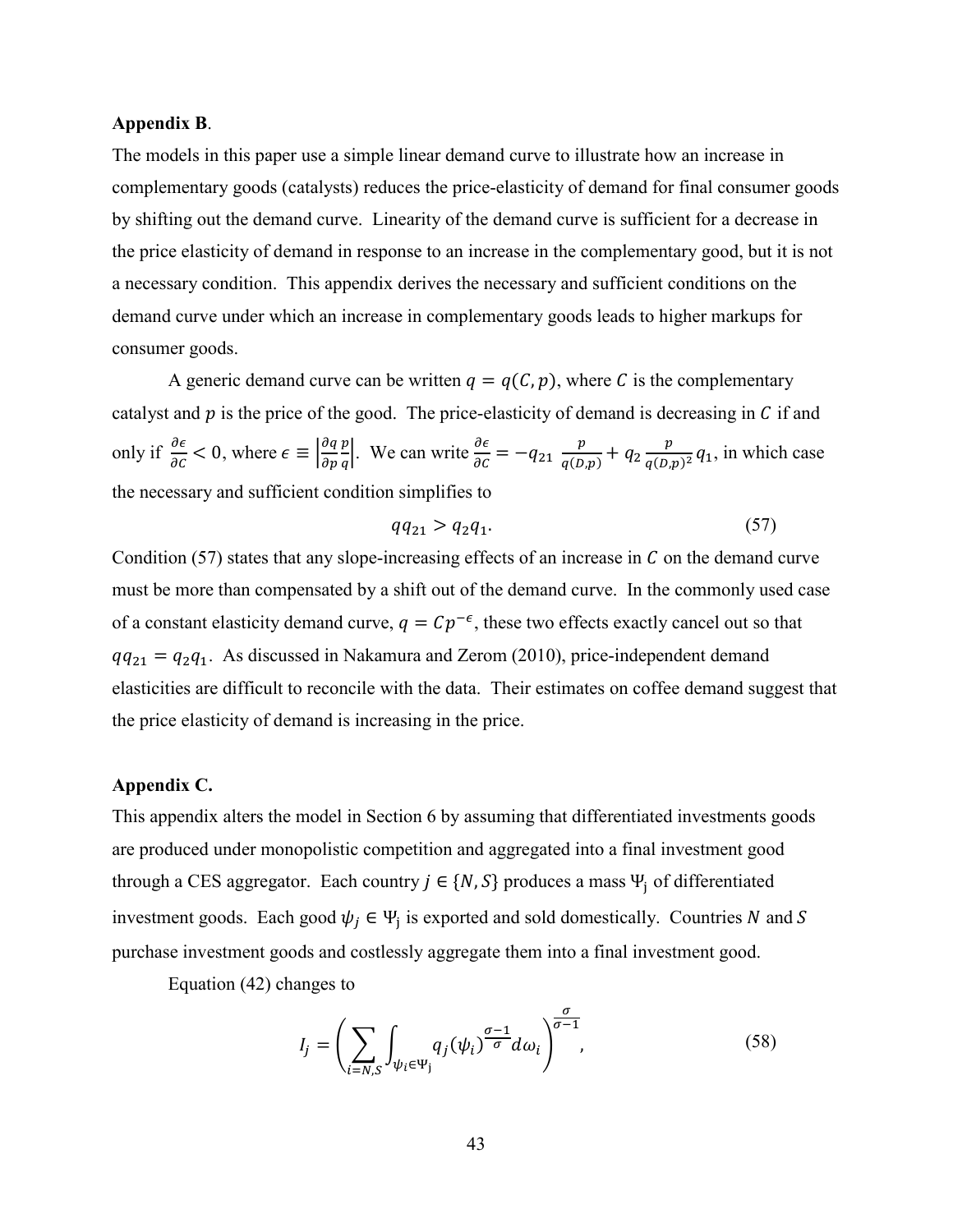where  $q_i(\psi_i)$  is country j's quantity of the differentiated intermediate investment variety  $\psi_i$ produced in country *i*. Demand for good  $\psi_i$  in country *j* is

$$
q_j(\psi_i) = \left(\frac{p_{q_j}(\psi_i)}{P_{lj}}\right)^{-\sigma} I_j,
$$

And the optimal price charged by firm  $\psi_i$  in country *j* is

$$
p_{q_j}(\psi_i) = \frac{\sigma}{\sigma - 1} c_i.
$$
\n(59)

Note that the price is a constant markup over marginal costs, so each differentiated investment good is sold at the same price in both countries. Therefore the cost of final investment goods equalizes across countries, as does the rental rate of capital. As in Section 6, the wage is higher in the rich country  $(N)$ , which causes higher demand for capital in N.

The equilibrium conditions are altered only slightly relative to those in Section 6. The trade balance condition now accounts for the fact that both countries produce investment goods:

$$
y_N^0 - y_N + \Psi_N p_{qSN} q_{SN} + \Omega_N p_{SN} f_{SN} = \Omega_S p_{NS} f_{NS} + \Psi_N p_{qNS} q_{NS}, \qquad (60)
$$

where  $p_{qij}$  and  $q_{ij}$  are defined analogously to  $p_{ij}$  and  $f_{ij}$  for  $i, j \in \{N, S\}$ . Demand for labor also now accounts for investment good production in both countries:

$$
L_N = \left(\frac{R}{w_N} \frac{\eta}{1-\eta}\right)^{1-\eta} \left[\frac{\Omega_N(f_{NN} + f_{SN})}{A_N} + \delta \frac{C_N}{A_{CN}} + \frac{q_{NN} + q_{SN}}{A_{IN}}\right],
$$
  

$$
L_S = \left(\frac{R}{w_S} \frac{\eta}{1-\eta}\right)^{1-\eta} \left[\frac{\Omega_S(f_{SS} + f_{NS})}{A_S} + \delta \frac{C_S}{A_{CS}} + \frac{q_{SS} + q_{NS}}{A_{IN}}\right].
$$

Figure C1 shows how relative final goods prices, real investment, and investment prices depend on wealth in  $N$ . As in Section 6, the patterns of prices and investment are consistent with facts  $(1)$ through 3).

#### **Appendix D**

This appendix departs from the model in Section 5 by postulating that final investment goods are produced from differentiated investment goods using a quadratic aggregator similar to the utility function, thus permitting price-dependent markups for differentiated investment goods. Specifically, equation [\(58\)](#page-44-1) is now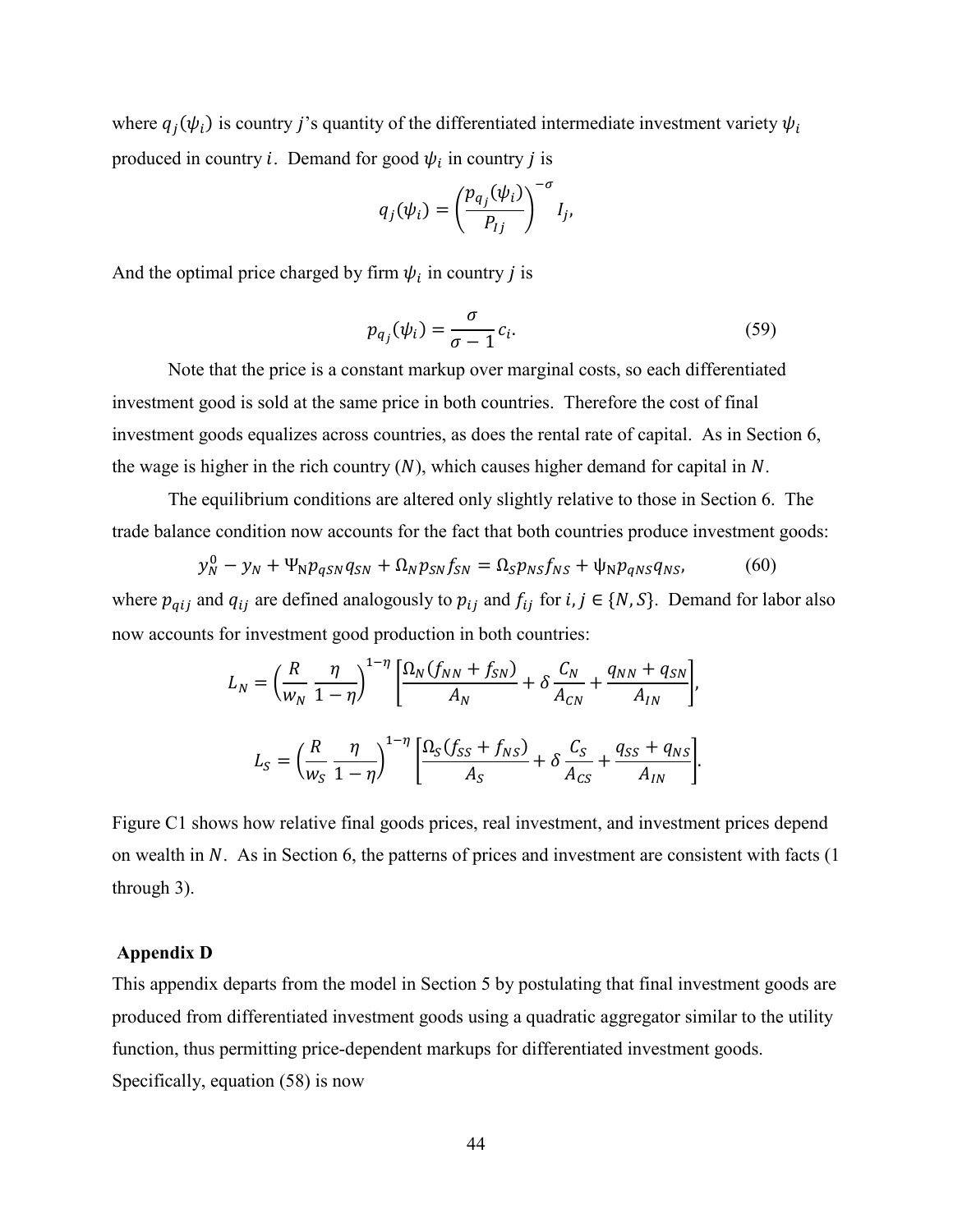<span id="page-46-0"></span>
$$
I_j = L_{Ij} + \sum_{i=N,S} \int_{\psi_i \in \Psi_i} \left[ \theta q_j(\psi_i) - \frac{\gamma}{2} \left( q_j(\psi_i) \right)^2 \right] d\omega_i, \tag{61}
$$

where  $L_{1i}$  is labor in country *j* that is allocated to the aggregation of investment goods. Before proceeding, a couple of remarks must be made regarding this particular aggregator function. First, there is a bliss point after which additional units of a given differentiated investment good are actually counterproductive. In the utility function, the bliss point represents the fact that more consumer goods eventually becomes undesirable (consider eating a hundred cheeseburgers in a day). It is less clear what a bliss point represents in the aggregation of investment goods. Thus the CES aggregator may actually be more realistic than the quadratic investment aggregator. Nonetheless, this section presents the quadratic aggregator for completeness.

Second, equation [\(61\)](#page-46-0) features labor as a substitute for intermediate investment goods. This assumption captures the notion that with sufficient labor input, the aggregate investment good could be produced without any intermediate investment goods. It also simplifies the analysis.

Demand in country *j* for investment good  $\psi_i$  is

$$
q_j(\psi_i) = \frac{1}{\gamma} \left[ \theta - \frac{1}{w_j} p_{q_j}(\psi_i) \right]
$$

The optimal price charged by firm  $\psi_i$  for a good sold to country *j* is

$$
p_{q_j}(\psi_i) = \frac{1}{2}(\theta w_j + c_i),
$$

And resulting demand is

$$
q_j(\psi_i) = \frac{1}{2\gamma} \bigg[ \theta - \frac{c_i}{w_j} \bigg].
$$

The price of the final investment good in country  $j$  is equal to the wage in  $j$ , and investment demand in  $j$  is proportional to demand for capital in  $j$ .

In contrast to the prior models with investment, the price of investment does not equalize across countries; nor does the rental price of capital.<sup>[28](#page-46-1)</sup> To determine relative prices, we must

<span id="page-46-1"></span> $28$  The differences in rental rates across countries hinges on the implicit assumption that markets for capital assets are separate across countries. Permitting cross-country capital ownership would cause rental rates and investment prices to equalize across countries, thus defeating the purpose of the exercise in this section of demonstrating that simple model extensions can generate a positive relationship between investment prices and income per capita. As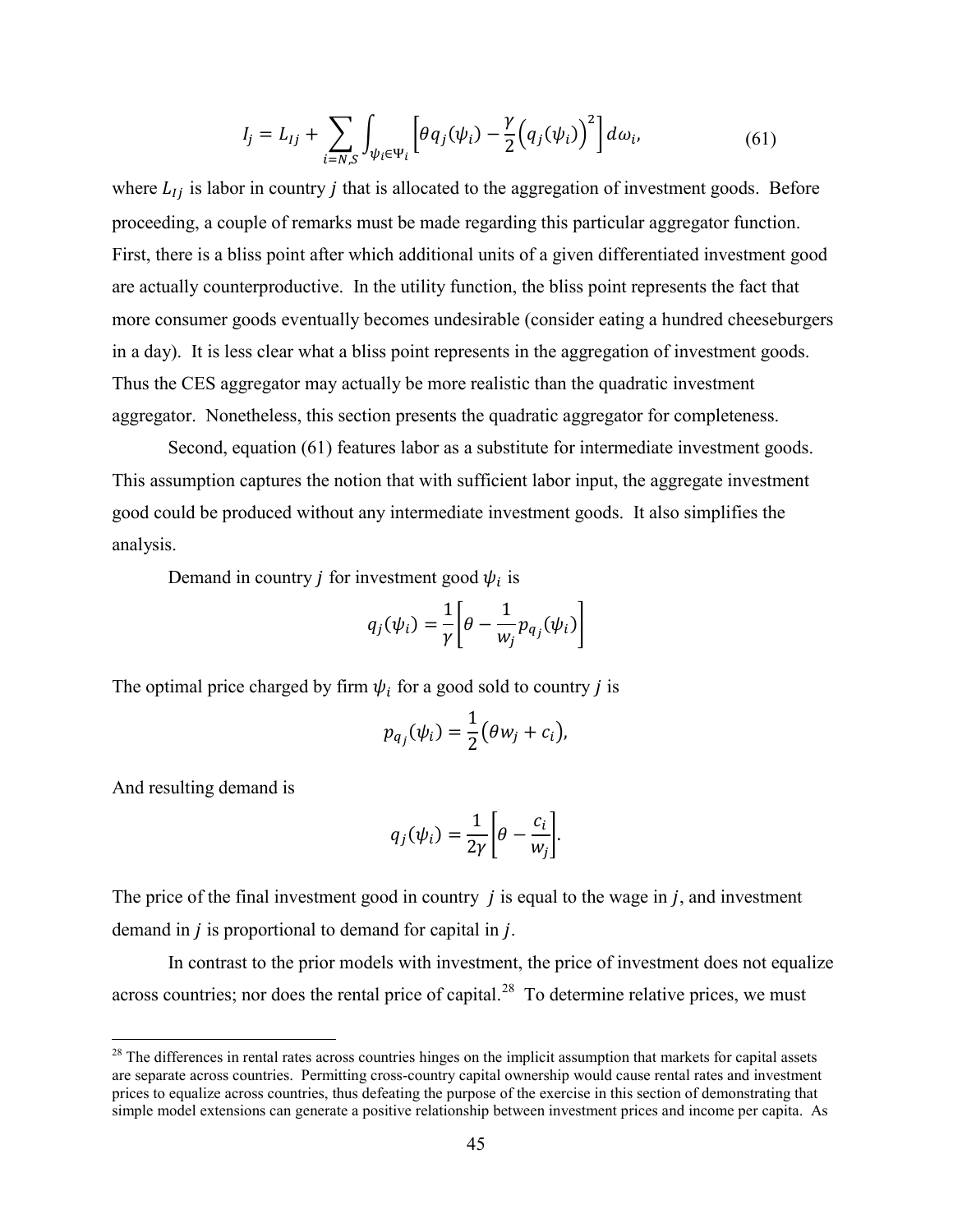solve for the equilibrium. There are 20 unknowns,  $w_N$ ,  $w_S$ ,  $y_N$ ,  $y_S$ ,  $C_N$ ,  $C_S$ ,  $f_{NN}$ ,  $f_{NS}$ ,  $f_{SN}$ ,  $p_{NS}$ ,  $p_{SN}, R_N, R_S, K_N, K_S, q_{NN}, q_{NS}, q_{SS}$ , and  $q_{SN}$ , for which I solve using the following equilibrium equations:

$$
C_N = \left[\frac{\alpha A_{CN}(\Omega_N f_{NN} + \Omega_S f_{NS})}{c_N(r+\delta)}\right]^{\frac{1}{1-\alpha}} \qquad C_S = \left[\frac{\alpha A_{CS}(\Omega_S f_{SS} + \Omega_N f_{SN})}{c_S(r+\delta)}\right]^{\frac{1}{1-\alpha}}
$$

$$
L_N = \left(\frac{R_N}{w_N}\frac{\eta}{1-\eta}\right)^{1-\eta} \left[\frac{\Omega_N(f_{NN} + f_{SN})}{A_N} + \delta \frac{C_N}{A_{CN}} + \frac{q_{NN} + q_{SN}}{A_{IN}} + L_{IN}\right].
$$

$$
L_S = \left(\frac{R_S}{w_S}\frac{\eta}{1-\eta}\right)^{1-\eta} \left[\frac{\Omega_S(f_{SS} + f_{NS})}{A_S} + \delta \frac{C_S}{A_{CS}} + \frac{q_{SS} + q_{NS}}{A_{IN}} + L_{IS}\right]
$$

$$
y_N^0 - y_N + \Psi_N p_{qSN} q_{SN} + \Omega_N p_{SN} f_{SN} = \Omega_S p_{NS} f_{NS} + \Psi_S p_{qNS} q_{NS}
$$

$$
y_N^0 + y_S^0 = y_N + y_S
$$
  

$$
R_N = p_{IN}(r + \delta) \qquad R_S = p_{IS}(r + \delta)
$$

$$
f_{NN}^c = \frac{1}{2\gamma} \left( C_N^\alpha - \frac{c_N}{A_N} \right) \quad f_{SN}^c = \frac{1}{2\gamma} \left( C_S^\alpha - \frac{c_N}{A_N} \right)
$$
  
\n
$$
f_{SS}^c = \frac{1}{2\gamma} \left( C_S^\alpha - \frac{c_S}{A_S} \right) \quad f_{NS}^c = \frac{1}{2\gamma} \left( C_N^\alpha - \frac{c_S}{A_S} \right)
$$
  
\n
$$
p_{NS} = \frac{1}{2} \left( C_N^\alpha + \frac{c_S}{A_S} \right) \quad p_{SN} = \frac{1}{2} \left( C_S^\alpha + \frac{c_N}{A_N} \right),
$$
  
\n
$$
K_N = \frac{w_N}{R} \frac{1 - \eta}{\eta} L_N \quad K_S = \frac{w_S}{R} \frac{1 - \eta}{\eta} L_S
$$
  
\n
$$
q_{NN} = \frac{1}{2\gamma} \left[ \theta - \frac{c_N}{w_N} \right] \quad q_{SN} = \frac{1}{2\gamma} \left[ \theta - \frac{c_N}{w_S} \right]
$$
  
\n
$$
q_{SS} = \frac{1}{2\gamma} \left[ \theta - \frac{c_S}{w_S} \right] \quad q_{NS} = \frac{1}{2\gamma} \left[ \theta - \frac{c_S}{w_N} \right]
$$

where

discussed in Hsieh and Klenow (2007), the evidence of a positive relationship between investment prices and income per capita is limited primarily to prices of investment structures, which are highly nontraded. Thus the models in Section 5 and Appendix C are likely more empirically relevant than the model in this appendix.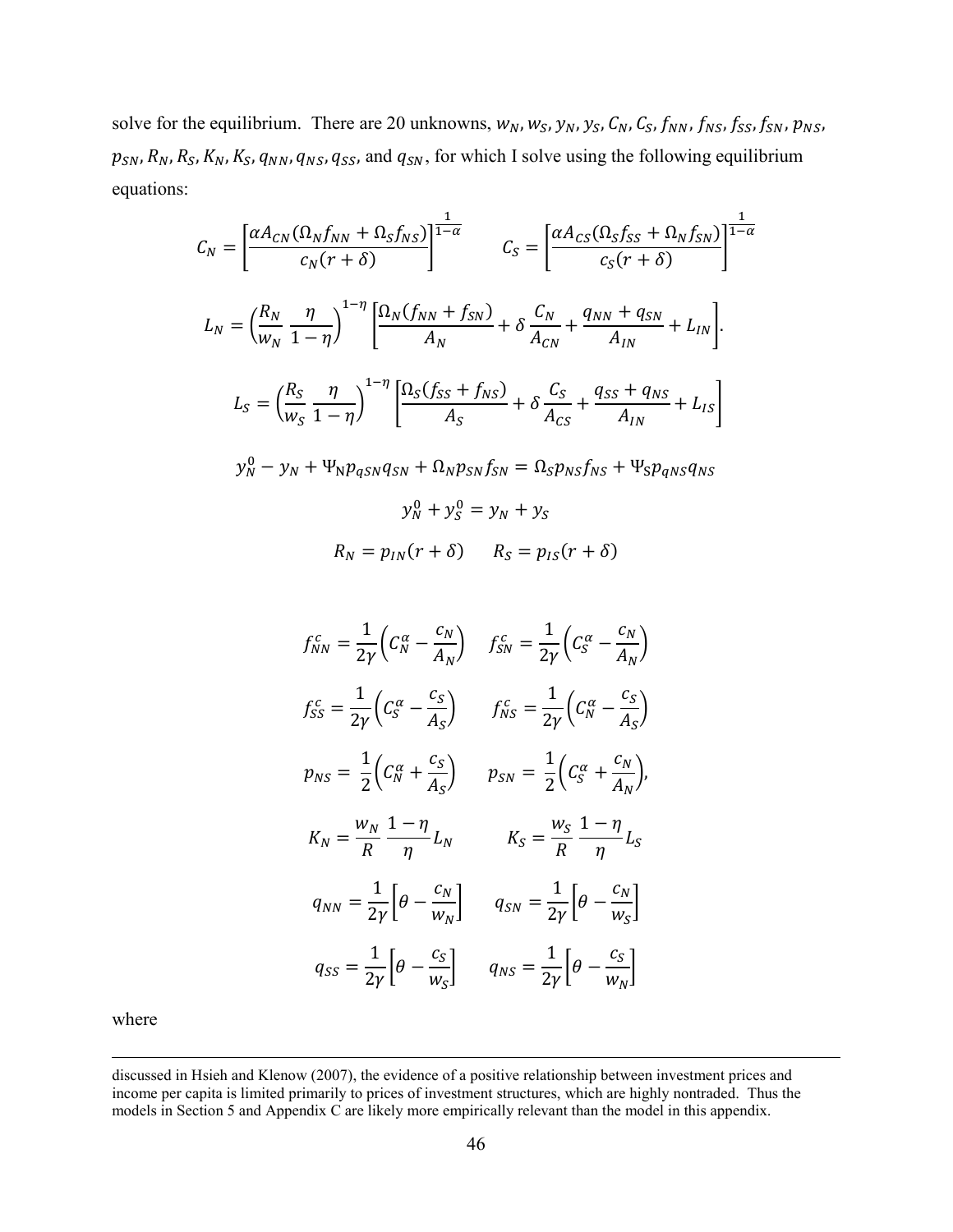$$
p_{q_{NN}} = \frac{1}{2} [\theta w_N + c_N] \qquad p_{qNS} = \frac{1}{2} [\theta w_N + c_S]
$$
  

$$
p_{q_{SS}} = \frac{1}{2} [\theta w_S + c_S] \qquad p_{qSN} = \frac{1}{2} [\theta w_S + c_N]
$$
  

$$
c_N = \frac{w_N}{\eta} L_N \qquad c_S = \frac{w_S}{\eta} L_S
$$

Figure D1 shows how market outcomes depend on productivity in country  $N$ . Relative prices in  $N$  are increasing in productivity in  $N$ , and purchases of intermediate investment goods are higher in  $N$ , consistent with the stylized facts discussed in Hsieh and Klenow (2007).

| End Use code | End Use                              | Household Good? |                                               |
|--------------|--------------------------------------|-----------------|-----------------------------------------------|
| 40000        | Apparel, household goods - textile   |                 | Include towels, bed linens, curtains          |
| 40030        | Apparel, house hold goods-nontextile |                 | Include towels, bed linens, curtains          |
| 40050        | Sports apparel and gear              |                 |                                               |
| 40100        | Pharmaceutical preparations          |                 |                                               |
| 40110        | Books, printed matter                |                 |                                               |
| 40120        | Toiletries and cosmetics             |                 |                                               |
| 40130        | Tobacco, manufactured                |                 |                                               |
| 40140        | Writing and art supplies             |                 |                                               |
| 41000        | Furniture, household goods, etc.     | X               |                                               |
| 41010        | Glassware, chinaware                 | X               |                                               |
| 41020        | Cookware, cutlery, tools             | X               |                                               |
| 41030        | Household appliances                 |                 | Exclude Radiators, Air Conditioners           |
| 41040        | Rugs                                 | X               |                                               |
| 41050        | Other household goods                |                 | Exclude shavers, hair dryers, cellular phones |
| 41110        | Pleasure boats and motors            |                 |                                               |
| 41120        | Toys/games/sporting goods            |                 |                                               |
| 41140        | <b>Musical instruments</b>           |                 |                                               |
| 41200        | TV's, VCR's, etc.                    | X               |                                               |
| 41210        | Stereo equipment, etc.               | X               |                                               |
| 41220        | Records, tapes, and disks            |                 |                                               |
| 41300        | Numismatic coins                     |                 |                                               |

Table 1: Consumer Goods and Household Goods by End Use

Note: The table shows consumer goods by end use classification. X indicates that all goods in an end use category are identified as household goods. / indicates that a subset of goods in that category are identified as household goods.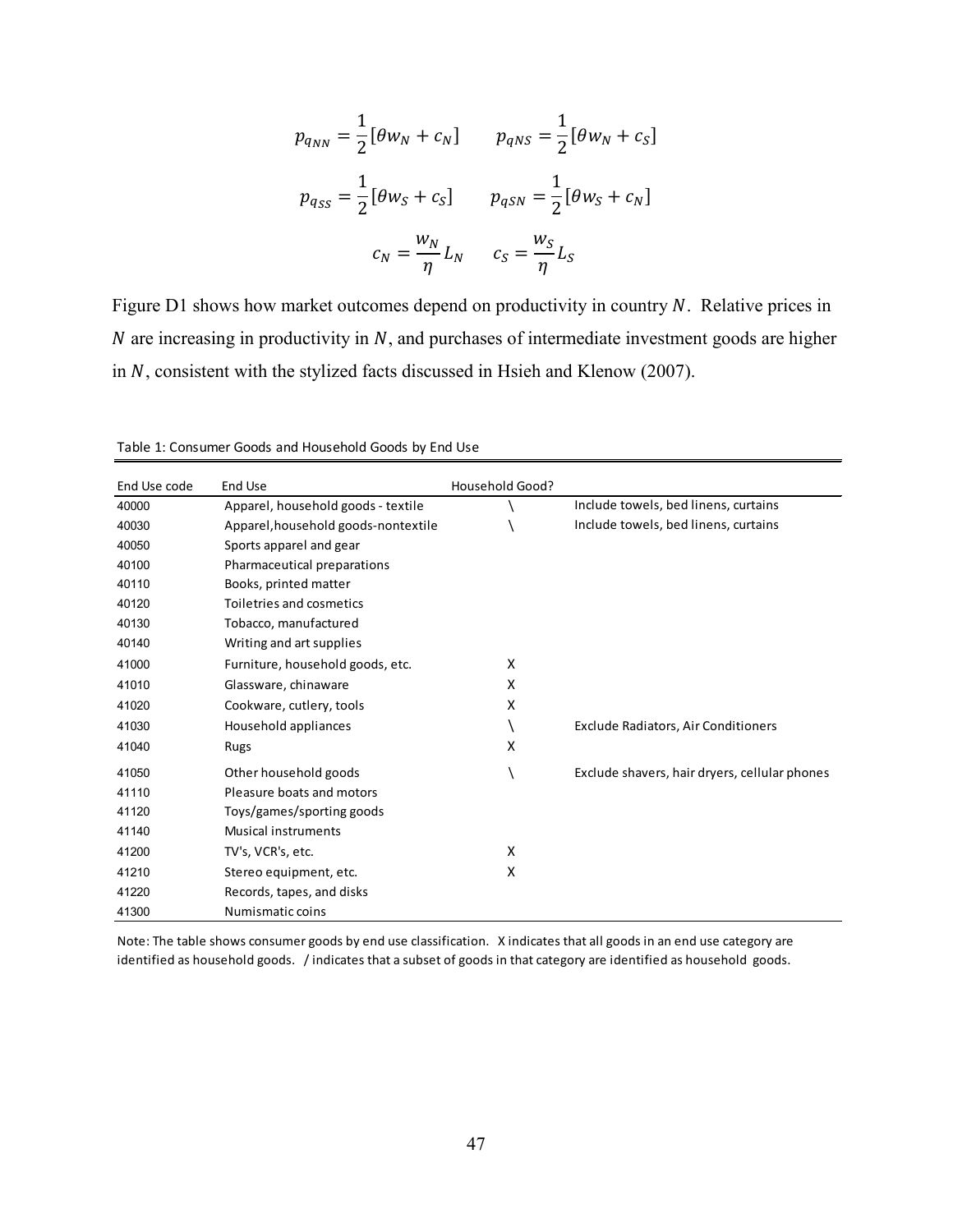| Dependent Variable: Log(price)/SD(Log(price)) |             |             |             |  |
|-----------------------------------------------|-------------|-------------|-------------|--|
|                                               | Subsample 1 | Subsample 2 |             |  |
| Regressors                                    | (1)         | (2)         | (3)         |  |
|                                               |             |             |             |  |
| MWh per capita X Electric good                | $0.060***$  | $0.066***$  | 0.041       |  |
|                                               | (0.018)     | (0.022)     | (0.028)     |  |
| log(GDP per capita) X Electric good           |             |             | 0.045       |  |
|                                               |             |             | (0.035)     |  |
| Log(quantity)/SD(Log(quantity))               | $-0.613***$ | $-0.614***$ | $-0.614***$ |  |
|                                               | (0.010)     | (0.011)     | (0.011)     |  |
| <b>Product FEs</b>                            | <b>YES</b>  | <b>YES</b>  | YES         |  |
| <b>Country FEs</b>                            | YES         | YES         | YES         |  |
| R-squared                                     | 0.29        | 0.29        | 0.29        |  |
| # observations                                | 24,061      | 23,632      | 23,632      |  |
| # products                                    | 1,309       | 1,281       | 1,281       |  |

Table 2-Coefficient Estimates from Fixed-Effects Regressions of Log Unit Values of U.S. Exports on PerCapita Electricity Consumption

Notes: Prices and quantities are normalized by their within-product standard deviation. Data source: World Bank Development Indicators and U.S. Exports by HS-10 classification. Subsample 1 includes all consumer goods which are sold to at least 10 countries, and all product-country observations with at least 100 units sold. Subsample 2 drops from Subsample 1 all electric goods with quality ladder estimates greater than the median, where the quality ladder estimates are obtained from Khandelwal (2011). Robust standard errors clustered at the product level in parentheses. \*\*\*, \*\*, and \* indicate significance at the 1%, 5%, and 10% level, respectively.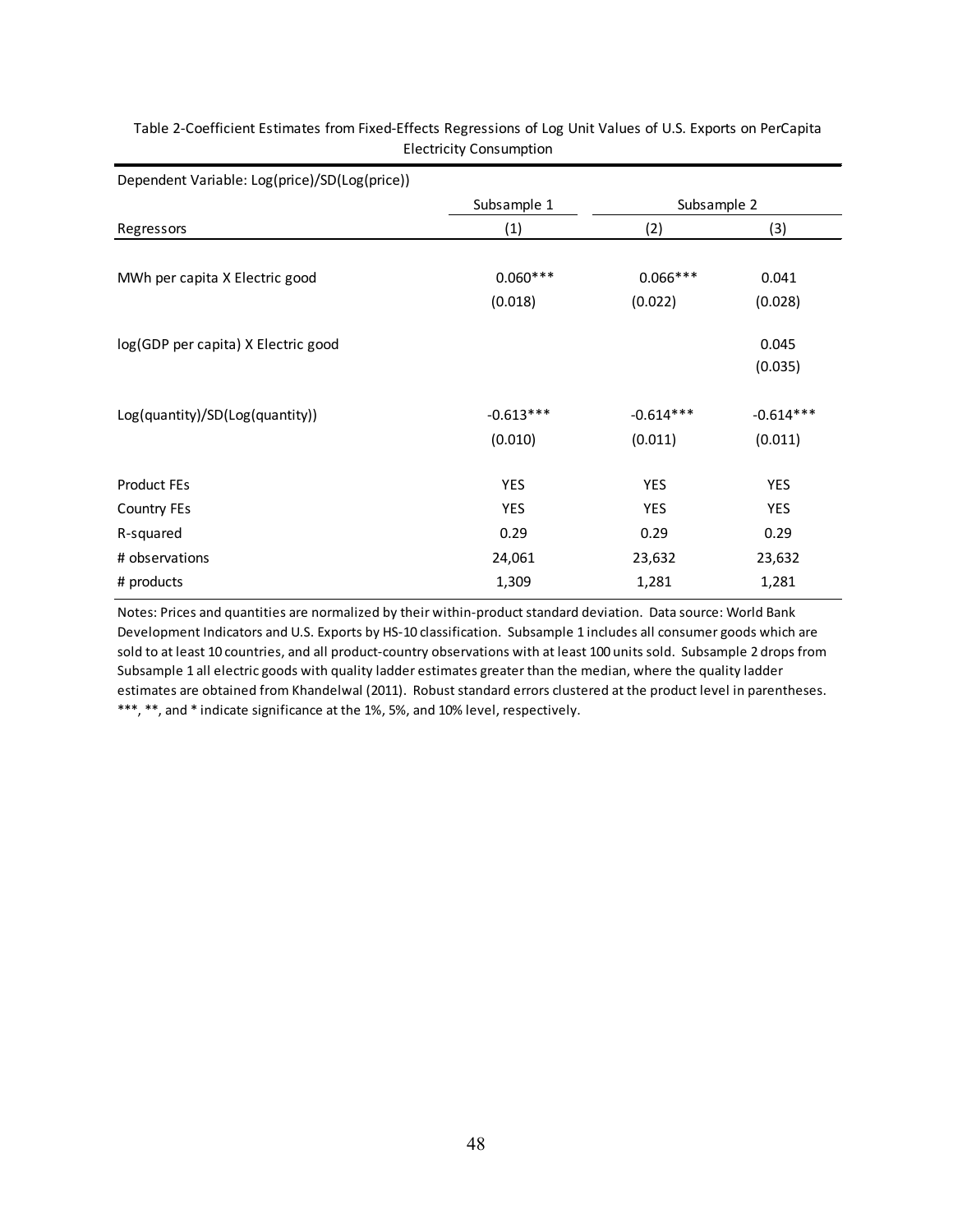| Dependent Variable: Log(price)/SD(Log(price)) |             |                     |
|-----------------------------------------------|-------------|---------------------|
| Regressors                                    | (1)         | (2)                 |
|                                               |             |                     |
| MWh per capita X Electric good                | $0.027**$   | $0.037**$           |
|                                               | (0.011)     | (0.015)             |
| log(GDP per capita) X Electric good           |             | $-0.019$<br>(0.025) |
| Log(quantity)/SD(Log(quantity))               | $-0.261***$ | $-0.261***$         |
|                                               | (0.012)     | (0.012)             |
|                                               |             |                     |
| Product Firm City Zip FEs                     | <b>YES</b>  | <b>YES</b>          |
| <b>Country FEs</b>                            | <b>YES</b>  | <b>YES</b>          |
| R-squared                                     | 0.06        | 0.06                |
| # observations                                | 158,400     | 158,168             |
| # product-firm-firmXlocations                 | 26,276      | 26,276              |

Table 3-Coefficient Estimates from Fixed-Effects Regressions of Log Unit Values of Chinese exports on PerCapita Electricity Consumption

Notes: Prices and quantities are normalized by their within-product standard deviation. Data source: World Bank Development Indicators and Chinese Exports by HS-8 classification. Robust standard errors clustered at the product level in parentheses. \*\*\*, \*\*, and \* indicate significance at the 1%, 5%, and 10% level, respectively.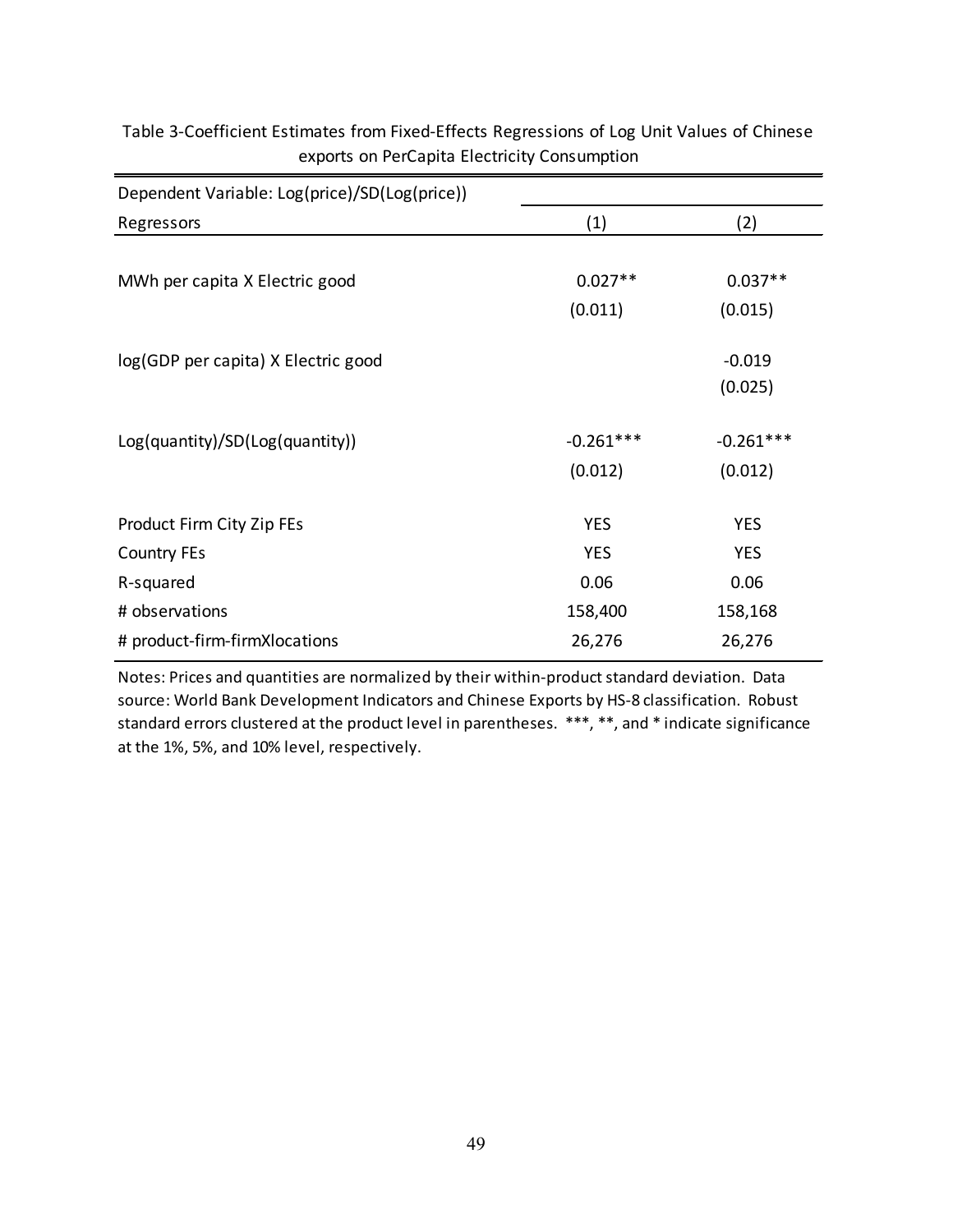| Dependent Variable: Log(price)/SD(Log(price)) |              |             |             |
|-----------------------------------------------|--------------|-------------|-------------|
|                                               | Subsample 1  | Subsample 2 |             |
| Regressors                                    | (1)          | (2)         | (3)         |
|                                               |              |             |             |
| Housing volume X Household good               | $0.057***$   | $0.056***$  | $0.059*$    |
|                                               | (0.022)      | (0.024)     | (0.033)     |
| log(GDP per capita) X Household good          |              |             | $-0.008$    |
|                                               |              |             | (0.067)     |
| Log(quantity)/SD(Log(quantity))               | $-0.508$ *** | $-0.507***$ | $-0.507***$ |
|                                               | (0.016)      | (0.017)     | (0.017)     |
| Product FEs                                   | YES          | YES         | YES         |
| Country FEs                                   | YES          | YES         | YES         |
| R-squared                                     | 0.18         | 0.17        | 0.17        |
| # observations                                | 9,646        | 9,125       | 9,125       |
| # products                                    | 1,124        | 1,049       | 1,049       |

Table 4-Coefficient Estimates from Fixed-Effects Regressions of Log Unit Values of U.S. Exports on Housing Volume in European Countries

Notes: Prices and quantities are normalized by their within-product standard deviation. Data source: World Bank Development Indicators, and U.S. Exports by HS classification. Subsample 1 includes all consumer goods which are sold to at least 10 countries, and all product-country observations with at least 100 units sold. Subsample 2 drops from Subsample 1 all electric goods with quality ladder estimates greater than the median, where the quality ladder estimates are obtained from Khandelwal (2011). Robust standard errors clustered at the product level in parentheses. \*\*\*, \*\*, and \* indicate significance at the 1%, 5%, and 10% level, respectively.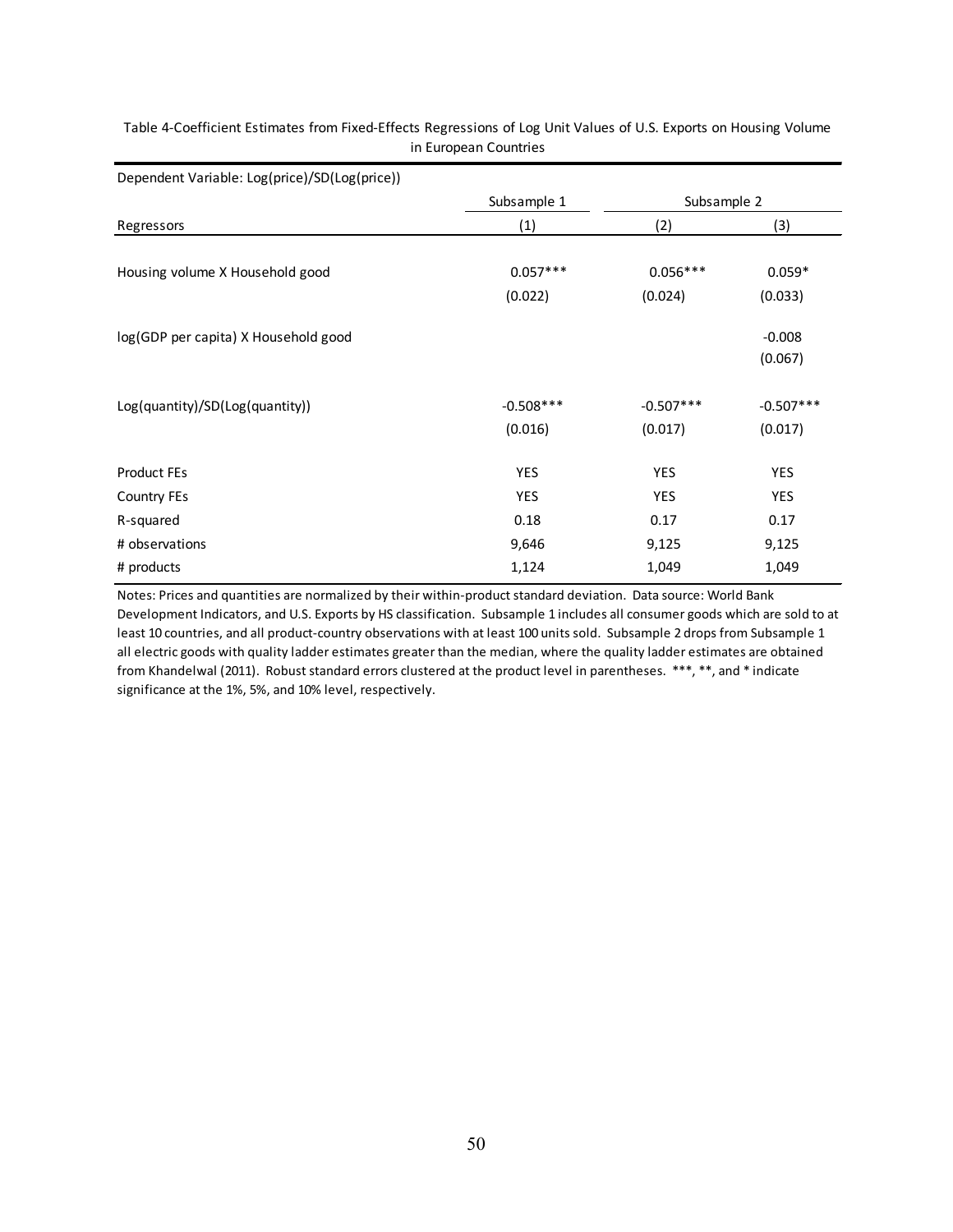| Dependent Variable: Log(price)/SD(Log(price))         |                        |                        |                        |                        |                        |                        |
|-------------------------------------------------------|------------------------|------------------------|------------------------|------------------------|------------------------|------------------------|
| Regressors                                            | (1)                    | (2)                    | (3)                    | (4)                    | (5)                    | (6)                    |
| Housing volume X Household good                       | $0.016*$<br>(0.009)    | $-0.017$<br>(0.014)    |                        |                        |                        |                        |
| Housing volume (alternative measure) X Household good |                        |                        | $0.036***$<br>(0.011)  | 0.027<br>(0.020)       |                        |                        |
| log(GDP per capita) X Household good                  |                        | $0.067***$<br>(0.024)  |                        | 0.015<br>(0.027)       |                        |                        |
| Housing volume X Luxury good                          |                        |                        |                        |                        | $0.062**$<br>(0.030)   |                        |
| Housing volume (alternative measure) X Luxury good    |                        |                        |                        |                        |                        | $-0.085$<br>(0.057)    |
| log(GDP per capita) X Luxury good                     |                        |                        |                        |                        | 0.113<br>(0.075)       | $0.284***$<br>(0.067)  |
| Log(quantity)/SD(Log(quantity))                       | $-0.237***$<br>(0.008) | $-0.237***$<br>(0.008) | $-0.237***$<br>(0.008) | $-0.237***$<br>(0.008) | $-0.236***$<br>(0.008) | $-0.236***$<br>(0.008) |
| Product Firm City Zip FEs                             | YES                    | YES                    | YES                    | YES                    | YES                    | YES                    |
| <b>Country FEs</b>                                    | YES                    | YES                    | YES                    | YES                    | YES                    | YES                    |
| R-squared                                             | 0.05                   | 0.05                   | 0.05                   | 0.05                   | 0.05                   | 0.05                   |
| # observations                                        | 181,170                | 181,170                | 181,170                | 181,170                | 181,170                | 181,170                |
| # product-firm-firmXlocations                         | 27,250                 | 27,250                 | 27,250                 | 27,250                 | 27,250                 | 27,250                 |

#### Table5-Coefficient Estimates from Fixed-Effects Regressions of Log Unit Values of Chinese Exports on Housing Volume in European Countries

Notes: Prices and quantities are normalized by their within-product standard deviation. Data source: World Bank Development Indicators, and Chinese Exports by HS-8 classification. Robust standard errors clustered at the product level in parentheses. \*\*\*, \*\*, and \* indicate significance at the 1%, 5%, and 10% level, respectively.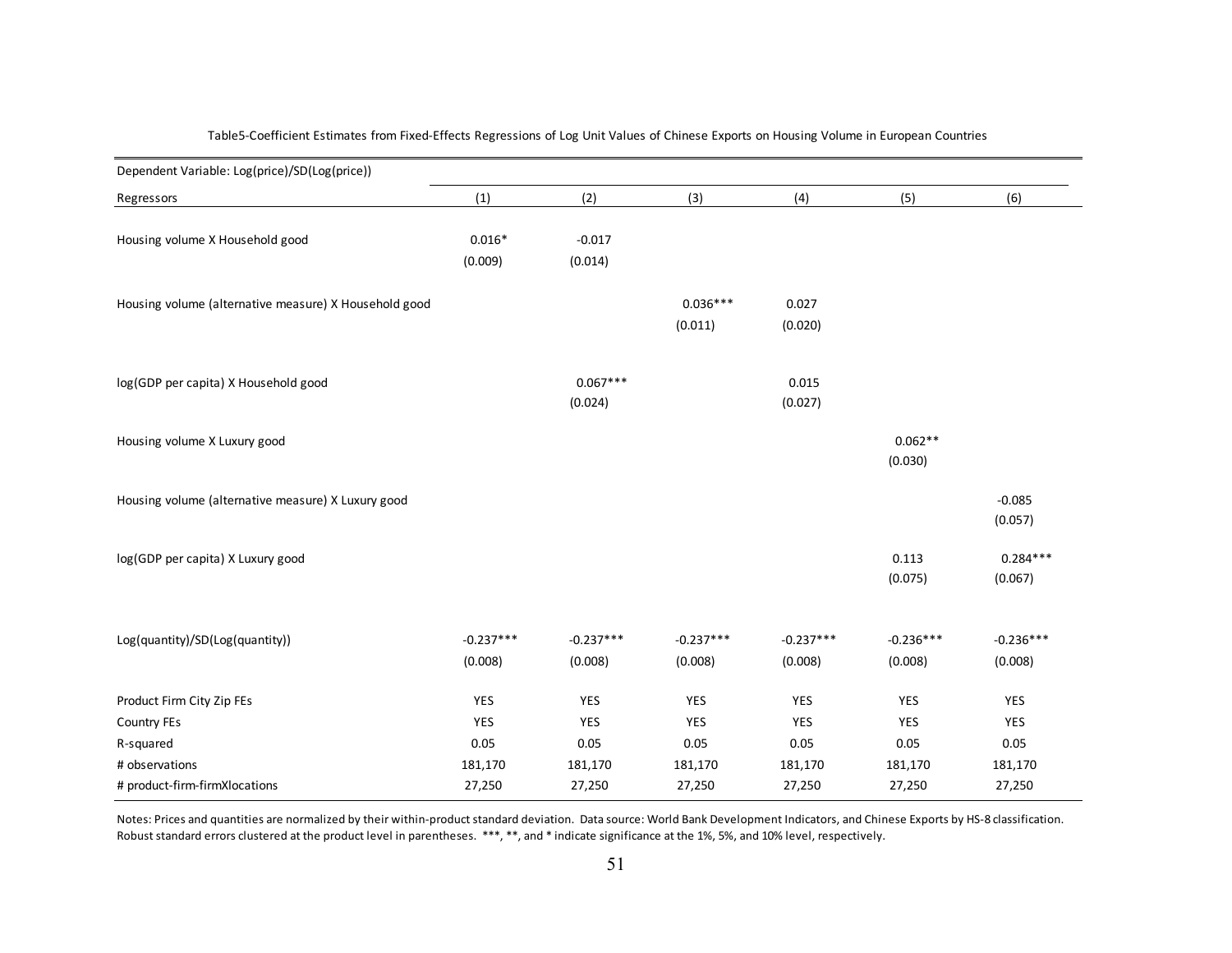| Dependent Variable: Log(price)/SD(Log(price))                                         | Sample: Non-Military<br>Goods                        |                                                      | Sample: Auto Vehicles,<br>Parts, and Engines     |                                                  |
|---------------------------------------------------------------------------------------|------------------------------------------------------|------------------------------------------------------|--------------------------------------------------|--------------------------------------------------|
| Regressors                                                                            | (1)                                                  | (2)                                                  | (3)                                              | (4)                                              |
| Percent of roads paved X New car                                                      | $0.006***$<br>(0.001)                                |                                                      | $0.005***$<br>(0.001)                            | $0.003**$<br>(0.001)                             |
| log(GDP per capita) X New car                                                         |                                                      |                                                      |                                                  | 0.075<br>(0.061)                                 |
| Percent of roads paved X Auto                                                         |                                                      | 0.000<br>(0.000)                                     |                                                  |                                                  |
| Log(quantity)/SD(Log(quantity))                                                       | $-0.649***$<br>(0.004)                               | $-0.649***$<br>(0.004)                               | $-0.544***$<br>(0.032)                           | $-0.546***$<br>(0.032)                           |
| <b>Product FEs</b><br><b>Country FEs</b><br>R-squared<br># observations<br># products | <b>YES</b><br><b>YES</b><br>0.33<br>332,569<br>7,881 | <b>YES</b><br><b>YES</b><br>0.33<br>332,569<br>7,881 | <b>YES</b><br><b>YES</b><br>0.24<br>8,155<br>136 | <b>YES</b><br><b>YES</b><br>0.24<br>8,155<br>136 |

Table 6-Coefficient Estimates from Fixed-Effects Regressions of Log Unit Values of U.S. Exports on Percent of Paved Roads

Note: Prices and quantities are normalized by their within-product standard deviation. Data source: World Bank Development Indicators and U.S. Exports by HS-10 classification. The sample includes all non-military goods which are sold to at least 10 countries, and all product-country observations with at least \$10,000 in value. Robust standard errors clustered at the product level in parentheses. \*\*\*, \*\*, and \* indicate significance at the 1%, 5%, and 10% level, respectively.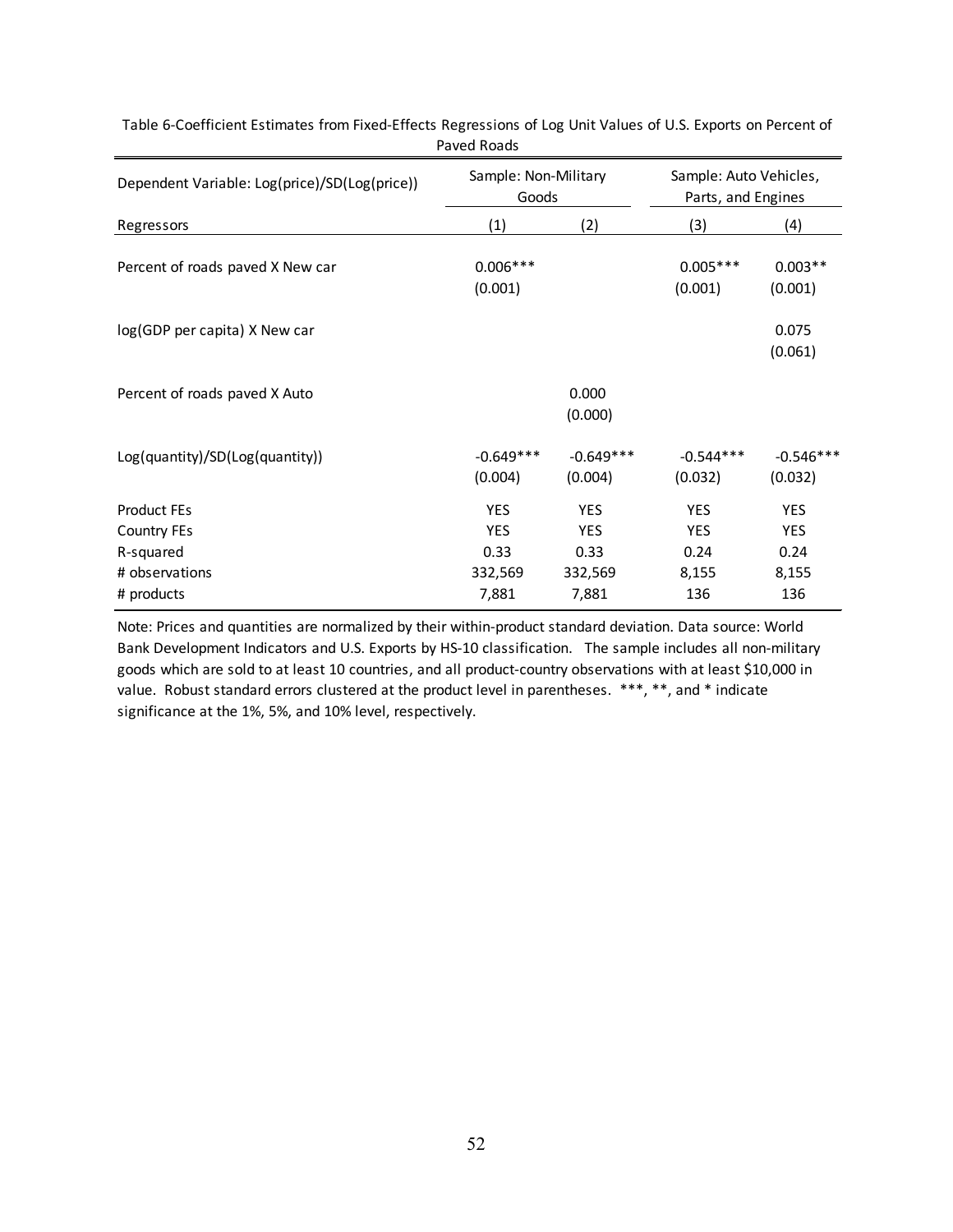

Figure 1: Comparative Statics: Market Outcomes as Productivity Increases.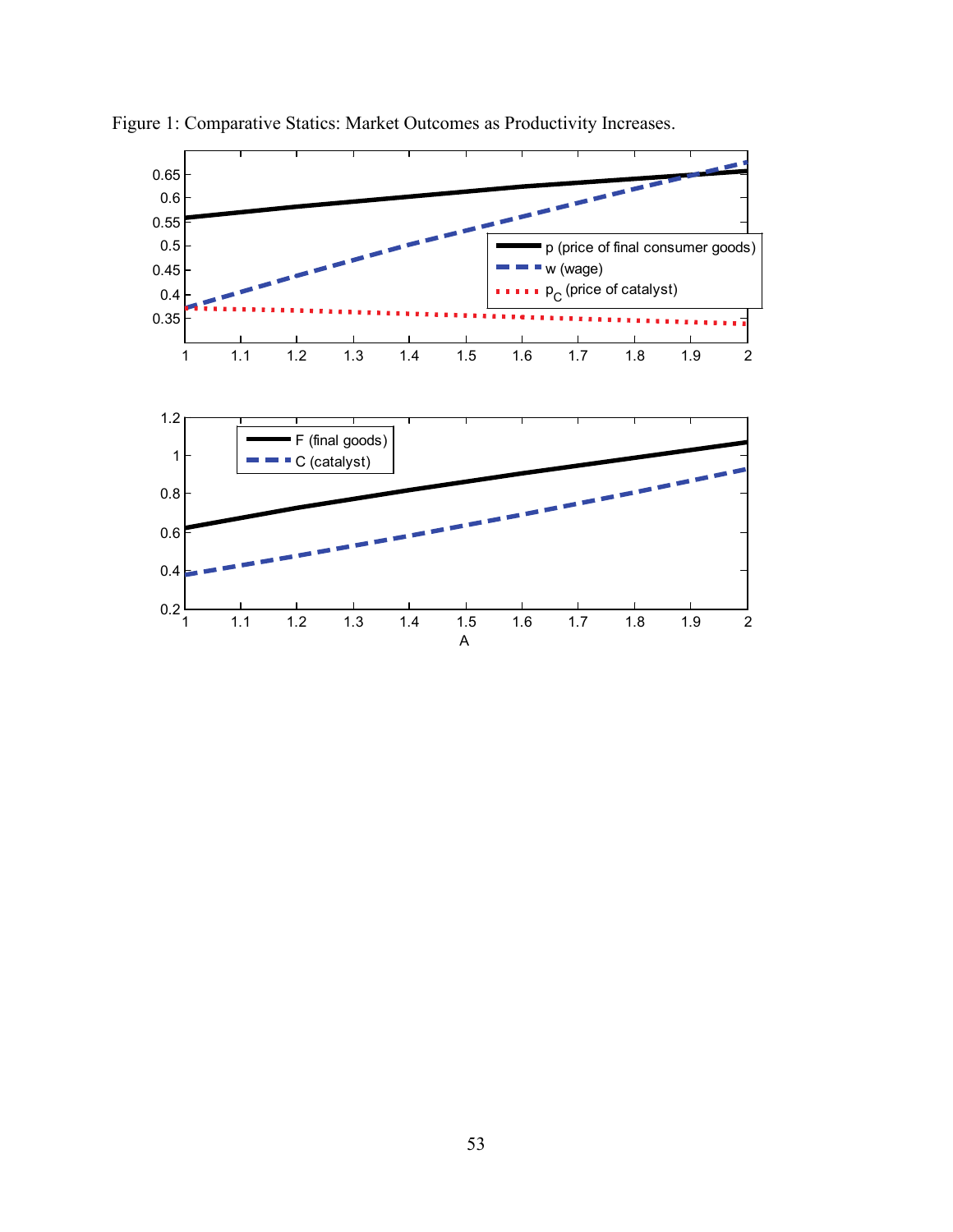

Figure 2: Effect of Productivity in  $N$ 's Catalyst Sector on Relative Prices.

Note: The graph on the left shows the ratio of prices relative to the numeraire, while the graph on the right shows the ratio of PPP prices. See Footnote 9 for an explanation of how PPP prices are computed.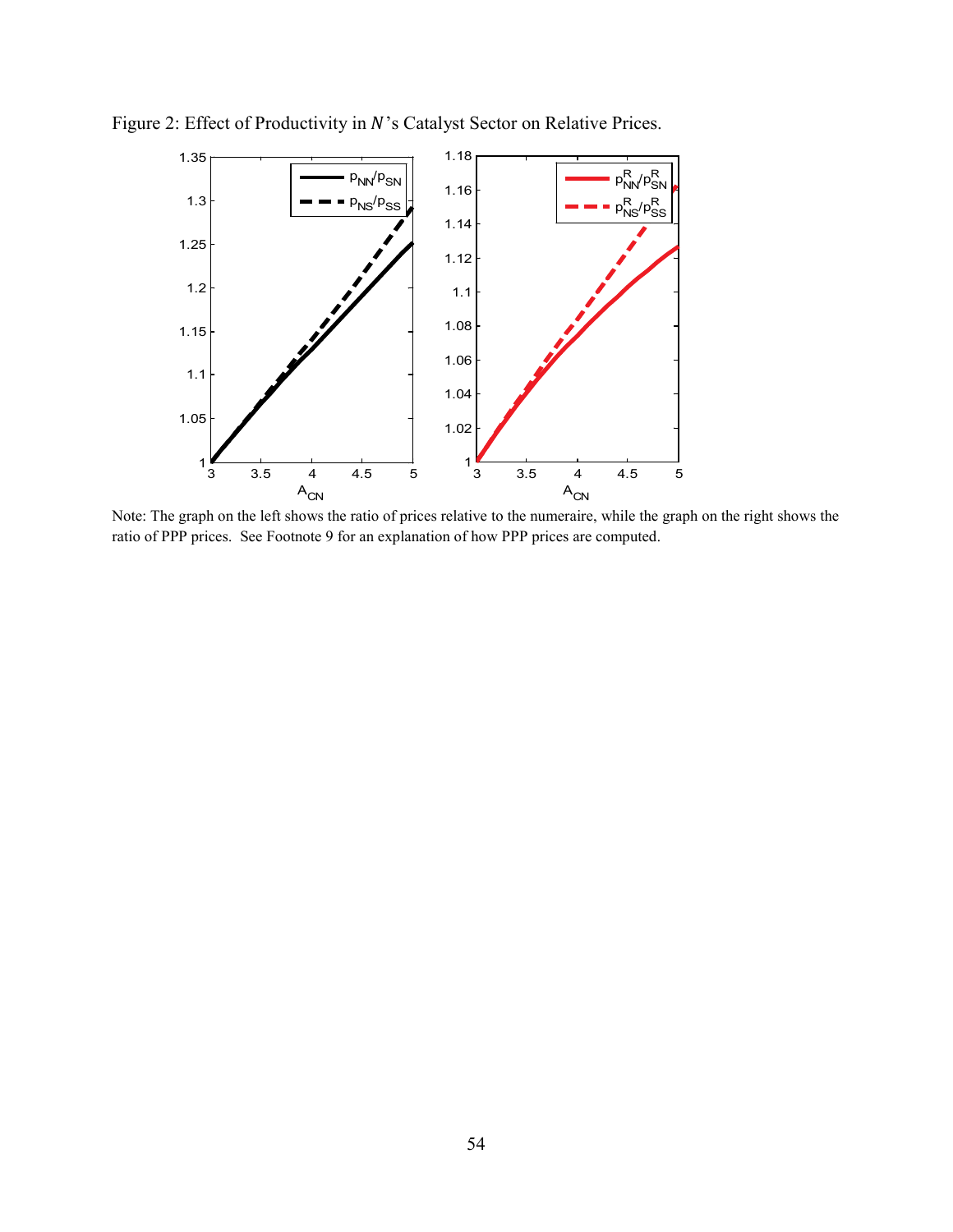

Figure 3: Effect of Productivity in  $N$ 's Final Good Sector on Prices and Quantities.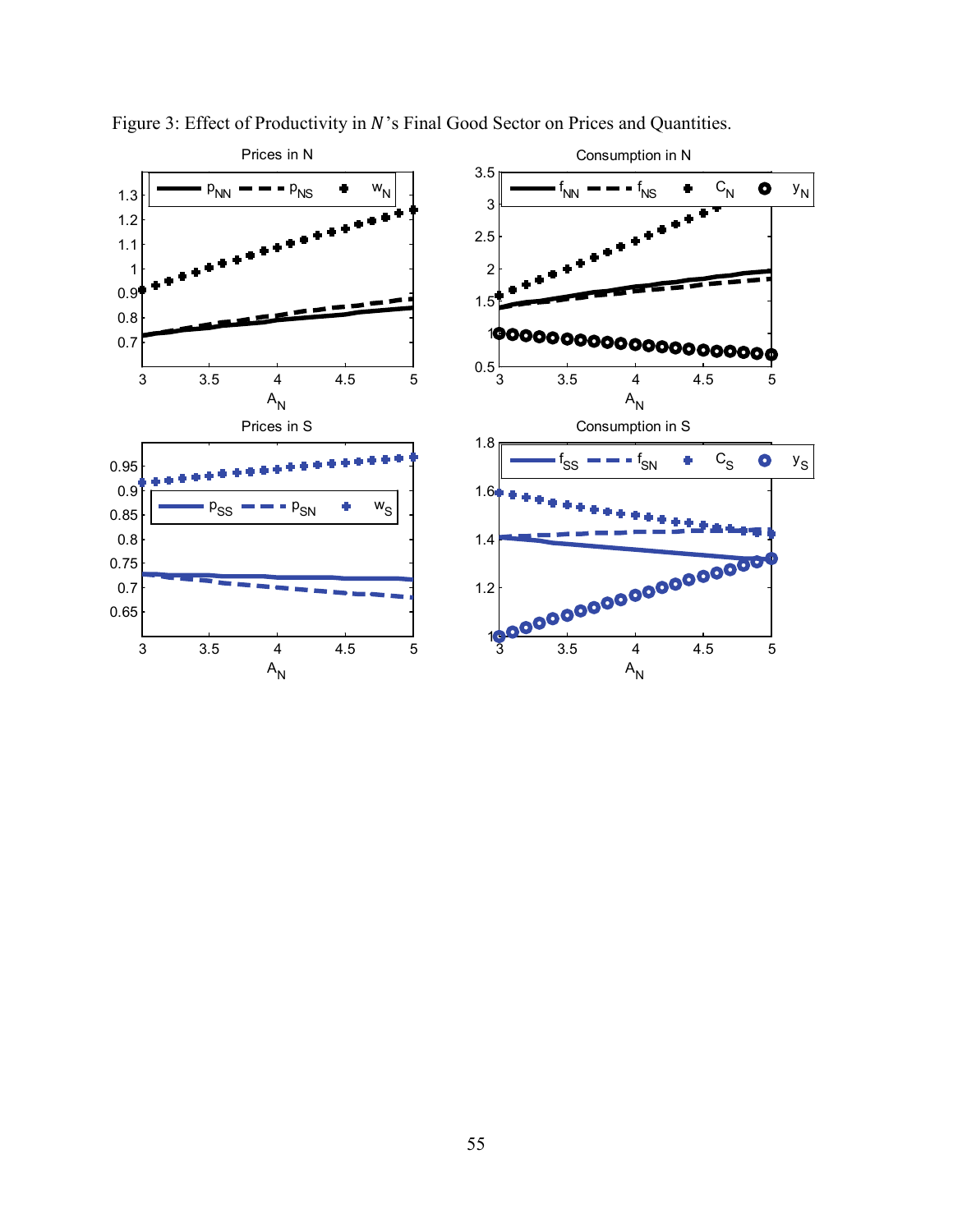

Figure 4: Effect of Productivity in  $N$  on Welfare.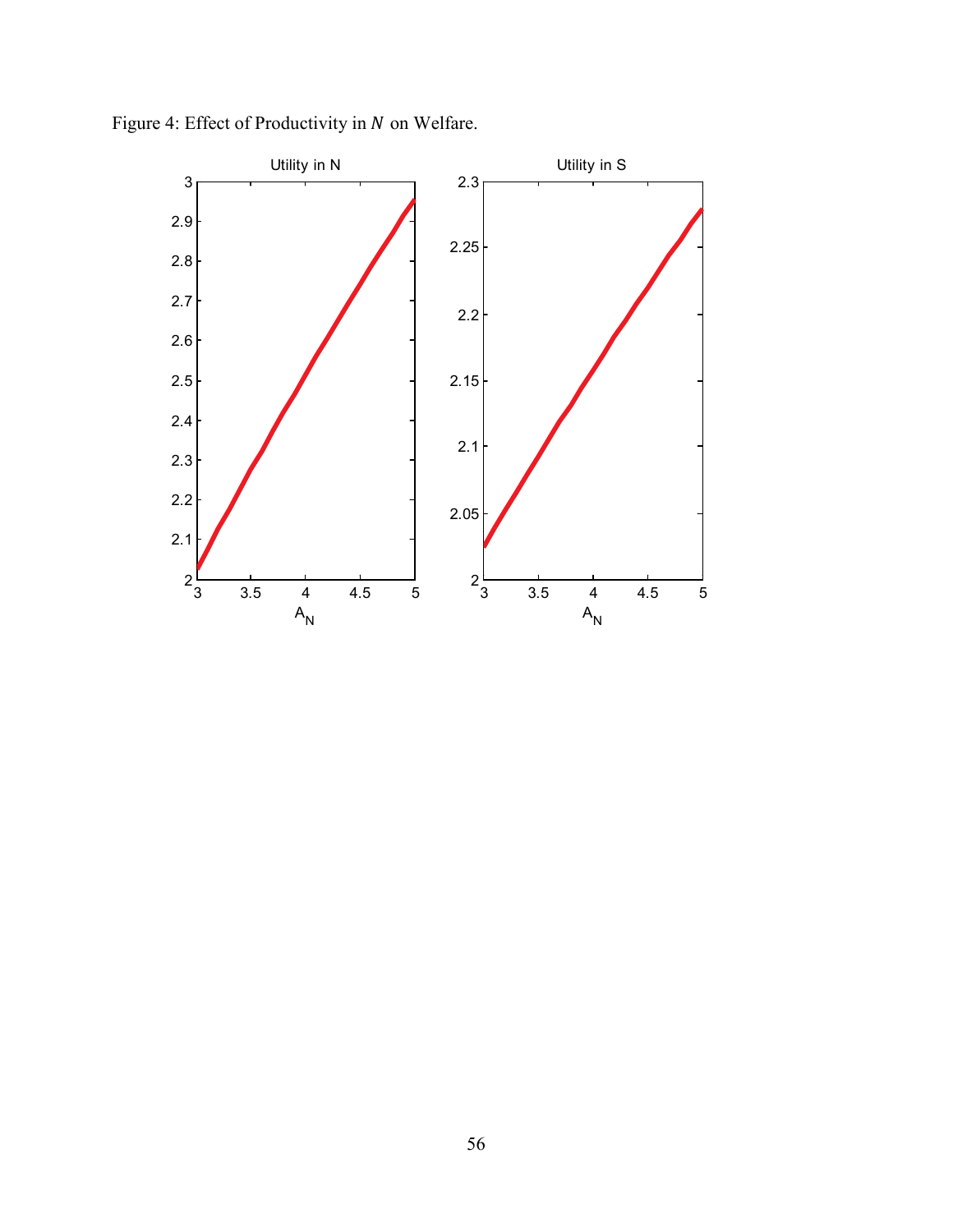

Figure 5: Effect of Productivity in  $N$  on Market Outcomes in Two-Country Model with Nontraded Goods and Services.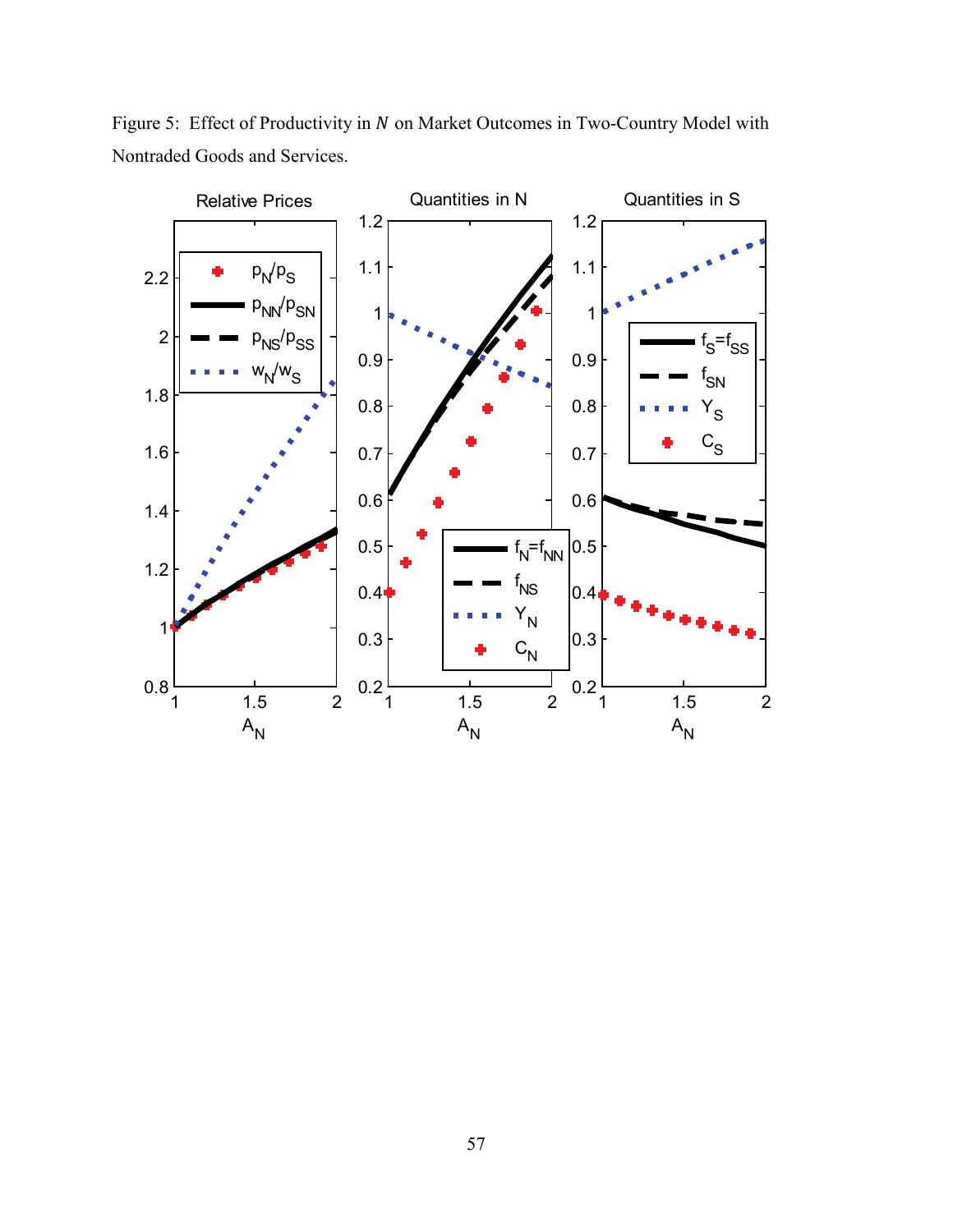

Figure 6: Relative Prices and Real Investment in Two-Country Model with Capital.

Note: The real investment rate in country  $j$  is given by

$$
i^{j} = \frac{p_{I}l_{j}}{y_{j} + \Omega_{N}p_{NN}f_{jN} + \Omega_{S}p_{NS}f_{jS} + p_{Xj}X_{j} + p_{I}l_{j}}
$$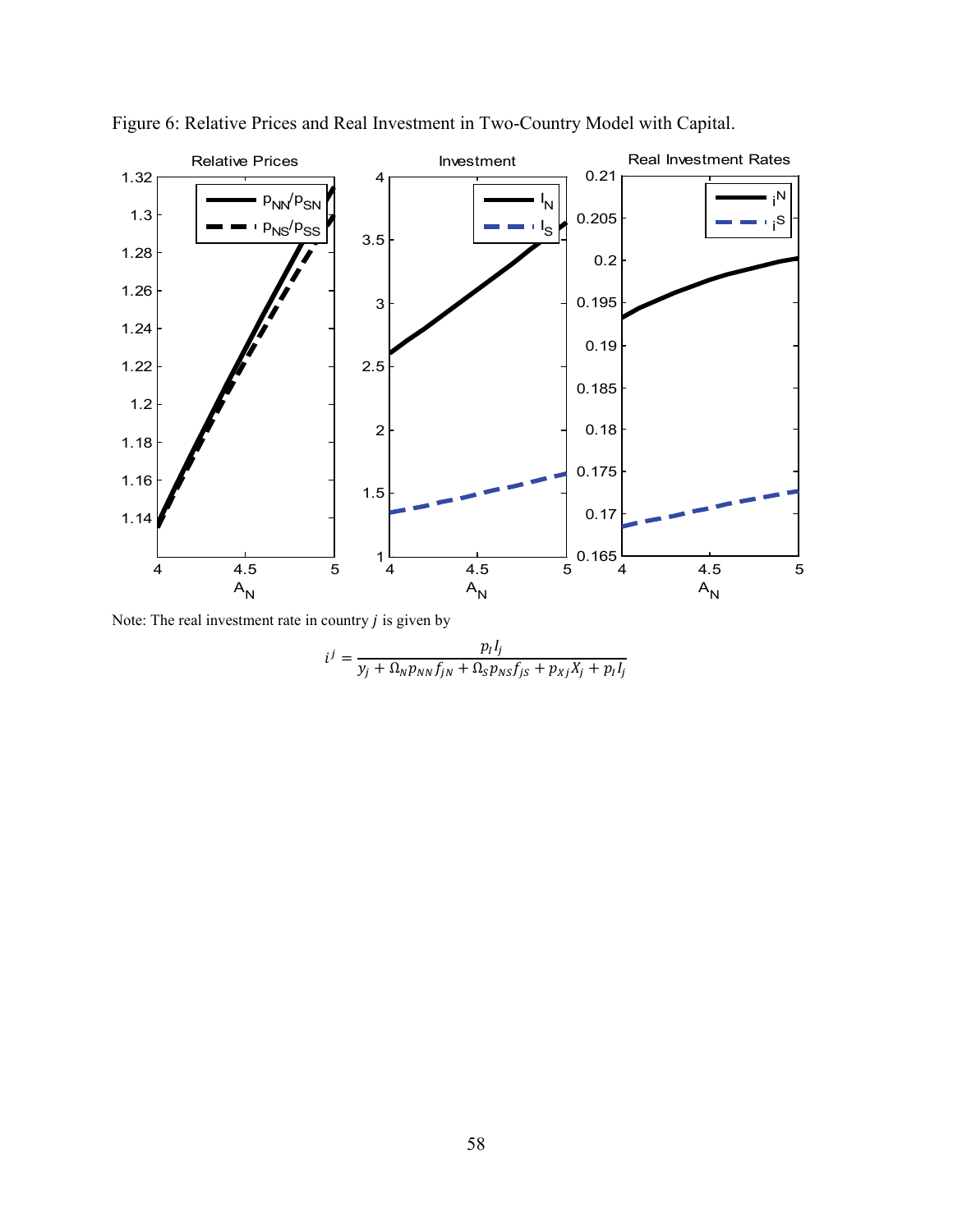

Figure A1: Market Outcomes as Productivity Increases in Model with Numeraire Produced by Labor.

Figure C1: Relative Prices and Real Investment in Alternative Model with Investment Produced by a CES Aggregator over Differentiated Intermediate Investment Goods.